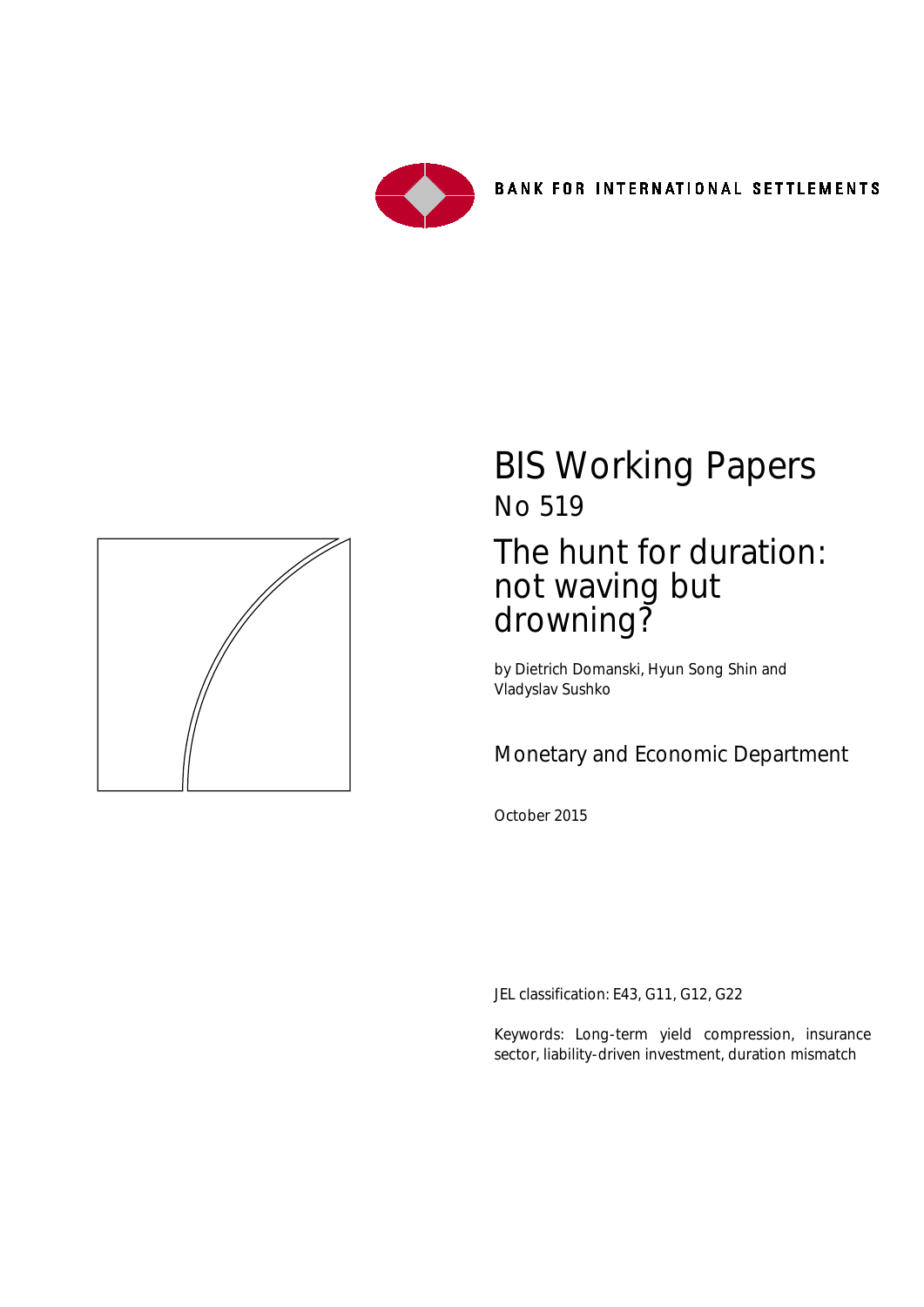BIS Working Papers are written by members of the Monetary and Economic Department of the Bank for International Settlements, and from time to time by other economists, and are published by the Bank. The papers are on subjects of topical interest and are technical in character. The views expressed in them are those of their authors and not necessarily the views of the BIS.

This publication is available on the BIS website (www.bis.org).

*© Bank for International Settlements 2015. All rights reserved. Brief excerpts may be reproduced or translated provided the source is stated.*

ISSN 1020-0959 (print) ISSN 1682-7678 (online)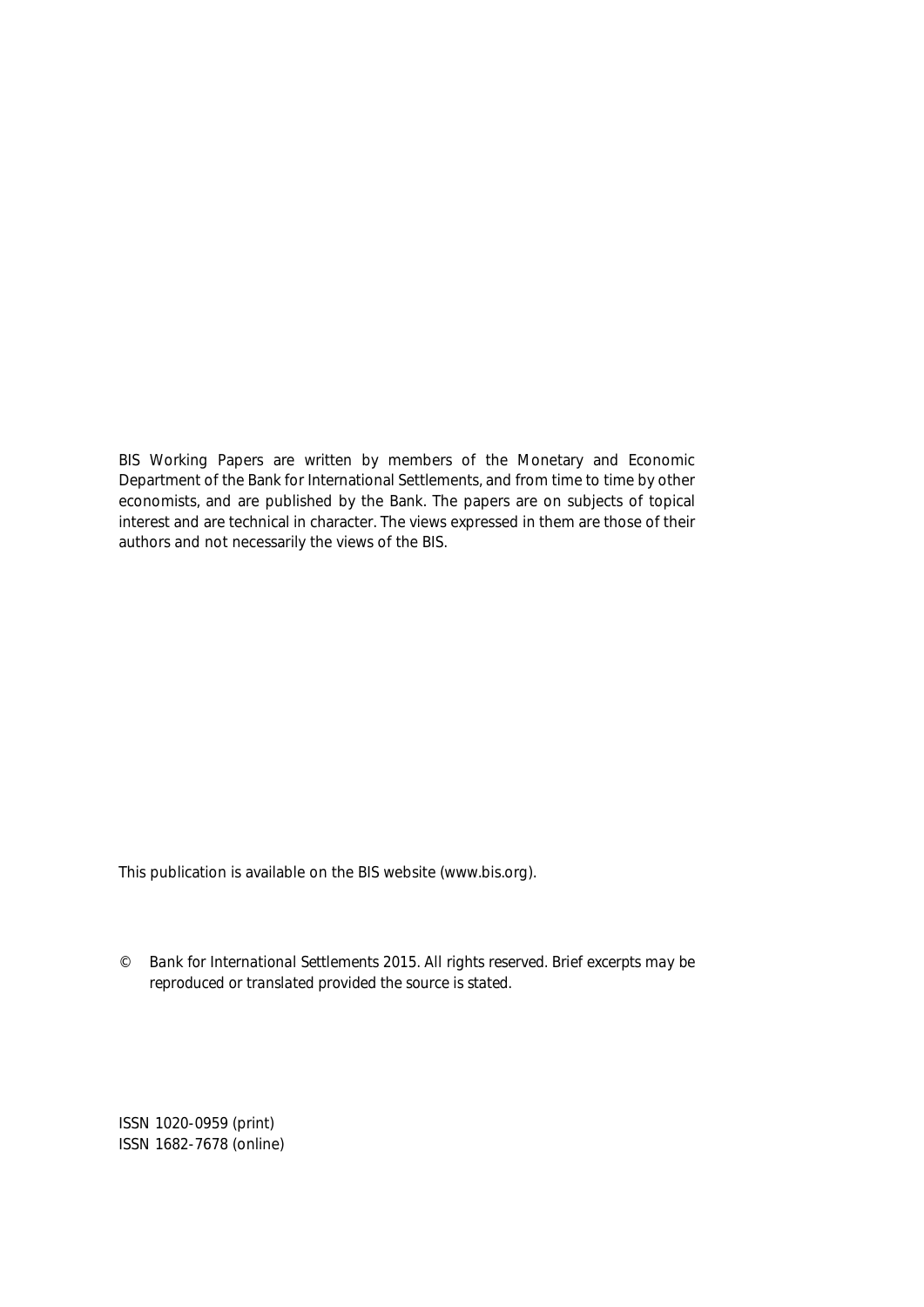# The hunt for duration: not waving but drowning?

Dietrich Domanski Bank for International Settlements dietrich.domanski@bis.org

Hyun Song Shin Bank for International Settlements hyunsong.shin@bis.org

Vladyslav Sushko Bank for International Settlements vlad.sushko@bis.org

October 8, 2015

#### Abstract

Long-term interest rates in Europe fell sharply in 2014 to historically low levels. This development is often attributed to yield-chasing in anticipation of quantitative easing (QE) by the European Central Bank (ECB). We examine how portfolio adjustments by long-term investors aimed at containing duration mismatches may have acted as an amplification mechanism in this process. Declining long-term interest rates tend to widen the negative duration gap between the assets and liabilities of insurers and pension funds, and any attempted rebalancing by increasing asset duration results in further downward pressure on interest rates. Evidence from the German insurance sector is consistent with such an amplification mechanism.

JEL classification: E43; G11; G12; G22

Keywords: Long-term yield compression; insurance sector; liability-driven investment; duration mismatch.

The views expressed here are those of the authors, and not necessarily those of the Bank for International Settlements. This paper was prepared for the Sixteenth Jacques Polak Annual Research Conference hosted by the International Monetary Fund. We are grateful to the Deutsche Bundesbank for making available the portfolio information for the German insurance sector used in this study. We also thank Claudio Borio, Ingo Fender, Anastasia Kartasheva, Aytek Malkhozov, Suresh Sundaresan, Nikola Tarashev, participants at the BIS Research Seminar and the BIS insurance workshop for their comments. Participants at the Bank of France conference on "Financial Regulation – Stability versus Uniformity: a focus on non-bank actors" are also thanked for their comments.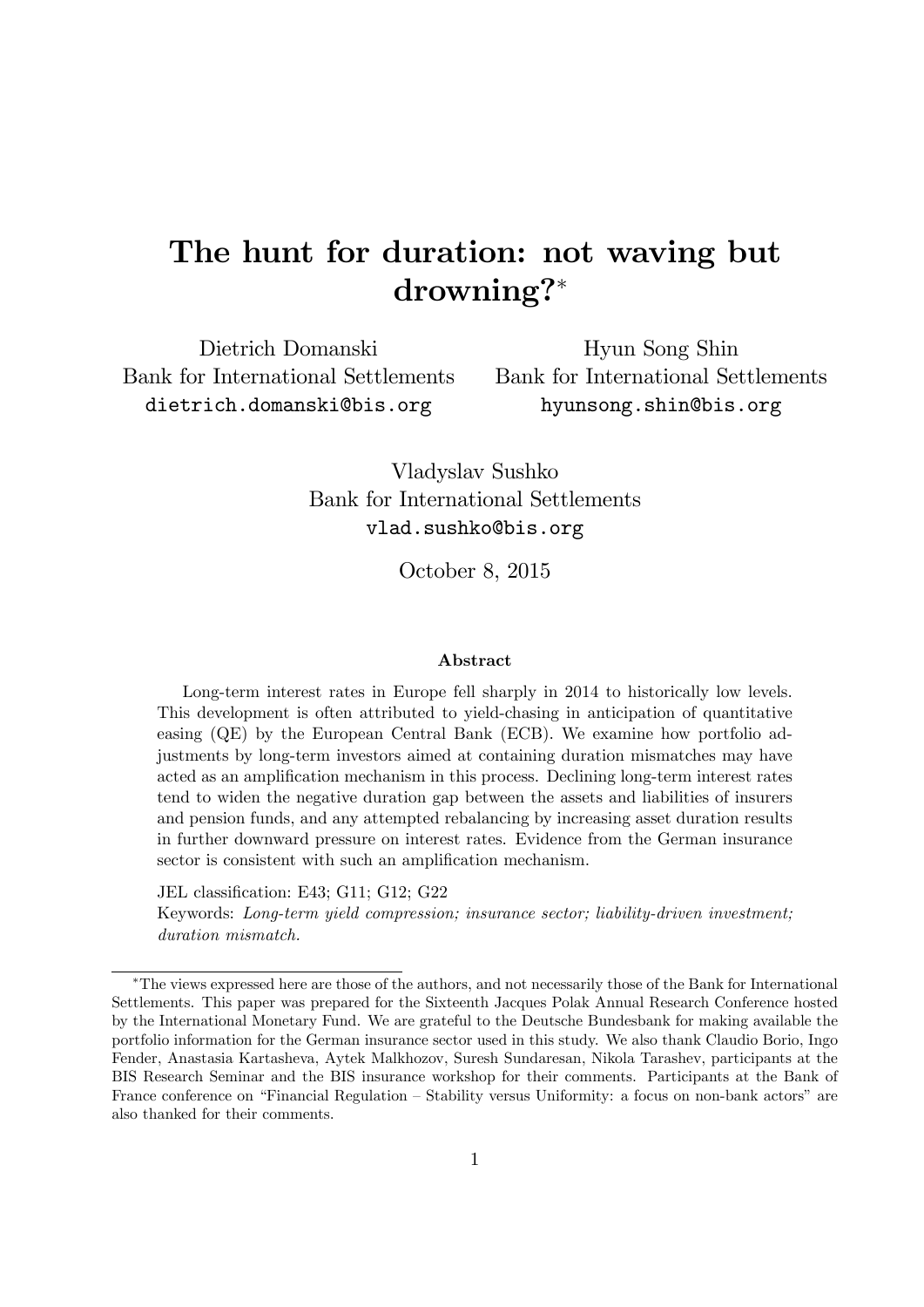### 1 Introduction

Long-term interest rates in Europe fell sharply in the second half of 2014. Between end-August 2014 and January 2015, 10-year government bond yields in France and Germany fell by more than 1 percentage point. In early 2015, French 10-year rates were below 0.25 percent and in April 2015 the corresponding German rates hovered close to zero.

This decline in long-term interest rates came against a backdrop of easy funding conditions and firming expectations of large scale asset purchases by the European Central Bank (ECB) (see BIS (2015)). Notably, long-term interest rates declined due to the compression of term premia rather than to changes in expected future real rates (see Figure 1, below) This indicated unusually strong demand for long-term debt. Asset-liability duration matching by long-term investors may have acted as an amplification mechanism during the rapid decline of long-term rates.

Life insurers and pension funds typically have long-term fixed obligations to policy holders and beneficiaries. In many cases, these liabilities have a longer maturity profile than that of the Öxed income assets held to meet those obligations (EIOPA (2014)), implying a duration mismatch that fluctuates with movements in long-term interest rates. Prudent management of interest rate risk ináuences the choice of the asset portfolio toward matching the sensitivity of assets and liabilities to further changes in long-term rates. Accounting rules and solvency regulations may reinforce the imperative to manage duration mismatches.

The duration-matching strategies of long-term investors can amplify movements in longterm interest rates. When long-term rates fall, the duration of both assets and liabilities increases, but negative convexity implies that the duration gap becomes larger for any given portfolio of bonds. Closing the duration gap entails adding longer-dated bonds so that the duration of assets catches up with the higher duration of liabilities. In this way, the demand response of the long-term investor becomes upward-sloping in that a higher price elicits further purchases. If a sufficiently large segment of the market is engaged in such portfolio rebalancing, the market mechanism itself may generate a feedback loop whereby prices of longer-dated bonds are driven higher, serving to further lower long-term interest rates and eliciting yet additional purchases.<sup>1</sup>

<sup>&</sup>lt;sup>1</sup>Another source of convexity, relevant for steeply rising rates and not discussed in this paper, arises from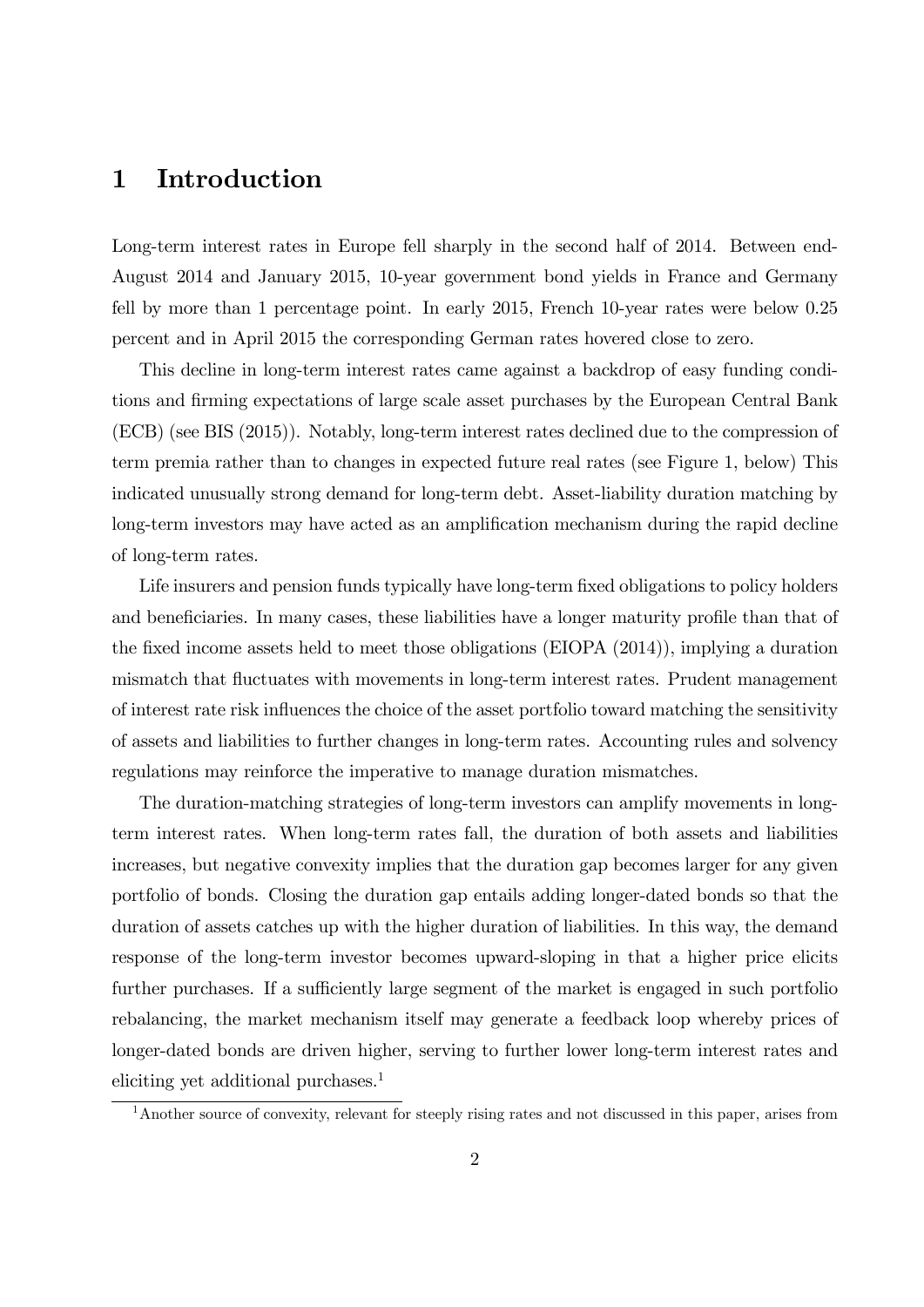The amplification effect of the dynamic hedging of duration mismatches has been analysed in other contexts. A well-known issue is convexity risk due to the prepayment option in US mortgage contracts. Because of this option, mortgage prepayments vary with the level of interest rates. Investors in US mortgage-backed securities (MBS) who attempt to hedge the resulting changes in duration gaps may end up amplifying movements in long-term rates (see, among others, Fernald et al (1994), Hanson (2014) and Malkhozov et al (2015)).

The common thread between the mechanism examined in our paper and MBS hedging is that the dynamic hedging of negative convexity (where the duration of liabilities changes faster than that of assets) may create a feedback loop between investor hedging and market prices. Hence, in both cases, dynamic hedging may amplify movements in long-term interest rates.

Our paper's contribution comes in two parts. In the first part, we sketch a simple example of a duration-matching investor and derive a closed-form demand function for long-dated bonds. Because of negative balance sheet convexity, the duration of liabilities rises faster than the duration of assets, and this gap widens non-linearly with a fall in rates. Hence, for some ranges of long-term interest rates  $-$  especially for low or negative rates, an increase in the price of a bond elicits greater demand for that bond. In other words, the demand function slopes upwards.

The second part is empirical. We examine the maturity profile of government bond holdings of the insurance sector in Germany using data provided to us by the Deutsche Bundesbank (DBB), with a special attention on how the maturity of bond holdings adjusts to shifts in long-term interest rates. We find that the key predictions of the duration hedging hypothesis are borne out. We explore the extent to which the demand response of insurance firms was upward-sloping in recent years. We see our work as possibly providing the building blocks for future work on ascertaining the extent to which the amplification mechanism examined here contributed to the rapid decline in long-term rates in 2014 and in early 2015.

Our main findings can be summarised as follows:

policyholdersísurrender option. As interest rates rise, policyholders may choose to exercise their surrender option, which allows to them terminate their policies at predetermined surrender values. Yet, the declining values of insurers' bond holdings, amid rising rates, could render life insurer assets insufficient to cover the aggregate surrender values of policyholder claims, possibly causing a run. Feodoria and Foerstemann (2015) document that German life insurance companies have become less resilient to such a shock, with the associated critical interest rate level declining from 6.3% to 3.8% between 2007 and 2011.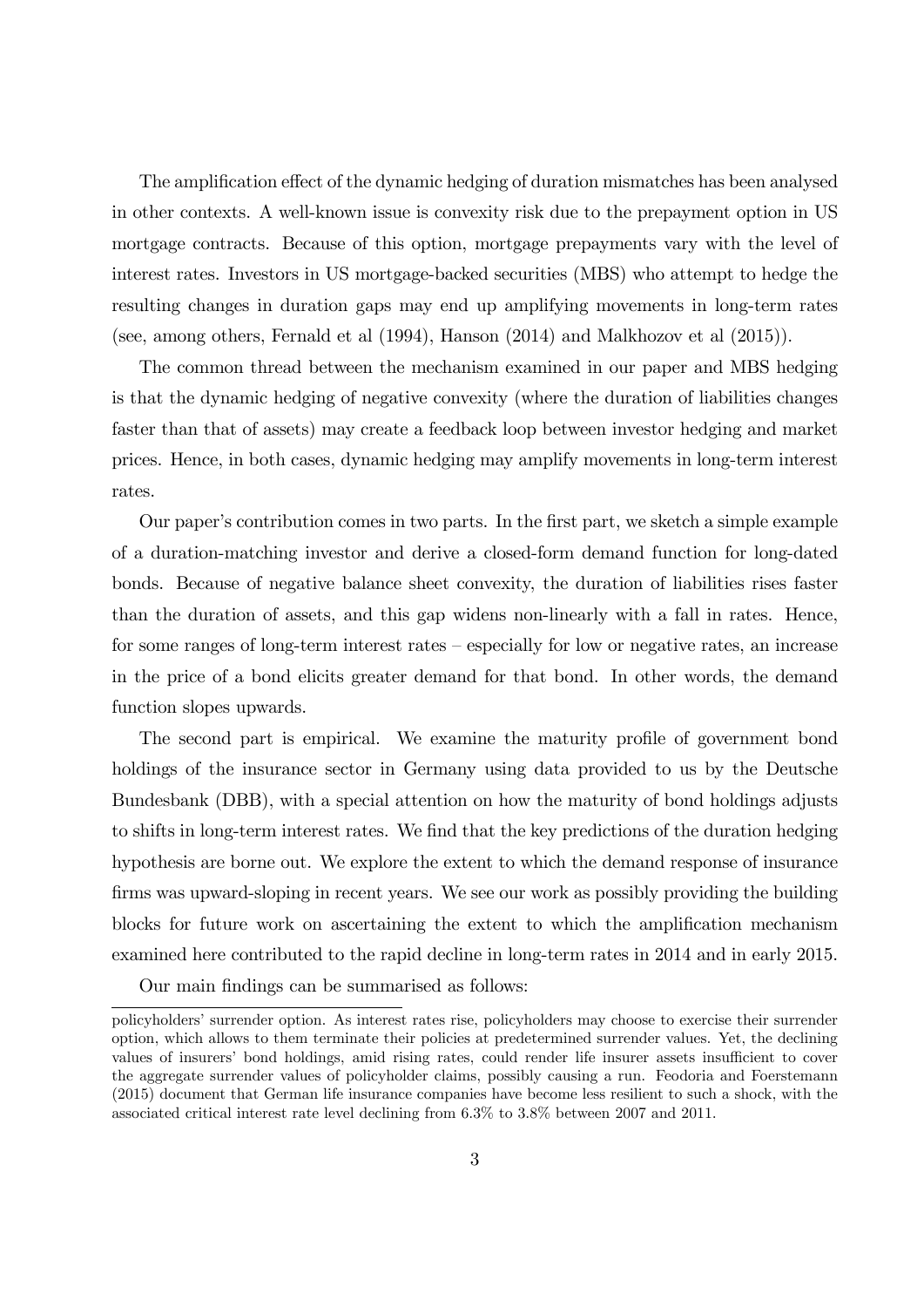First, for 2014 we document the largest portfolio reallocation towards government bonds by the insurance sector observed during the past four years. The nominal value of government bond holdings increased by 16% compared with an average of 6.9% for the preceding threeyear period.

Second, this portfolio reallocation was accompanied by a significant increase in the duration of government bond holdings, by almost 40% (from 11.3 years to 15.7 years in 2014). At the same time, the duration of liabilities rose sharply in 2014, by an estimated 20% (from 20.5 years to 25.2 years).

Third, the hunt for duration seems to have amplified the decline in euro area bond yields in 2014. We find that the demand response of German insurers to government bonds became upward-sloping in 2014. The relationship between bond prices and bond demand is non-linear in bond duration, a result that is robust to alternative regression specifications. Statistical tests confirm that duration is the state variable that determines the sign of the price-elasticity of bond demand by the insurance sector.

Fourth, the hunt for duration by the insurance sector appears to be distinct from the typical search for yield. We do not find a similar demand response for other sectors in Germany, including investment funds, banks and private households.

Fifth, our data allow for only a tentative estimate of the impact of insurers' portfolio shifts on market yields. However, the feedback effects from rising bond demand in an environment of falling yields may have been significant. In 2014, German insurers were responsible for about 40% of the net acquisition of bonds by German residents, even though insurers only account for 12.5% of the direct holdings of bonds by German residents. Furthermore, the higher duration of German government bond (bund) holdings by German insurers was associated with higher three-month-ahead excess returns on holdings of bunds and lower future realised bund yields – analogous to the impact of convexity hedging by MBS investors on US Treasury yields.

Our Öndings challenge the notion that the fall in the term premium in late 2014 and early 2015 was a sign of investor risk-seeking. Rather, it could have been, at least in part, the consequence of insurers' attempts to contain the financial risks represented by duration mismatches. The expression "not waving but drowning" in the title of our paper makes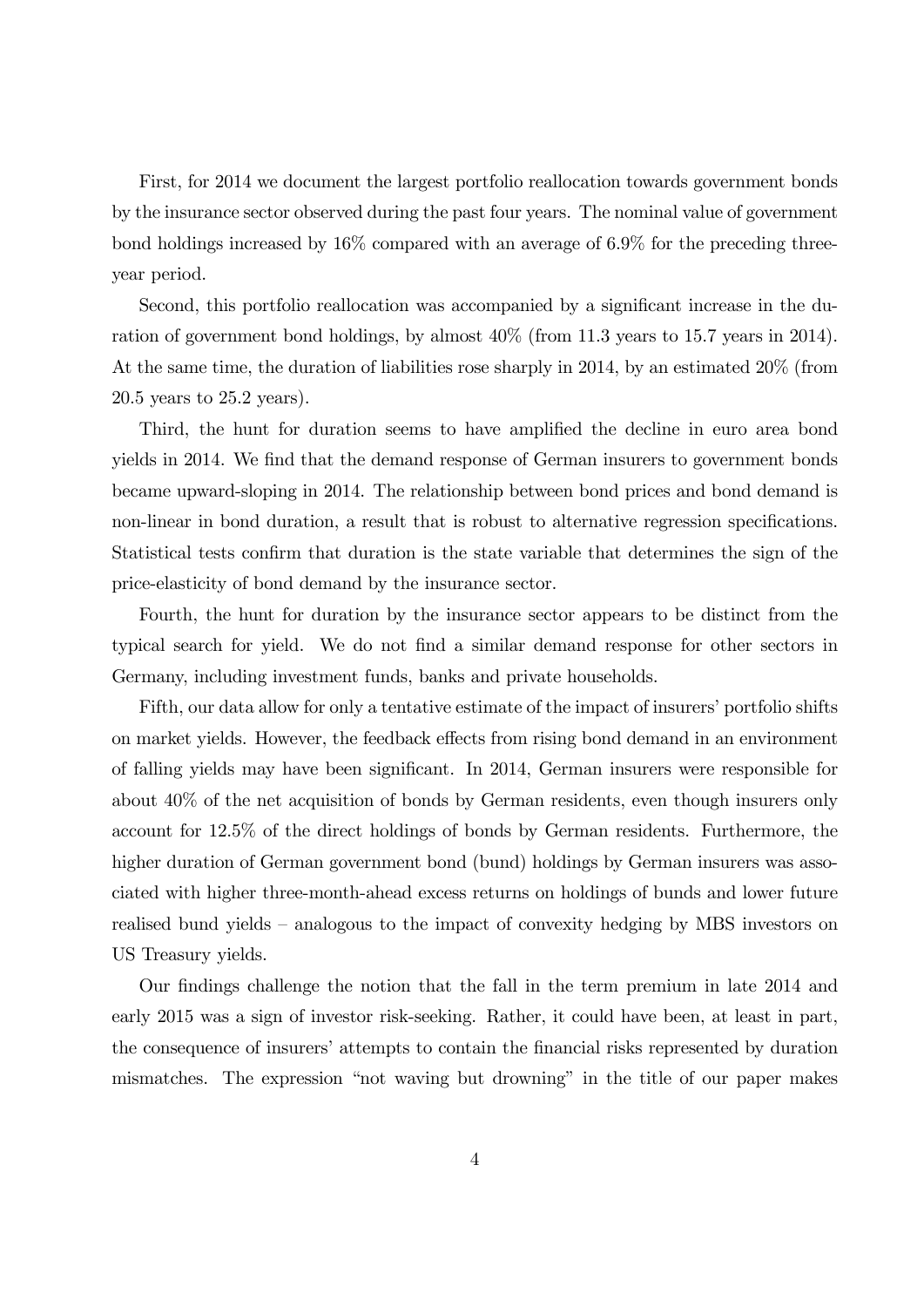reference to the poem of the same title by the British poet Stevie Smith.<sup>2</sup> Her poem describes the áailing by a drowning man being mistaken by on-lookers as waving. In the same vein, the deeply negative term premium may have been associated with attempts to keep risks in check, not of exuberance that seeks greater risk. Ironically, such prudent risk management at the firm level may have had an aggregate effect of increasing the potential for a sharp reversal and snap-back of long-dated yields.

Our results shed light on the transmission of central bank asset purchases in a financial system in which investors are subject to interest rate risk constraints. They relate to the discussion of investors' preferred habitat in the transmission of central bank policies implemented via bond purchases.<sup>3</sup> Our findings suggest that the institutional and regulatory structure of the financial system may matter for the significance of such preferred habitat behaviour. Duration matching requirements due to investment mandates, internal risk limits or regulatory constraints make insurance companies and pension funds value certain types of security beyond their risk-adjusted payoff. Our results support the view that such differences matter for the risk exposures of financial institutions and the dynamics of long-term interest rates. They may also help explain the associated differences between the United States and the euro area (see also Koijen and Yogo (2015)).

Moreover, fixed income markets in Europe are dominated by government bonds and insurance companies hold a large part of their portfolios in government bonds. In contrast, insurance companies in the United States hold corporate bonds and MBS rather than government bonds.

Whether the hunt for duration is a more widespread phenomenon remains an issue for future research. Three observations suggest that this might be the case. First, insurance companies and pension funds are important investors in the euro area as a whole. At end-2014, they accounted for about 41% of the outstanding amount of euro area sovereign debt held by euro area residents. Second, insurers run negative duration gaps in a number of countries (see EIOPA (2014), Graph 78). And third, insurers in Europe are subject to

<sup>&</sup>lt;sup>2</sup>Stevie Smith, Not Waving but Drowning, see www.poetryfoundation.org/learning/poem/175778

<sup>&</sup>lt;sup>3</sup>See, for example, Bernanke (2013) on how imperfect substitutability provides a mechanism for quantitative easing policies by the central bank to affect asset prices. See also IMF  $(2015)$  for a discussion of the pension fund and insurance sectors' portfolio rebalancing in the context of central bank QE in Japan and the euro area.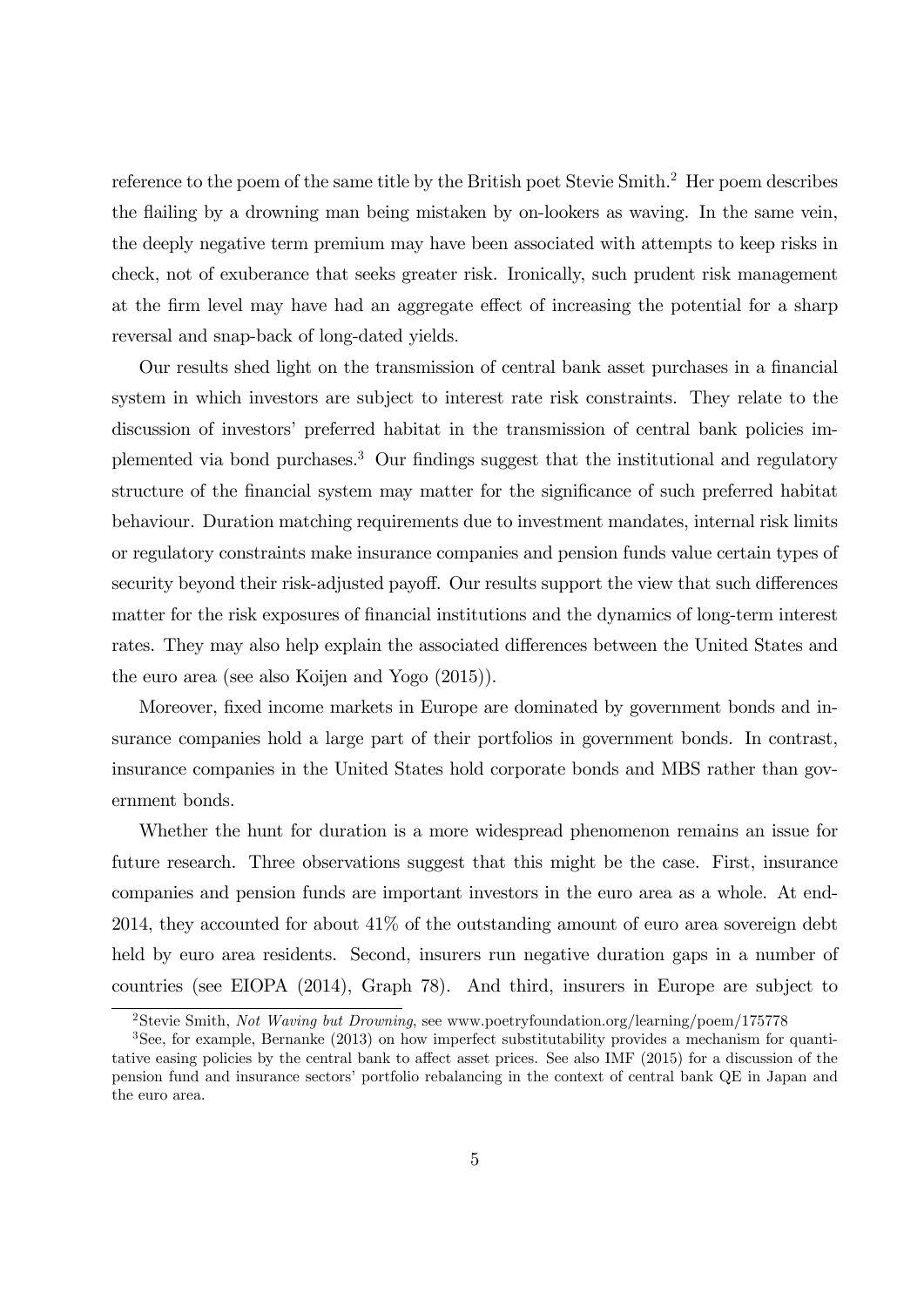comparable regulatory constraints, not least due to the forthcoming introduction of the Solvency II Directive in 2016.

Our paper starts by describing the significance of European institutional investors in bond markets, with a particular focus on insurance companies and on the institutional and regulatory frameworks that govern their investment decisions. We then present a simple model of bond demand by institutions facing negative duration gaps and a solvency constraint. In the next step, we use data on the portfolio composition of German insurers to analyse the empirical relationship between bond yields, regulatory discount rates for insurers, and their bond portfolios. We conclude by discussing implications of our findings for the assessment of quantitative easing  $(QE)$ , including the relevance of the financial system's structure for the way QE works and the Önancial stability implications of duration matching by institutional investors.

## 2 Life insurers and pension funds in the euro area bond market

Insurance companies and pension funds constitute a large segment of the euro area investor base. By end-2014, their combined assets exceeded  $\epsilon$ 9 trillion, or almost 90% of euro area GDP, according to ECB statistics. These aggregate figures mask a large dispersion in the size of the insurance and pension fund sectors across the euro area: the total assets of insurance companies and pension funds exceed 250% of GDP in the Netherlands, 100% of GDP in France, and 75% of GDP in Germany.<sup>4</sup>

Life insurance firms and pension funds are often treated as one sector as they provide the same type of financial services  $\overline{\phantom{a}}$  long-term saving contracts for retirement  $\overline{\phantom{a}}$  to private households. As a consequence, the products offered and business models of life insurers and pension funds are very similar across European countries. In France, for example, pension products are offered by insurance companies, with the pension funds industry being as such almost non-existent.

That said, the behaviour of insurance firms is more important for bond markets in Europe

<sup>&</sup>lt;sup>4</sup>This variation reflects in particular differences in the design of pension systems (specifically, the prevalence of pay-as-you-go public pension schemes) and the tax treatment of different types of institutional saving (especially life insurance contracts).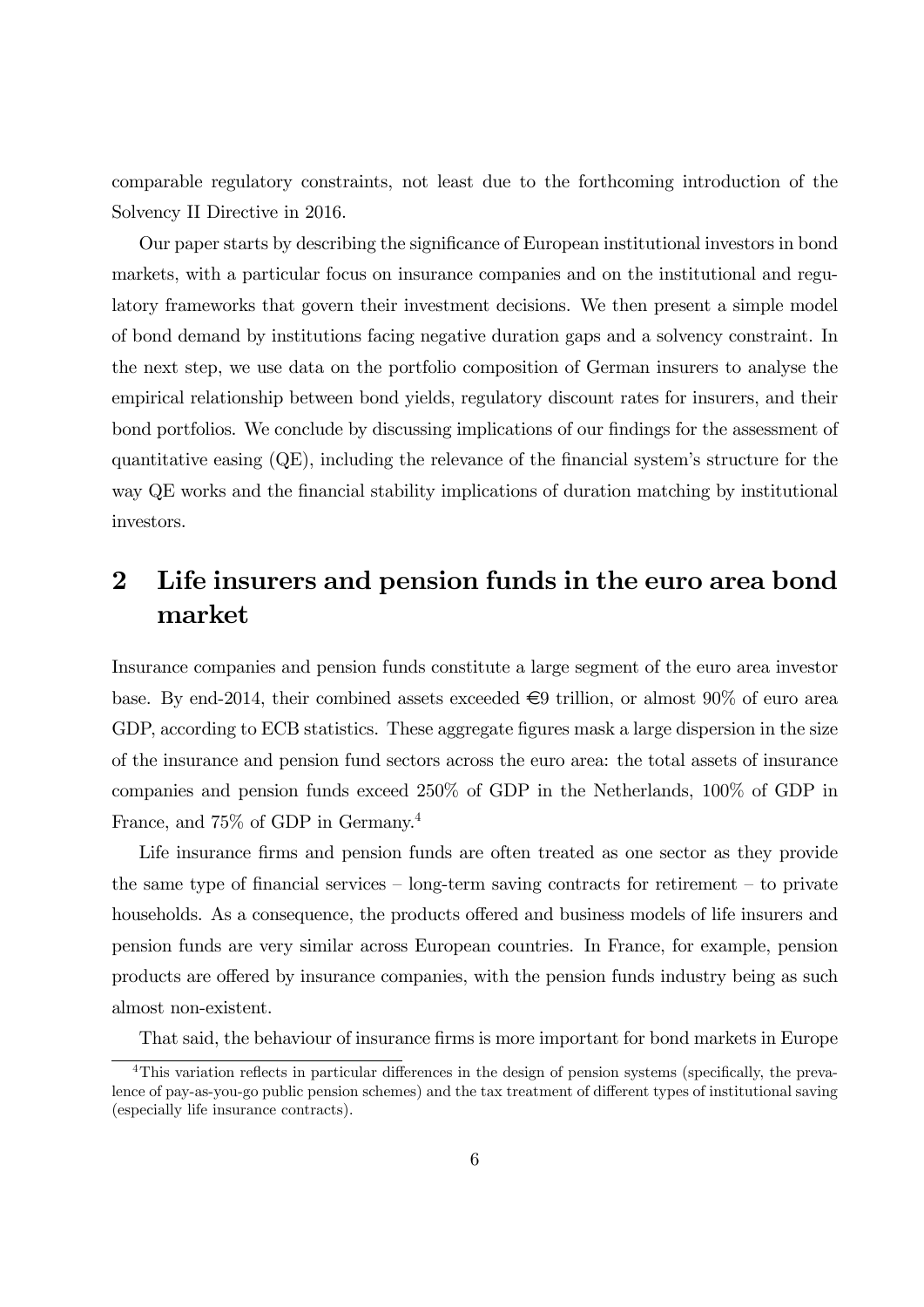than that of pension funds for at least three reasons. First, the portfolios of insurance firms are much larger: by end-2014 they held in aggregate about three times as much assets ( $\epsilon$ 6.8) trillion) as pension funds  $\in \mathbb{Z}$  trillion). Second, fixed income assets are more important for insurance firms. And, third, institutional arrangements lead to a particular emphasis on duration mismatches in the asset-liability management of insurance firms. The remainder of this section therefore focuses primarily on insurance firms.

#### 2.1 Bond market investments and asset-liability management

Fixed income securities are the predominant asset class in the portfolios of euro area insurers. Of the  $\epsilon$ 6.8 trillion mentioned above, about 45% (or  $\epsilon$ 3.1 trillion) are direct holdings of securities other than shares. In addition, insurance firms hold another 22 ( $\in$ 1.2 trillion) in investment fund shares.<sup>5</sup> About half of the assets managed by such funds are made up of bonds (EFAMA (2015)). Taken together, direct and indirect holdings of fixed income instruments by euro area insurance firms amount to about 55 of their assets. Pension fund assets are smaller and the portfolios of such entities typically hold a lower proportion of bonds than those of insurance firms  $(OECD (2013)).$ 

These investments reflect the liability-driven character of the life insurance business. Policyholders pay up-front premia, which life insurers invest in assets that match their liabilities. The Committee on the Global Financial System (CGFS (2011)) describes two general approaches to such liability-driven investment strategies. One is partial immunisation through duration matching. This investment approach aims at mirroring the characteristics of liabilities by matching the interest rate sensitivities of assets and liabilities. The other approach is complete immunisation through cash flow matching. Here, investments aim at replicating the exact cash flow profile of liabilities. Such immunisation strategies naturally favour instruments with relatively low credit risk and stable cash flows over long time horizons – typically long-term government bonds – over riskier corporate debt or equity investments.

As a consequence, insurance companies are among the largest investors in euro area government bond markets: by end-2014, they accounted for about 40% of the holdings of

 $5$ These are typically shares in funds owned by insurance firms, set up, in particular, because indirect investments through funds provide greater flexibility for portfolio management and, in some cases, tax advantages.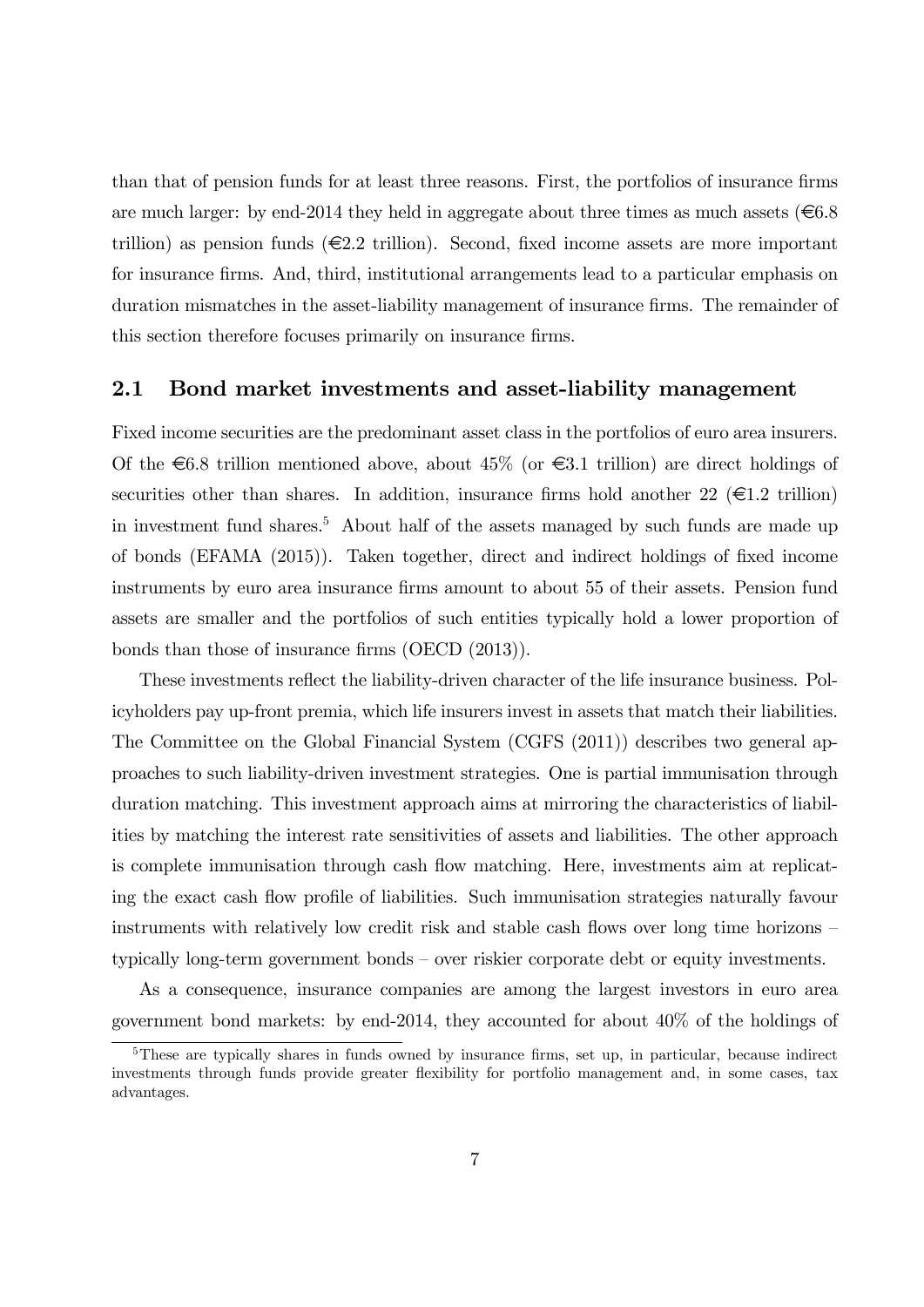

Figure 1: Long-term bond yields in the euro area and their term premium component (left) and holdings of general government bonds by euro area insurance companies and pension funds (right).

government debt by euro area residents (Figure 1). Nevertheless, in a number of euro area countries, the duration of insurers' liabilities exceeds that of their fixed income portfolios substantially. Austrian and German insurance firms run negative duration gaps of about 10 years, while Dutch, Finnish and French insurance firms run gaps of about five years (EIOPA)  $(2014)$ ).

The sharp compression of term premia in euro area bond yields since mid-2014 may be partly related to a further rapid increase in the bond holdings of euro area insurance firms and pension funds. The government bond holdings of such entities increased by an estimated  $\epsilon$ 60 billion. In fact, several episodes of term premium compression of UK government bonds (gilts) have been empirically linked to demand shocks from pension funds and life insurers in the United Kingdom (Zinna (2015)).

In addition to cash instruments, derivatives can also be used for duration matching.<sup>6</sup> Entering an interest rate swap as receiver of Öxed rate payments allows investors to increase duration with no, or limited, upfront payment.<sup>7</sup> However, replicating the duration of a

<sup>&</sup>lt;sup>6</sup>Indeed, US investors exposed to negative convexity, such as MBS holders, have been largely relying on interest rate swaps rather than US Treasuries for dynamic hedging.

<sup>&</sup>lt;sup>7</sup>Buying duration through swaps does, however, increase exposure to margin payments throughout the life of the swap contract.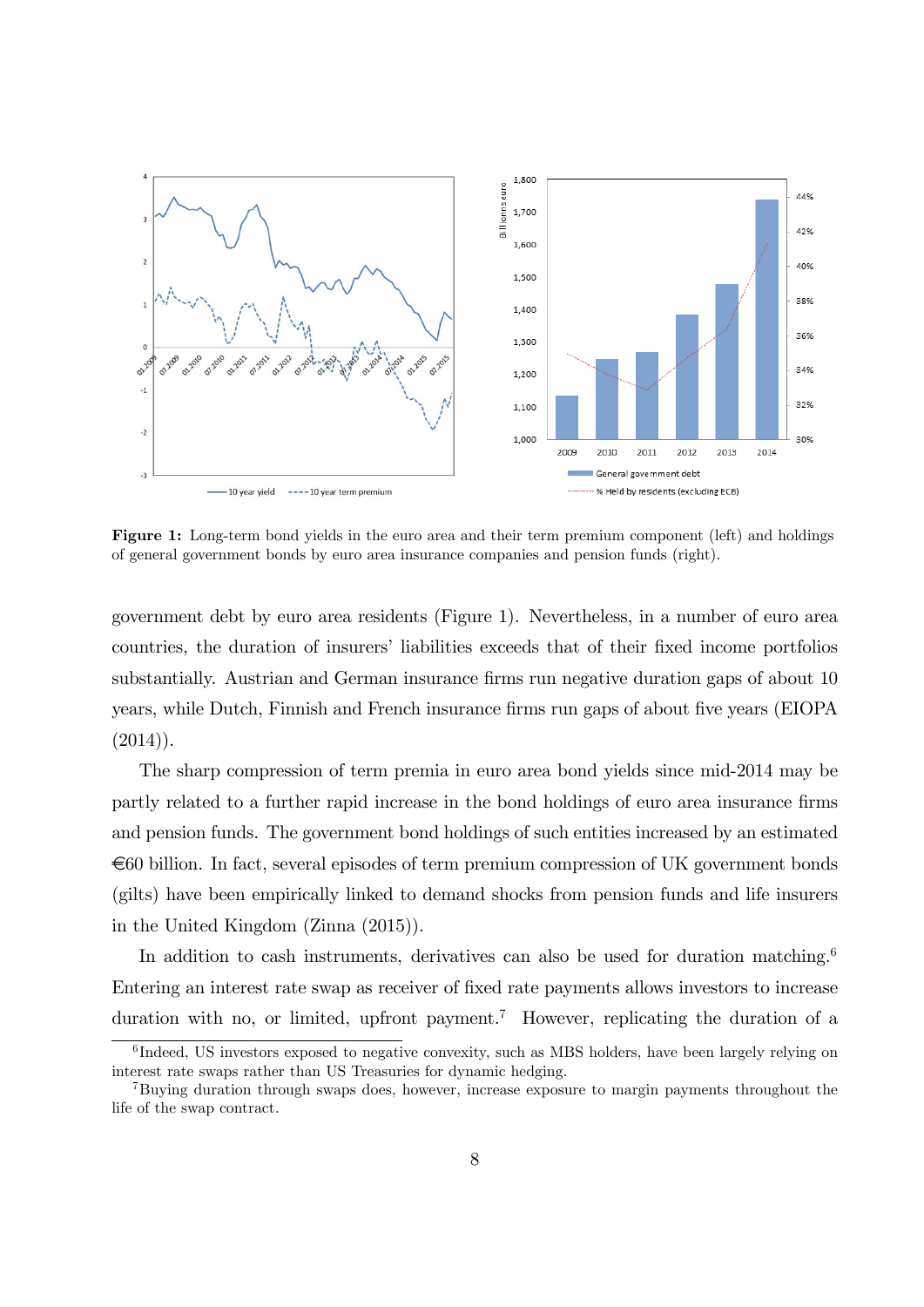

Figure 2: Euro swap curve, end-2013 compared to end-2014 (left) and euro 10- and 30-year swap rates and the cost (implied volatility) of options on interest rate swaps (right).

long-term bond (to reflect coupon and principal payments) requires taking relatively large swap positions. In addition to entering a swap right away, investors can use options to enter an interest rate swap at a future date (swaption) to hedge interest rate risks. Perli and Sack (2003) find that an increase in MBS prepayment risk, which would make convexity more negative or reduces duration, has been associated with a rise in the swaption-implied volatility of long-term US dollar swap rates. They also show that the associated hedging activity tends to amplify movements in the 10-year swap rate.

Interest rate swap markets in the euro area are shallower, which may explain why increased demand for long-term swaps by Dutch pension funds "almost brought the swap market down" in 2008 (Geneva Association  $(2010)$ ). When long-term interest rate fell sharply in December 2008, Dutch pension funds' coverage ratios fell to about 95%, and their attempts to close their interest rate gaps via the use of swaps were associated with a 31% cumulative decline in the 50-year swap rate in just two days  $(3-4)$  December).<sup>8</sup>

Figure 2, left-hand panel shows that in just one year between 2014 and 2015, the long end of the euro swap curve declined by over 150 basis points. The swap rate compression was

 $8$ For the use of interest rate swaps by US life insurance firms, see, for example, Berends et al (2013).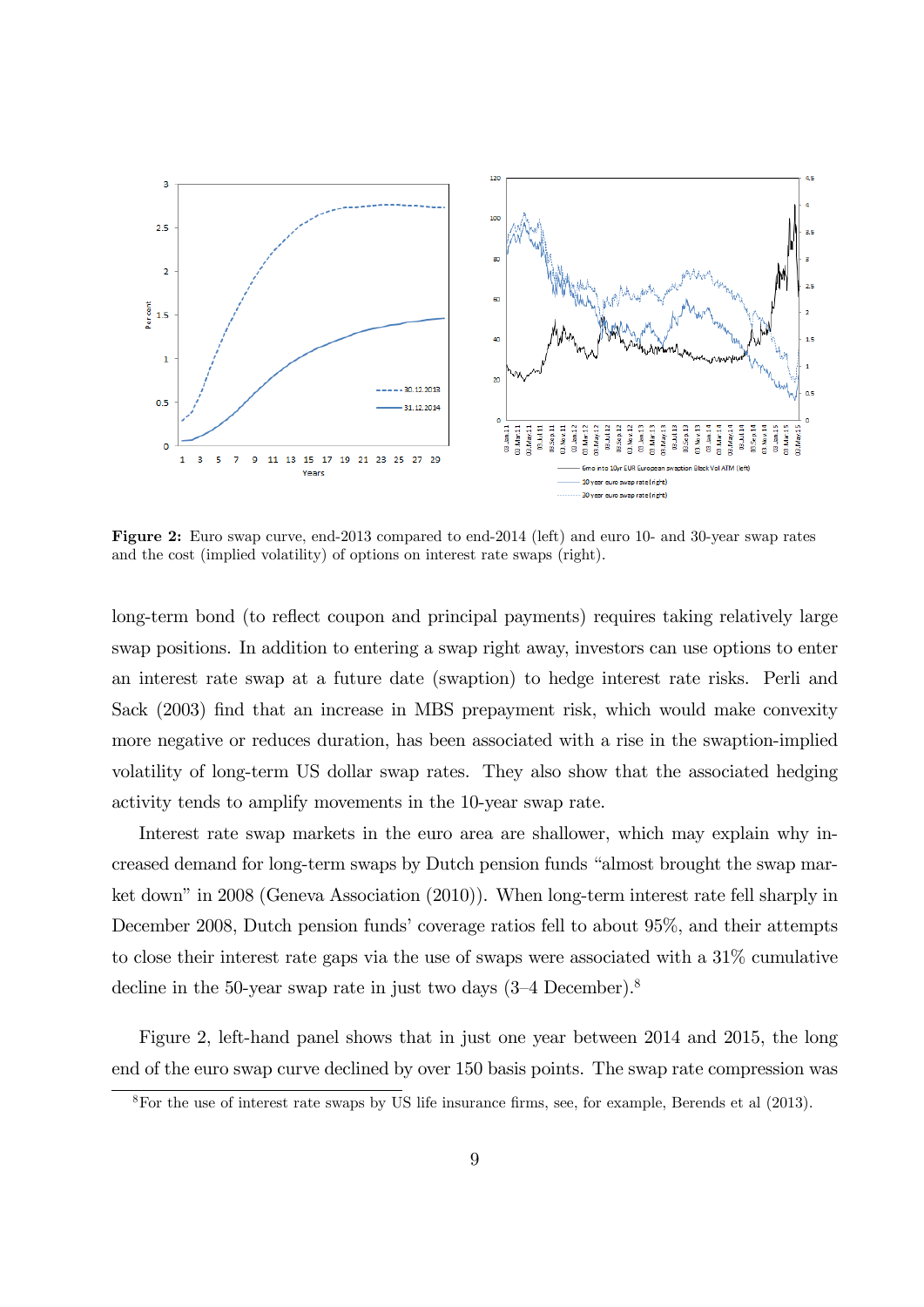also associated with a rapid rise in the costs of swaptions, as shown by Figure 2, right-hand panel. Such a steep rise in swaption-implied volatility may have been driven by the demand for receiver swaptions to secure a future stream of fixed rate payments via long-term swaps. This gradual rise in hedging costs gave way to a sharp spike in such costs in April 2015, which was followed by a snap-back in swap rates themselves in May 2015 during the so-called bund tantrum.

The available, though incomplete, information at hand suggests that the use of derivatives by insurers has been limited. According to market sources, derivatives exposures account for between  $2-4\%$  of the total assets of large euro area insurance firms. Such derivatives would include not only interest rate contracts but also credit default swaps (CDS). In a separate communication with the BIS, insurance Örms have reported that derivatives, such as interest rate swaps, are useful for position-taking in the short run but that these firms tend to convert those positions into on-balance sheet exposures in the underlying cash assets over a longer decision horizon. In any case, an increase in duration achieved through the use of interest rate swaps would imply an economically equivalent market impact to buying bonds due to arbitrage between cash and derivatives markets.

As described in the next section, the combination of institutional features governing life insurance contracts may have favoured an investment approach that limits duration mismatches amidst the sharp decline in government bond yields since mid-2014.

#### 2.2 Institutional features governing insurance sector investment

The sensitivity of life insurers' portfolio decisions to shifts in long-term interest rates depends on a number of interrelated factors. One is the internal risk management policies of individual firms, another is accounting standards and a third is insurance regulation. In general, the likelihood of portfolio adjustments in response to changes in long-term interest rates increases with (i) the sensitivity of the valuation of assets and liabilities to changes in market conditions and (ii) more binding risk limits. For instance, using market-based discount factors instead of fixed statutory discount rates will result in larger fluctuations of the value of liabilities. The firm could either accept these fluctuations (if internal or regulatory risk limits permit) or offset them with corresponding portfolio adjustments.

Against this background, the forthcoming introduction of the Solvency II regulatory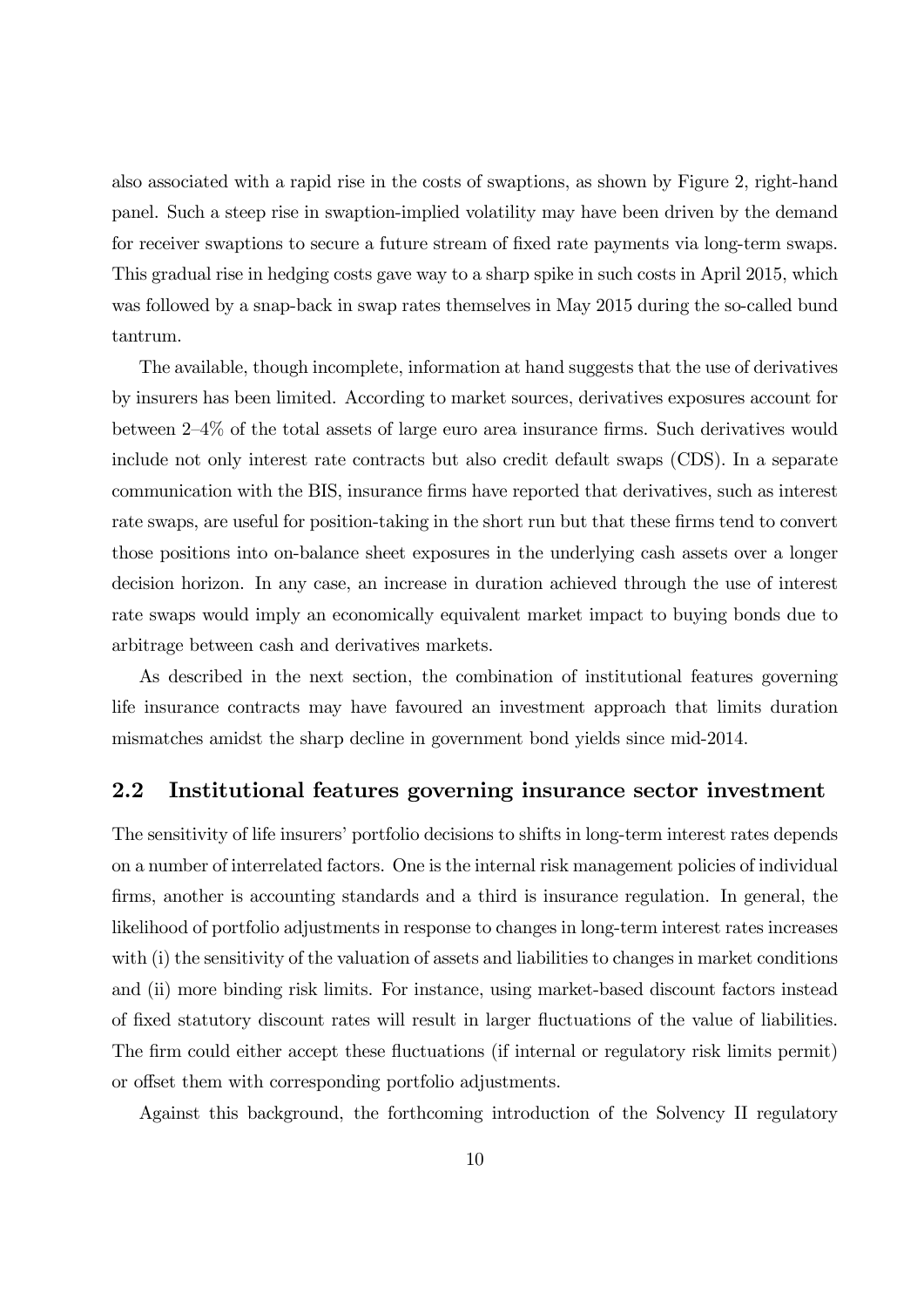framework might already have made the portfolio decisions of insurance firms more sensitive to the sharp decline in long-term interest rates. In particular, the present value of liabilities is calculated by estimating the present value of the expected net payments to policy holders and using a discount rate curve based on the euro swap rate curve.<sup>9</sup> Hence, shifts in the market term structure affect the fair value of liabilities much more immediately than under the current Solvency I regulatory framework (where liabilities are valued at book value).

A negative duration gap, under which the duration of liabilities is longer than that of assets, implies that liabilities are more sensitive than assets to fluctuations in the discount curve. In other words, falling discount rates tend to put pressure on insurers' solvency ratios. Moreover, because of the convexity property of conventional fixed income instruments, negative duration gaps tend to widen as interest rates decline. Both effects create incentives to take on more duration risk in portfolios.

Risk-based capital requirements are another factor that may have affected the asset management decision of insurance companies. Solvency II classifies European government bonds in domestic currency as risk-free, creating an incentive for insurance firms to overweigh these in their portfolios. At the same time, Solvency II imposes capital surcharges on the holdings of corporate bonds. Corporate bonds with lower ratings command a particularly steep capital charge, similar to that of equities. In contrast, triple-A rated covered bonds are treated favourably under the new risk-based capital rules, which would encourage insurance sector investment in covered bonds relative to corporate bonds.

To what extent these mechanisms have added to stronger demand for long-term government bonds during 2014 is ultimately an empirical question. On the one hand, it is not obvious that the impact on reported liabilities was as large as the shift in market discount rate curves suggest. Solvency II becomes binding only at the beginning of 2016, and fairly long grandfathering periods for the regulatory treatment of liabilities apply. Moreover, to the extent that market discount curves are already used, some of the mark-to-market impact could have been dampened by upward volatility adjustments which can be made to the

 $9$ Market swap rates are used up to about 20-year maturities, or the last liquid point of the interest rate term structure. After this point, discount rates are extrapolated towards the so-called ultimate forward rate, an ultra-long rate based on broad assumptions about long-term growth and inflation (eg future real rates); see EIOPA (2015).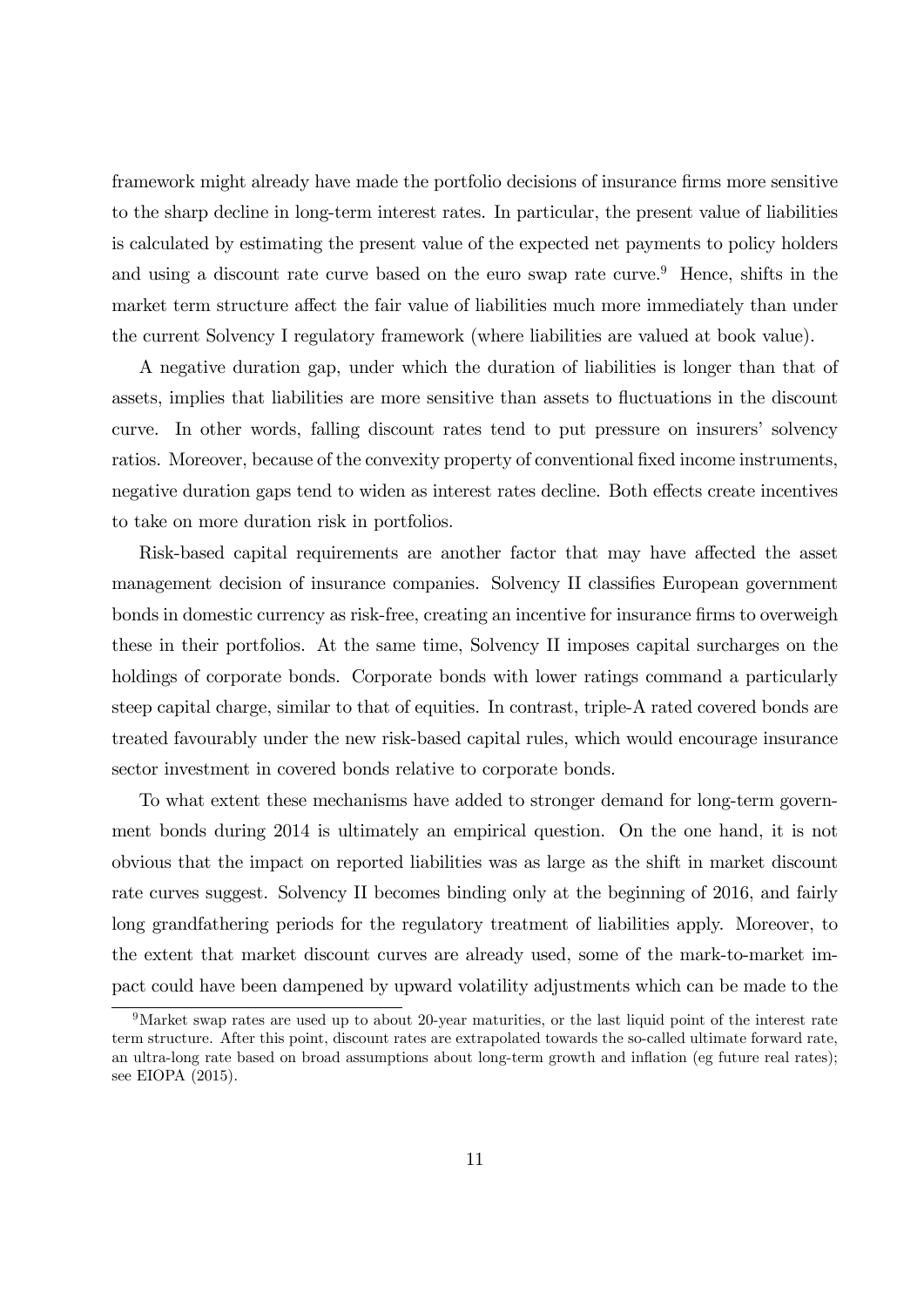discount rate curve, subject to regulatory approval.<sup>10</sup>

On the other hand, given the bond-like liabilities associated with the long-term obligations to policy holders and beneficiaries, prudent management of interest rate risk would imply that long-term investors pay strict attention to fluctuations in long-term rates and adjust their portfolios so as to manage interest rate risk. In this sense, the proposed regulations affecting the insurance sector may merely be reflecting the prudent risk management practices of the individual firms.

## 3 Stylised example of duration matching

In this section, we present an illustration of how duration matching may lead to an upwardsloping demand curve for long-dated bonds. We build on an example given in Shin (2010) of a liability-driven investment strategy that attempts to hedge against interest rate risk. The example illustrates how the response of investor demand to a change in the price of a fixed income asset can be abnormal in the sense that an increase in the price elicits even greater demand.

When an institution has fixed payment liabilities and holds fixed income assets against them, the value of both assets and liabilities increases as the discount rate falls. For a given decline in the discount rate, the magnitude of this increase depends on the convexity of liabilities and assets. In particular, when the institutionís balance sheet gives rise to negative convexity, the value of liabilities increases faster than the value of assets. If the institution wants to offset the relative decline in the value of its assets, it needs to increase its holding of fixed income assets when interest rates fall.<sup>11</sup> In other words, its demand for fixed income assets increases as the price increases. The demand curve is upward-sloping.

We use a simple model to derive the upward-sloping demand curve. Consider an insurance company whose asset portfolio consists of cash and a riskless T-period zero coupon bond with principal amount 1. Denote by  $M$  the firm's cash holding and by  $B$  the market value of the

 $10S$ hort-term solvency pressures arising from the asymmetric effects of low yields on mark-to-market values of assets and liabilities are distinct from long-term pressures on solvency that may arise if yields stay low for a prolonged time period; for the empirical analysis of the latter see, for example, Kablau and Weiss (2014).

 $11$  In principle, the institution could also increase asset duration through interest rate swaps. Economically, this is equivalent to buying bonds, and the cash market can be expected to react as if bonds were purchased through arbitrage.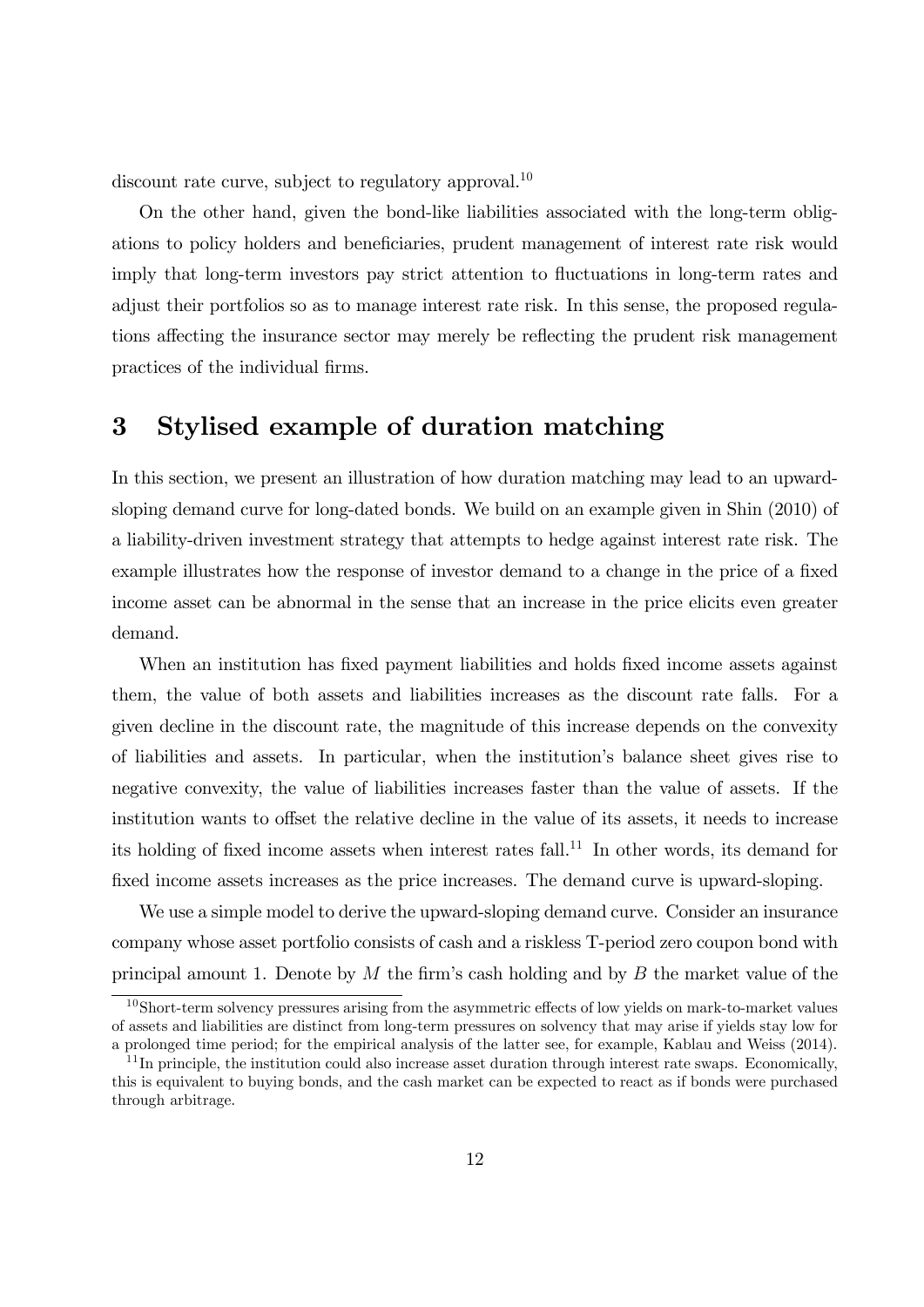firm's holding of the benchmark bond. Total assets of the insurance company is denoted by A, so that

$$
A = M + B \tag{1}
$$

Let  $p$  denote the price of the benchmark bond, and denote by  $r$  its yield. Thus,

$$
p = \frac{1}{\left(1+r\right)^{T}}\tag{2}
$$

The duration of the benchmark bond is the proportional change in price in response to changes in its yield. Formally, the duration of the benchmark bond is given by

$$
-\frac{dp/dr}{p} = \frac{T}{1+r}
$$
\n(3)

The liabilities of the life insurance company are given by its annuity commitments sold to policy holders. We assume that the individual policy holders are small, so that the aggregate cash flow commitment follows a deterministic payment schedule in accordance with the actuarially fair value of payments to individual policy holders. The firm's aggregate cash flow commitment is assumed to be:

C, 
$$
(1+g)C
$$
,  $(1+g)^2 C$ ,... (4)

where  $g < 0$  is a decay parameter such that  $-1 < g < 0$ .

The insurance company values its liabilities by discounting the payments to policy holders using the yield  $r$  on the benchmark  $T$ -period bond.

The value of the insurance liabilities is:

$$
L = \frac{C}{1+r} + \frac{C(1+g)}{(1+r)^2} + \frac{C(1+g)^2}{(1+r)^3} + \cdots
$$
 (5)

Multiplying through by  $\frac{1+r}{1+g}$  gives

$$
\frac{1+r}{1+g}L = \frac{C}{1+g} + \frac{C}{1+r} + \frac{C(1+g)}{(1+r)^2} + \cdots
$$
 (6)

Subtracting (6) from (5) and re-arranging,

$$
L = \frac{C}{r - g} \tag{7}
$$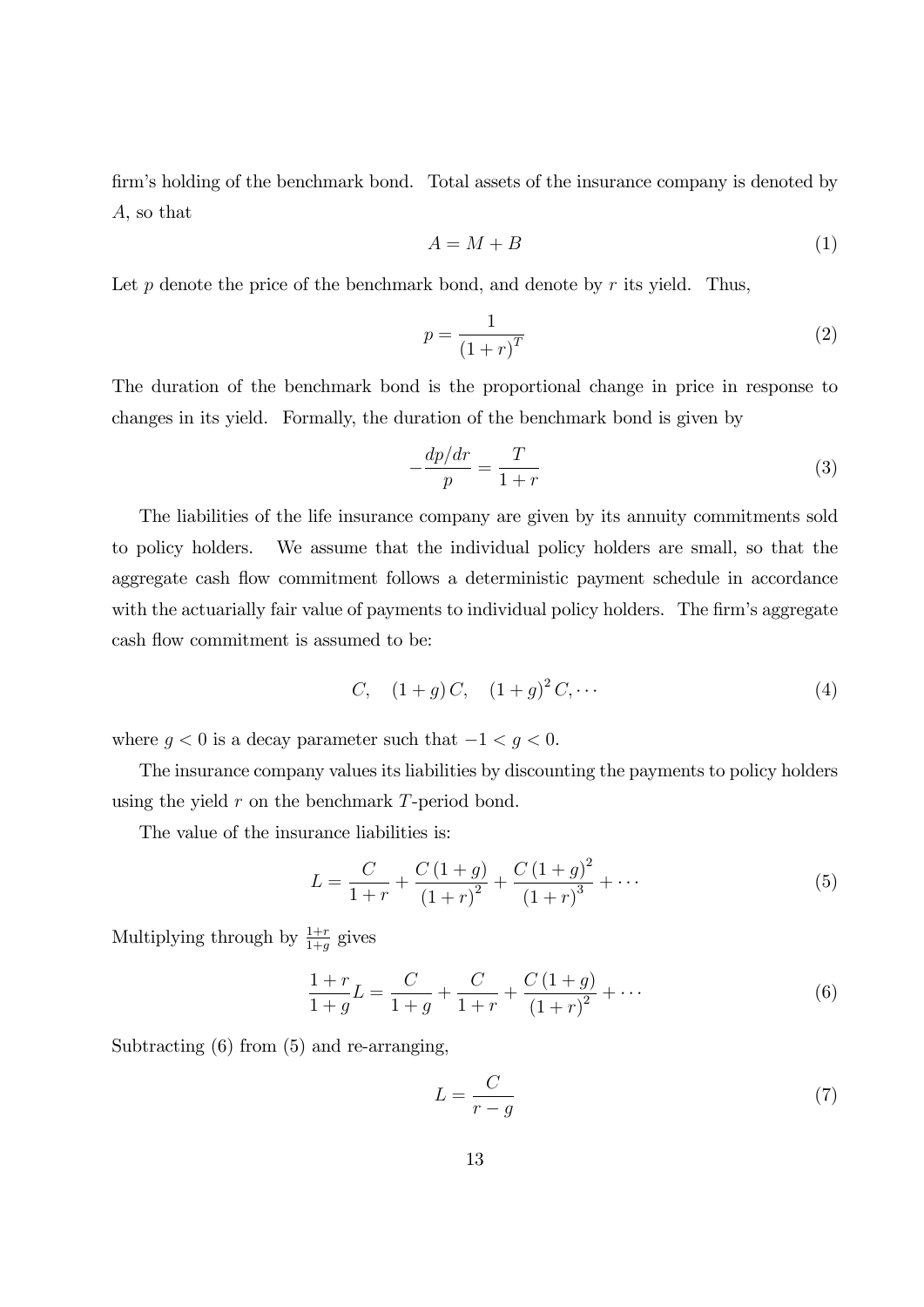The balance sheet identity of the insurance company can be written as

$$
M + B = L + E \tag{8}
$$

where  $E$  is the equity of the insurance company, defined as the residual value of assets net of liabilities.

Denote by y the number of units of the benchmark bond held by the insurance company, so that the  $B = py$ . The insurance company adjusts y so as to immunise its balance sheet to changes in r. In other words, it adjusts its holding  $y$  of benchmark bonds to ensure that its equity E is locally insensitive to changes in the yield r. The duration of the company's liabilities is the proportional change in the value of  $L$  to changes in the discount rate  $r$ . It is given by

$$
-\frac{dL/dr}{L} = \frac{C/(r-g)^2}{C/(r-g)}
$$

$$
= \frac{1}{r-g}
$$
(9)

For immunisation of the company's equity value, the holding y of the benchmark bond must satisfy:

$$
py \times \frac{T}{1+r} = L \times \frac{1}{r-g}
$$
  

$$
y \times \frac{1}{(1+r)^T} \times \frac{T}{1+r} = \frac{C}{r-g} \times \frac{1}{r-g}
$$
 (10)

The left hand side of (10) gives the rate of change of the asset side of the balance sheet to small changes in the discount rate r. It is the product of the duration of assets and the market value of total assets. The right hand side of  $(10)$  is the rate of change of the liabilities side of the balance sheet to small changes in the discount rate  $r$ , given by the product of the duration of its liabilities and the market value of its liabilities.

By imposing condition (10), we stipulate that the insurance company immunises itself from fluctuations in its equity that results from shifts in the discount rate r. Solving for  $y$ , we have: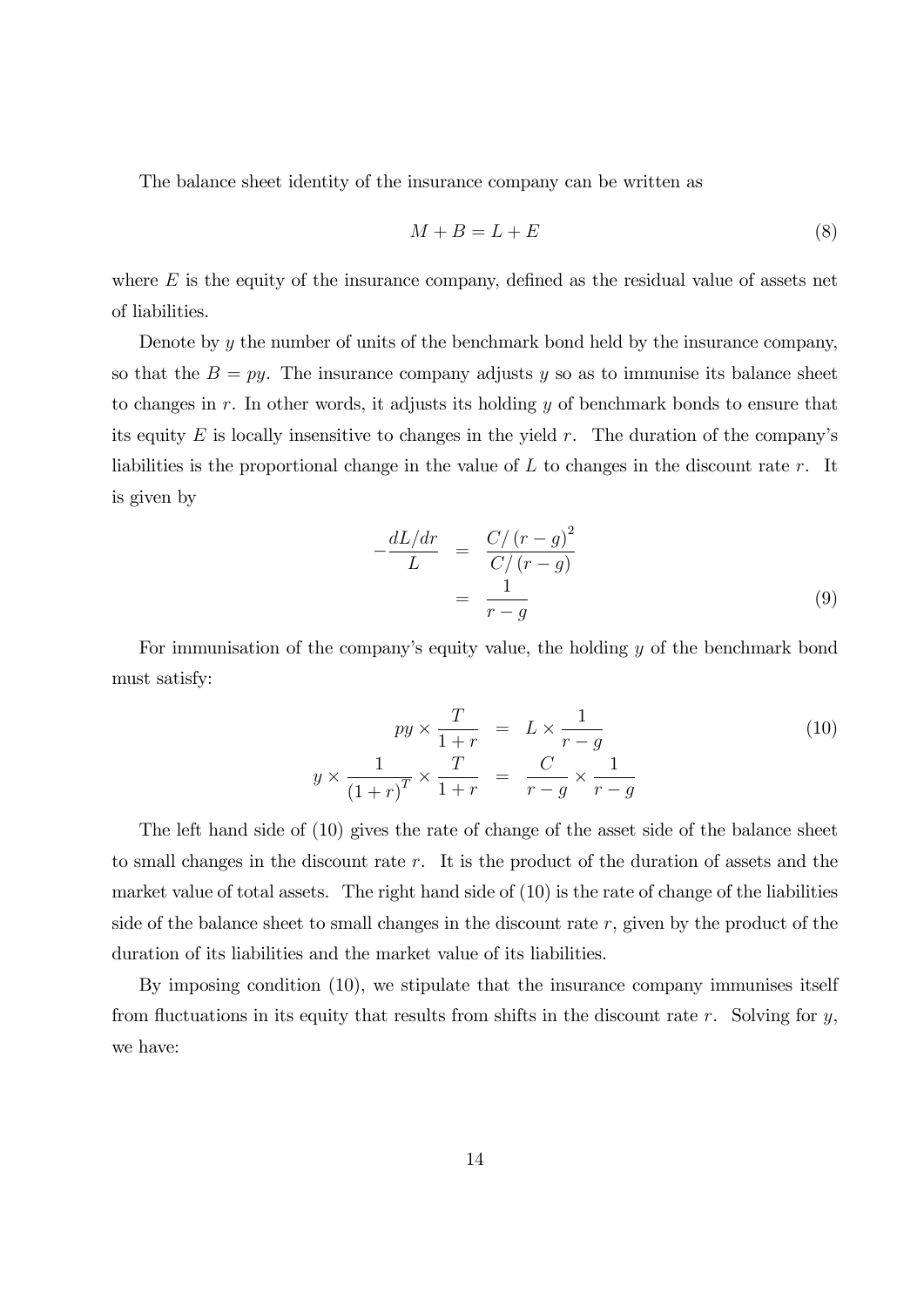

Figure 3: Convexity of assets and liabilities, keeping holdings of benchmark bond fixed (left) and holding of benchmark bond in the immunising portflio (right); for  $T=10$ ,  $C=0.5$ , and  $g=-0.05$ .

$$
y = \frac{C(r+1)^{T+1}}{T(g-r)^{2}}
$$
\n(11)

Figure 3, left-hand panel, plots convexity of assets and liabilities if the holdings of the benchmark bond had been constant, while Figure 3,right-hand panel, plots the holding of the benchmark bond in the immunising portfolio; both scenarios are for the case of  $T = 10$ and  $C = 0.5$ .

The numerical plots show that the holding of the benchmark bond is a non-monotonic function of the discount rate  $r$ . When the yield of the benchmark bond is low enough, the portfolio holding of the bond is decreasing in its yield. In other words, the demand curve for the bond is perverse in that a higher price of the bond elicits greater demand for the bond.

The reason for the perverse demand response is that, when liability convexity exceeds asset convexity, the duration gap widens at an increasing rate. This means that the value of liabilities rises faster than the value of assets as the discount rate falls below a given threshold level. In order to immunise the balance sheet against further shifts in  $r$ , the firm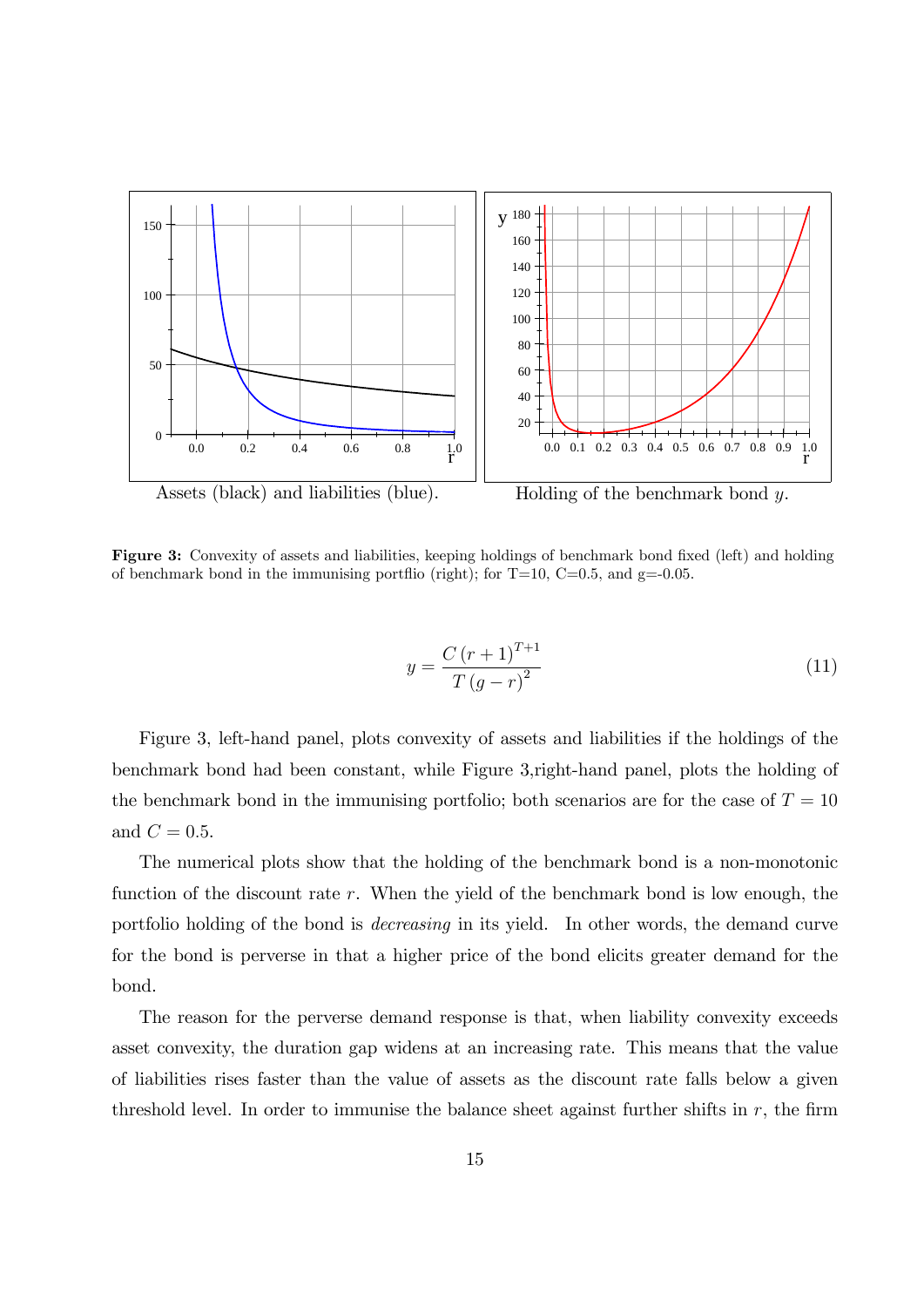needs to increase its holding of the benchmark bond when the yield falls.

The expression for the holdings of the benchmark bond  $y$  given by  $(11)$  holds as long as the insurance company has sufficient funds to purchase the bonds required to match duration. We thus need to complete the solution by imposing a solvency constraint on the insurance company. Solvency requires  $E \geq 0$ . From the balance sheet identity, solvency implies  $M + B \geq L$ . If the cash holding has been exhausted, solvency reduces to  $B/L \geq 1$ .

Meanwhile, from our solution, the total value of bond holding is given by

$$
B = py = \frac{C(1+r)}{T(g-r)^2}
$$
\n<sup>(12)</sup>

The marked-to-market value of liabilities is

$$
L = \frac{C}{r - g} \tag{13}
$$

Hence, the condition  $B/L \ge 1$  is equivalent to

$$
r \ge \frac{Tg - 1}{T + 1} \tag{14}
$$

The lower bound on r given by  $(14)$  is a solvency constraint for the duration-matching insurance company. If the discount rate falls below this level, the immunisation strategy given by (11) is no longer consistent with the solvency of the insurance company.

It is worth noting that the solvency constraint could be relaxed (somewhat) by the use of derivatives. This is because derivatives, such as interest rate swaps, can add duration and because their notional value usually exceeds substantially the margin put up by the insurance company. In effect, derivatives allow the insurance firm to use leverage to magnify its duration position. The mark-to-market value of derivatives would be much lower than that of bonds, and hence would help alleviate the solvency constraint. However, since we do not have data on insurance company positioning in interest rate swaps, we abstract from this feature in the model. In any case, insurance firms' use of derivatives will be limited by the applicable regulations as by well as by prudent liquidity management by the firms themselves.

There are two broad implications from our algebraic example. First, the demand curve for fixed income securities can become perverse and slope upward if portfolio composition is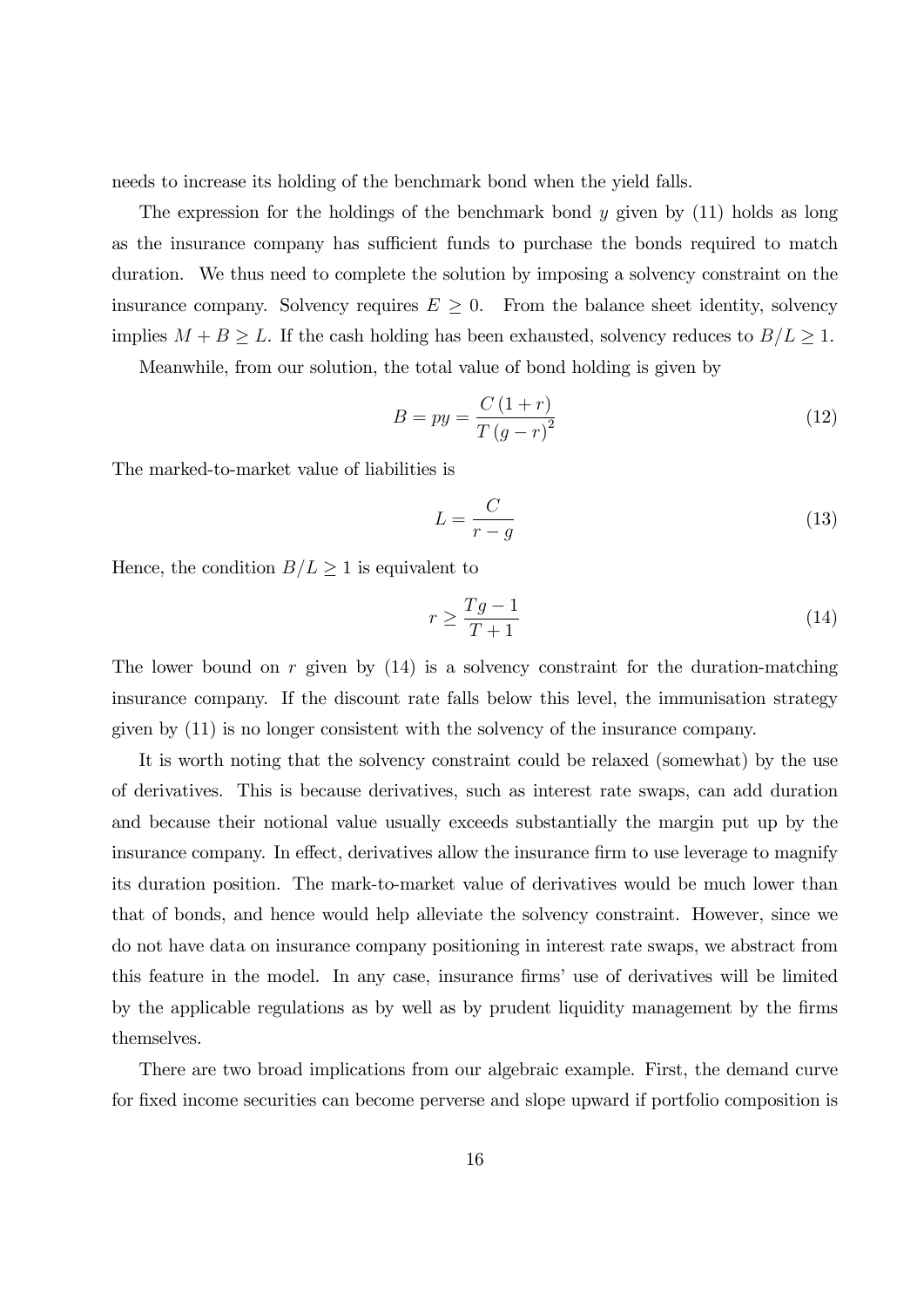influenced by immunisation incentives. Second, when yields become low enough, insurance companies cannot simultaneously immunise their portfolios and remain solvent. Either they must abandon immunisation or they become insolvent, or both.

We do not model the market equilibrium where duration-chasing investors are one part. The quantitative significance of perverse demand reactions clearly depends on the relative weight of duration-chasers in the market as a whole. We focus instead on the empirical task of mapping out the demand shifts of German insurance companies using the portfolio data supplied to us by the DBB.

# 4 Evidence from German insurance sector bond holdings

#### 4.1 Data and variable construction

We use data on the aggregate bond holdings of the German insurance sector ("the insurance sector"). The data are based on DBB's securities holdings statistics. Under the collection guidelines of those statistics, Önancial institutions domiciled in Germany report any securities which they hold for domestic or foreign customers. The Bundesbank aggregated the data for our purposes.

The data provide a breakdown of bond holdings by issuer sectors: German government, governments of other euro area countries, governments of non-euro area OECD countries (advanced economies), governments of non-euro area non-OECD countries (EMEs), nonfinancial corporations, banks and other issuers. For each issuer category, a breakdown by maturity bucket is available as follows: less than one year, one to two years, two to five years, five to 10 years, 10 to 20 years, 20 to 30 years and more than 30 years. Finally, a breakdown into nominal and market values allows us to distinguish between valuation changes and net purchases/sales of bonds. The data cover year-end holdings until 2014.

The time series for nominal and market values of bond holdings for each bond class and maturity allow us to construct variables such as yield to maturity and duration. Let  $y_t^{i,T}$  denote the year t quantity of bonds of maturity T issued by sector i. Let  $p_t^{i,T}$  denote the price assuming these are zero coupon bonds. Taking a bond's par value as the numeraire, the nominal value of the corresponding bond holdings is just  $y_t^{i,T}$  and market value is given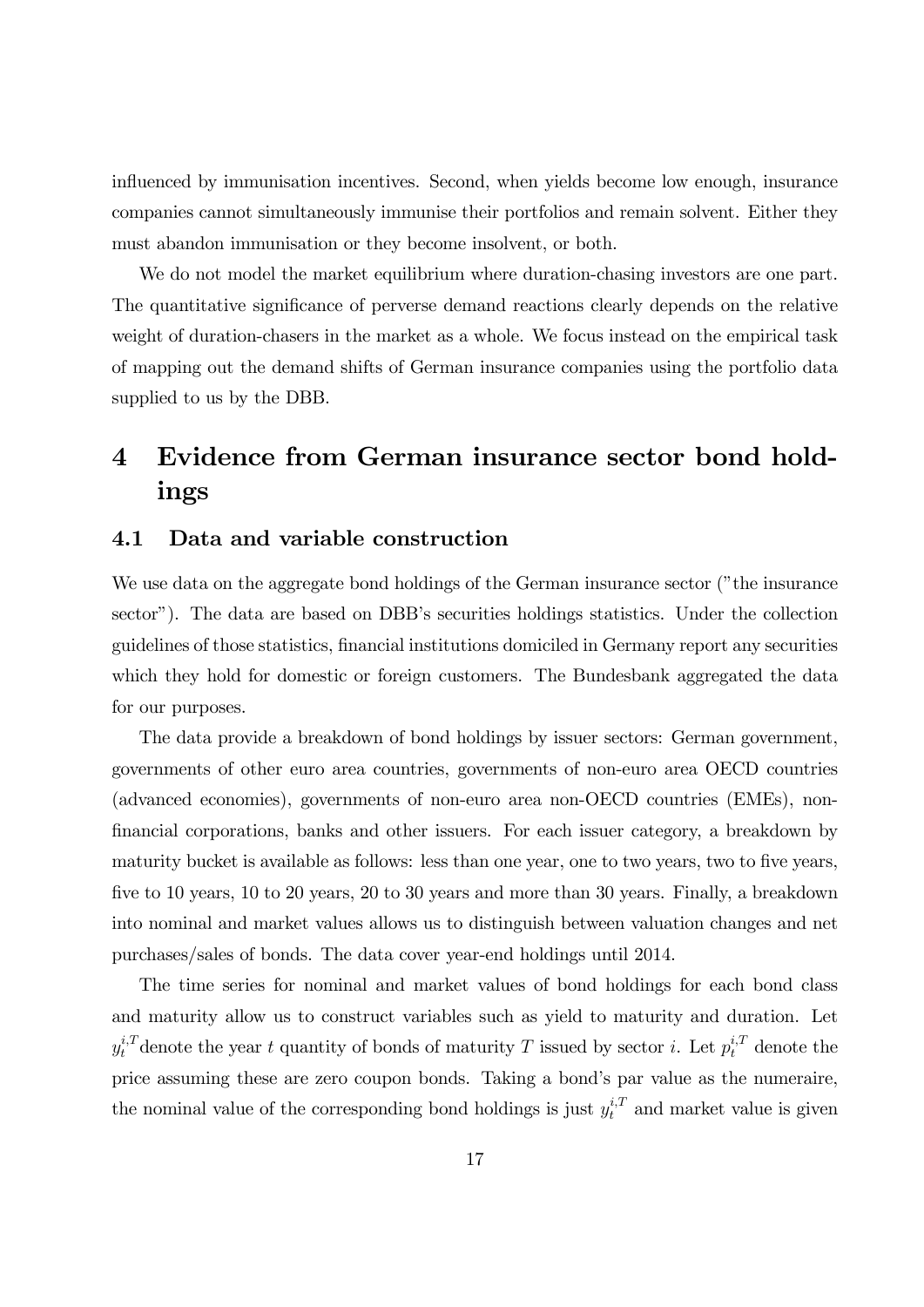by  $py_t^{i,T}$  $t_t^{i,t}$ . These two variables represent the two quantities observed in our dataset for each issuer sector, maturity, and reporting year.

Using these quantities, we are able to calculate the percentage change in bond price as:

$$
\Delta p_t^{i,T} = \frac{p y_t^{i,T}}{p y_{t-1}^{i,T}} \times \frac{y_{t-1}^{i,T}}{y_t^{i,T}} - 1 \equiv \frac{p_t^{i,T}}{p_{t-1}^{i,T}} - 1.
$$
\n(15)

Similarly, the yield-to-maturity implied by the data can be calculated as:

$$
r_t^{i,T} = \left(\frac{y_t^{i,T}}{py_t^{i,T}}\right)^{1/T} - 1.
$$
\n(16)

Hence, the sensitivity of a bond's price to a change in yield, the McCauley duration, follows as:

$$
D_t^{i,T} = -\Delta p_t^{i,T} \times \frac{1 + r_t^{i,T}}{r_t^{i,T} - r_{t-1}^{i,T}},\tag{17}
$$

where  $\Delta$  denotes the percentage change operator. Under the assumption that the portfolio consist of zero-coupon bonds, an alternative estimate of bond duration is given by  $D_{ZERO,t}^{i,T} = T/(1 + r_t^{i,T})$  $t_t^{i,t}$ ). Finally, the aggregate duration of bond holdings of each issuing sector or of the entire bond portfolio can be approximated using the market value weighted averages of  $D_t^{i,T}$  and  $D_{ZERO,t}^{i,T}$ . For each issuing sector i, the McCauley duration of the corresponding bond portfolio is thus:  $D_t^i = \sum_T (py_t^{i,T} \times D_t^{i,T})$  $(t_i^{i,T})/\sum_m py_t^{i,T}$  $t_t^{i,1}$ ; and for the aggregate bond portfolio we have:  $D_t = \sum_i py_t^i D_t^i / \sum_i py_t^i$ .

Measuring the duration gap also requires a proxy for the duration of liabilities. We estimate the latter by using a growing perpetuity assumption, discounting through euro swap rates and benchmarking the 2013 value off the EIOPA stress test figure for Germany. Specifically,  $D_{L,t} \equiv 1/(r_t^{T=25} - g)$ , where  $r_t^{T=25}$  is the year t 25-year zero-coupon euro swap rate and  $q < 0$  is assumed to be constant.<sup>12</sup>

We calibrate g by setting  $D_{L,t=2013} = 20.5$ , the number reported by EIOPA (2014). Figure 5, left-hand panel, shows side-by-side the evolution of the duration of the aggregate

<sup>&</sup>lt;sup>12</sup>We take the 25-year zero-coupon swap rate because this is the longest approximate maturity for which the euro swap market is still considered liquid. Above the approximately  $20-25$  year range, EIOPA extrapolates forward rates using the ultimate forward rate assumptions based on long-term expectations of broad macroeconomic fundamentals; see EIOPA (2015).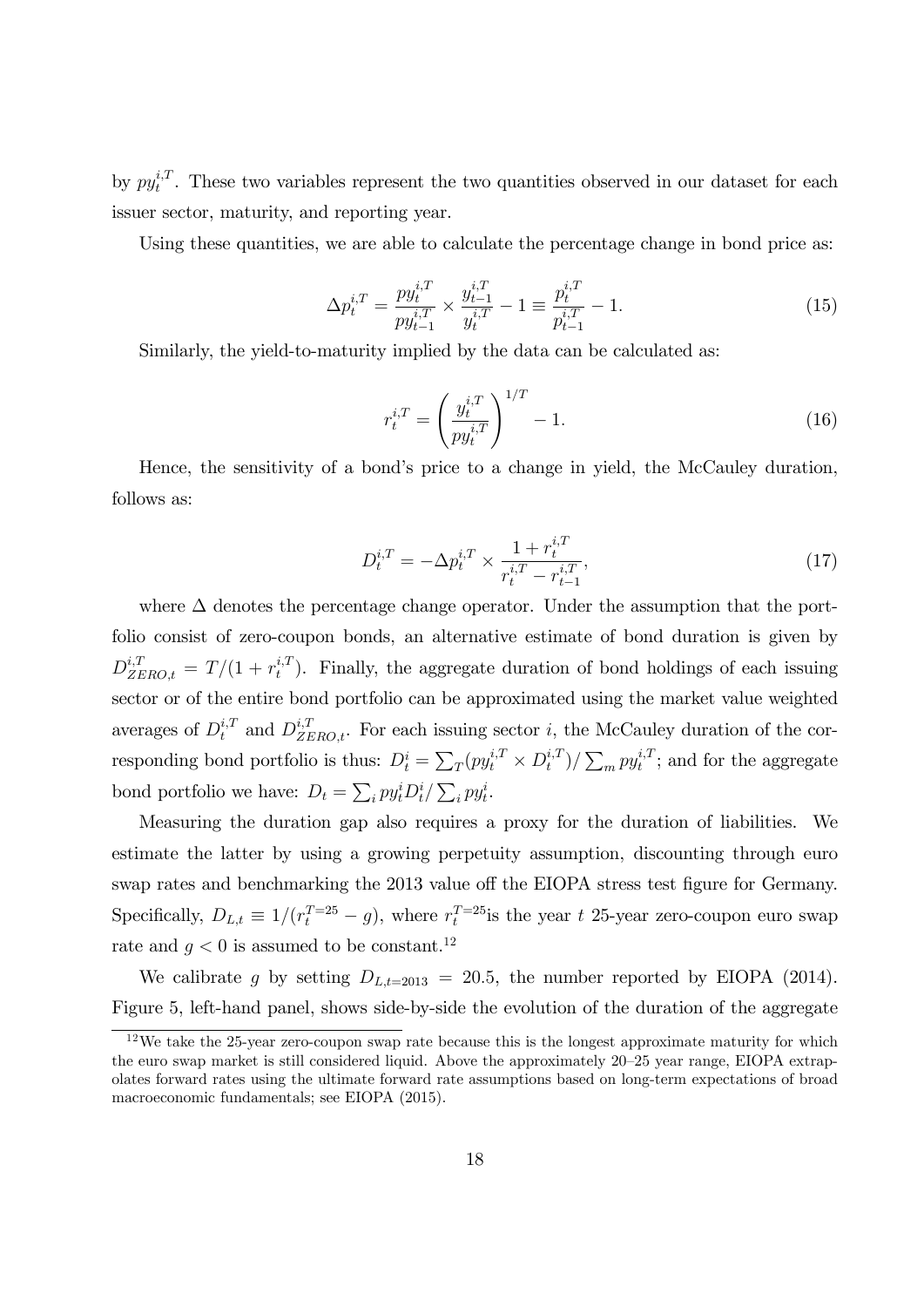

Figure 4: German insurance sector bond holdings, all issuing sectors (left); and the corresponding holdings of euro area government debt relative to total Öxed income portfolio and amounts outstanding (right).

bond portfolio of the insurance sector,  $D_t$  and  $D_{ZERO,t}$  and the evolution of the duration of aggregate German insurance sector liabilities,  $D_{L,t}$ .

#### 4.2 Trends in bond holdings and duration

Figure 4 shows the evolution of the nominal value of bond portfolios of the insurance sector during the sample period. The year 2014 stands out because of the large increase of insurance sector investments in advanced economy government debt, which rose by more than onethird: from less than 60 to almost 80 billion euros between December 2013 and December 2014. This contrasts with the rise in bond holdings in 2012, which was primarily attributable to purchases of corporate bonds.

Asset duration increased in lockstep with liability duration in 2014. In this single year, our estimated liabilities duration rose from 20.5 to 25.2 in just one year, as shown in Figure 5, right-hand panel. In other words, the lengthening of asset duration prevented the duration gap from widening. Figure 5 right-hand panel, shows that the increase in aggregate bond holdings of the insurance sector was associated with shift towards bonds with longer duration. The maturities above five years all show an increase in nominal value of bonds held in these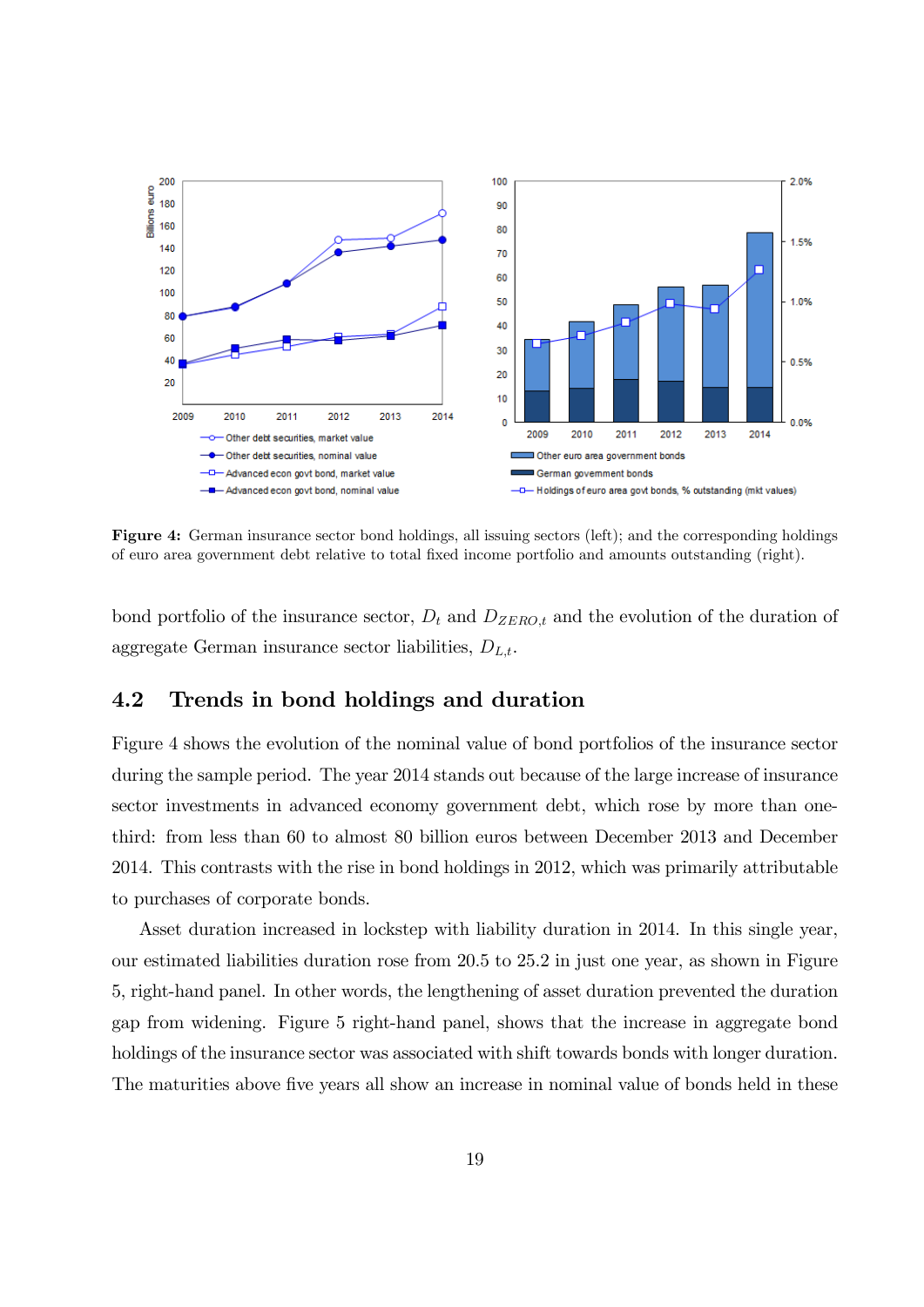

Figure 5: Trends in duration mistmatch (left); and maturity extension of bond portfoilio between from 2013 to 2014, nominal values (right). Notes: Duration of liabilities calculated assuming a growing perpetuity discounted using euro swap rates, with 2013 value benchmarked off of EIOPA stress test figure for Germany; duration of bond holdings calculated assuming zero-coupon bonds; the resulting duration gap does not account any offsetting effects from the use of swaps and derivatives.

buckets in 2014 compared to 2013. As the Ögure shows, most of the increase in bond portfolio duration is due to holdings of bonds with 10-20 and 20-30 year maturities.

The shift into bonds with longer maturities limited the amount of bonds insurers had to purchase to keep the duration gap in check. Our stylised model allows us to estimate the increase in bond holdings that would have been necessary to achieve the same duration gap with an unchanged bond duration of 12 years:

$$
\Delta y_t = \Delta \left( \frac{D_{L,t}}{D_t} \times \frac{L_t}{p_t} \right). \tag{18}
$$

The only new quantity in Equation (18) is insurance liabilities, eg technical reserves,  $L_t$ . According the DBB's public data, these increased by  $\Delta L_t = 5\%$  from 2013 to 2014.<sup>13</sup>

The weighted average change in the price of bonds on insurers portfolio, in turn, was  $\Delta p_t = 12.6\%$ . By Equation (18), German insurance companies would have had to increase

<sup>&</sup>lt;sup>13</sup>See item: Liabilities / Insurance corporations (ICs) / Insurance technical reserves / World / Total economy including non-residents (all sectors) / Outstanding amounts at the end of the period (stocks); available via http://www.bundesbank.de/Navigation/EN/Statistics/Banks\_and\_other\_Önancial\_institutions/

Insurance\_corporations\_and\_pension\_funds/Tables/table.html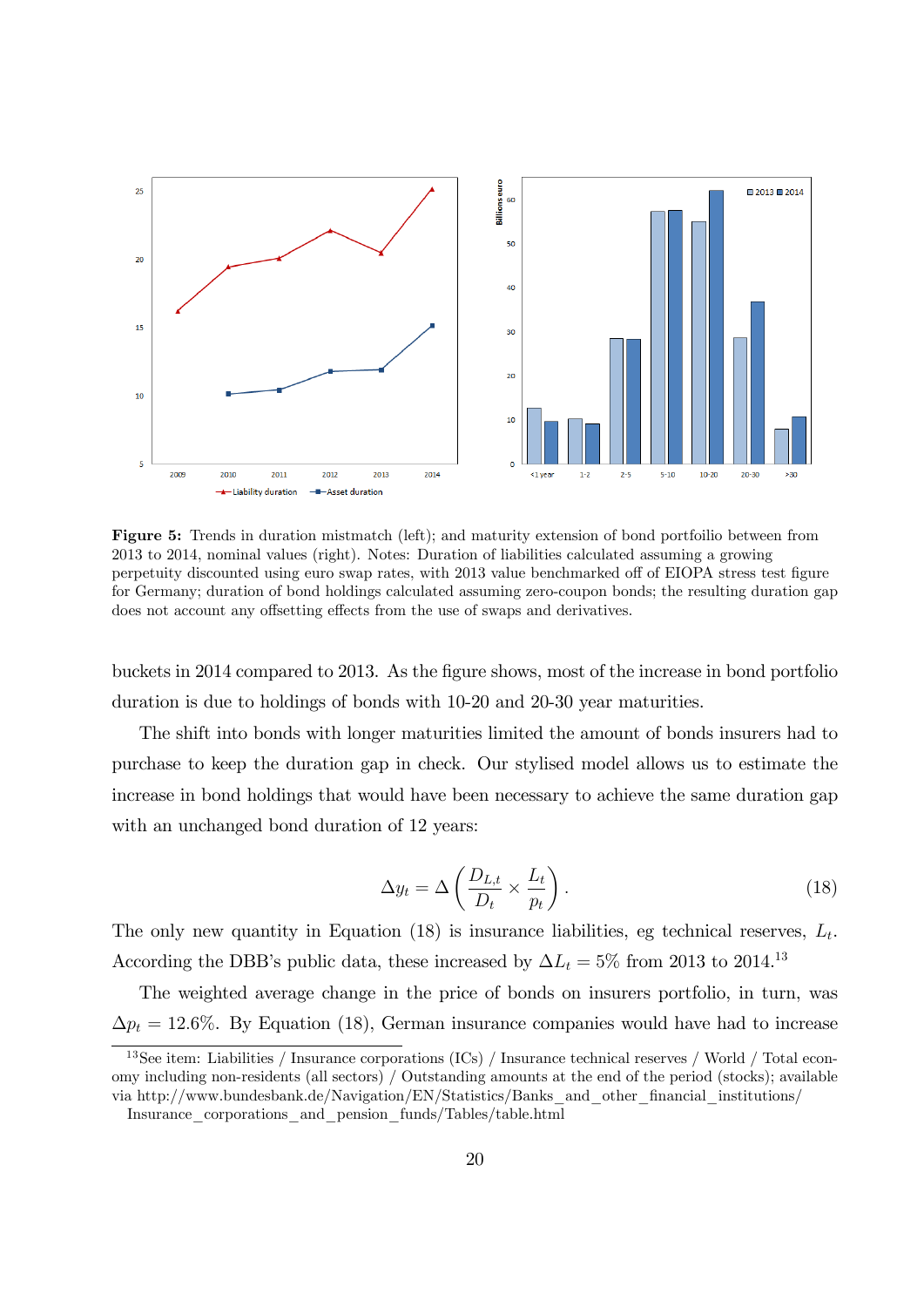

Figure 6: Duration of holdings of bonds issued by eurozone and other OECD governments, plus durations of corresponding benchmark BoA ML indices (left); and maturity extension of OECD government bond portfoilio from 2013 to 2014, nominal values (right).

the nominal value of their fixed income securities holdings by 10.3%. The actual increase observed in the data was approximately 7.9%, or  $\epsilon$ 15 billion, relative to the nominal value of bond holdings in the previous year. It was accompanied by a rise in the McCauley duration of the aggregate bond portfolio from 11:3 to 15:7 (Figure 5, left-hand panel).

The portfolio reallocation observed in 2014 is consistent with a search for duration, rather than yield-seeking behaviour. The latter would predict a shift towards higher yielding, riskier assets, while search for duration would predict a shift toward longer maturity, safe assets, even at low yields. The dominance of the latter is corroborated by the disproportionate rise in the duration specifically in the holdings of bonds issued by Eurozone and other OECD governments, shown in Figure 6. The left hand panel shows estimates of  $D_t^i$  for  $i =$  eurozone government, other OECD governments. For comparison, we also plot the index durations of Bank of America Merrill Lynch (BoAML) Euro Govt AAA-AA Index, US Treasury Master Index, and UK Gilts Index. We chose the latter two for benchmarking non-Eurozone OECD government bond durations, because according company financial statements, German insurer investments in OECD government bonds outside of the Eurozone are almost exclusively in US Treasuries and UK Gilts, with approximately 8:2 split in favour of Treasuries.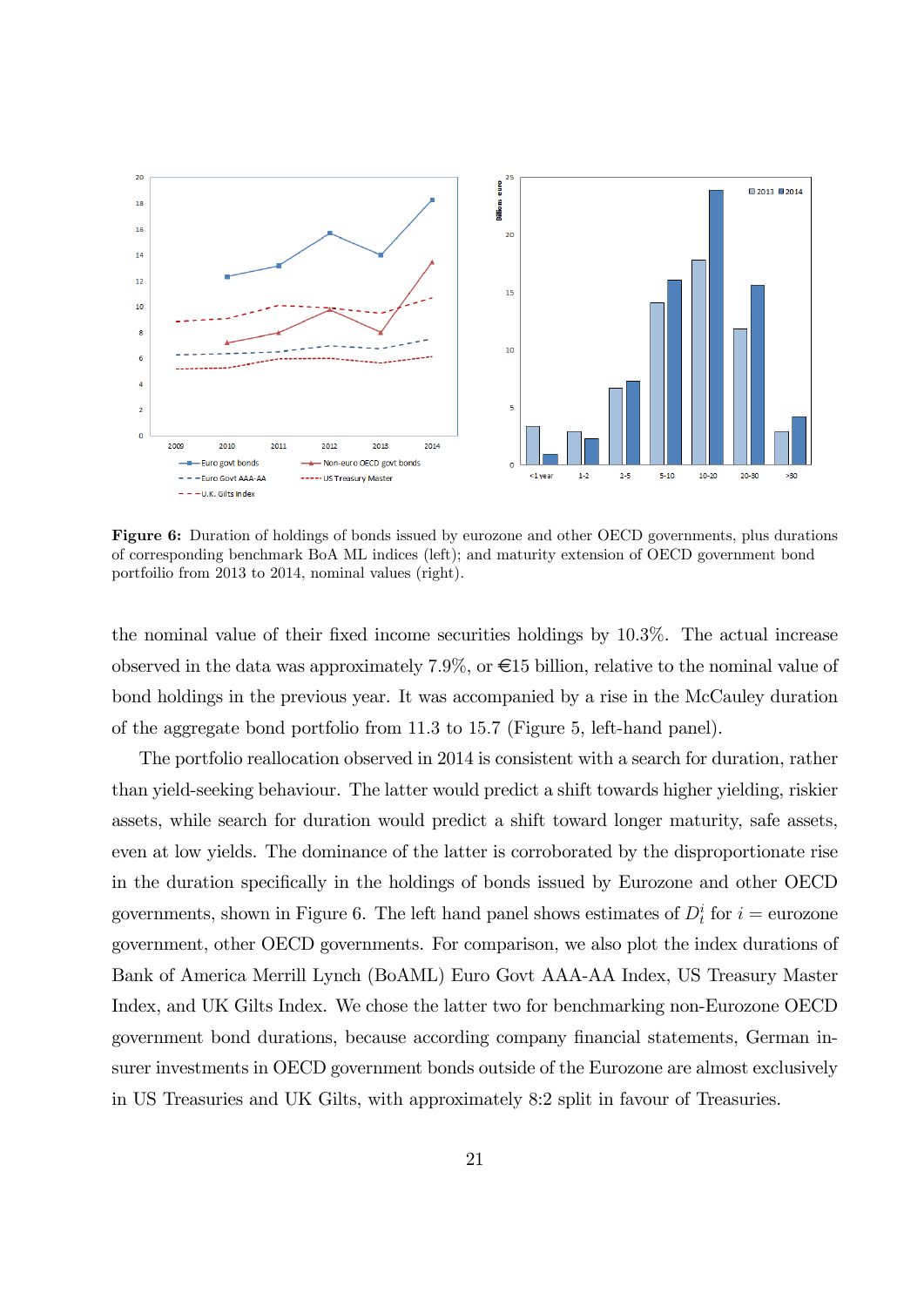

Figure 7: Comparison of bond portofilio duration between insurance companies and other major investor sectors; and trends in OECD government bond holdings relative to other major investor sectors. Based on bond portfolio allocation data of German insurance companies, investment funds, banks, and households

#### 4.3 Comparison with other major bond investors

The negative duration gap should make the hunt for duration a unique feature of insurance companies. Hence, comparing the evolution of Öxed income portfolio duration for other sectors provides a cross-check for the duration hunt hypothesis. This section discusses the evolution of portfolio duration for other sectors  $-\text{banks}$ , investment funds and private house $holds - relative to that of insurance firms.$ 

This comparison supports the hypothesis that duration hunt is associated with negative duration gaps. Figure 7, left-hand panel, shows that the duration of the bond portfolios of banks and private households has changed relatively little. Only investment funds have increased the duration of their bond holdings (from eight to 10 years) over a comparable time period. Duration changes in these sectors during 2014 are generally much smaller than those of insurance Örms. Figure 7, right-hand panel, shows that insurance companies have also increased their share of bond holdings relative to other major investor sectors, particularly holdings of OECD government bonds.

Figure 8 compares the changes in the maturity distribution of OECD government bonds held by insurance companies and investment funds. Unlike investment funds, insurance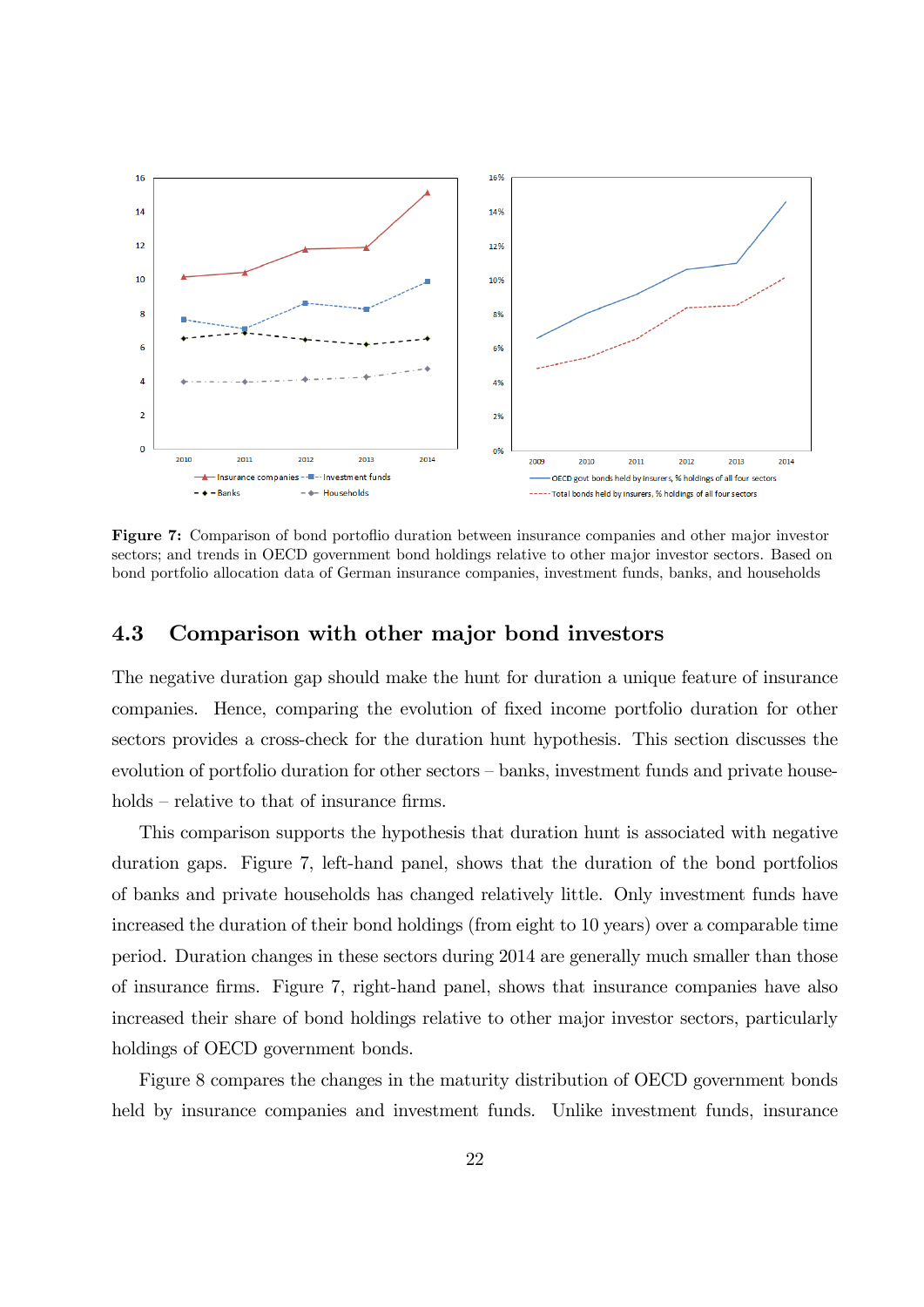

Figure 8: Holdings of OECD government bonds:percentage holdings in each maturity bucket and the cumulative distributions; insurance companies (left) vs investment funds (right); nominal values.

companies exhibit a clear rightward shift in the entire maturity distribution of their bond holdings toward lower maturities. In fact, while German investment funds increased their holding of some medium-term maturities, such as in the five to 10 years segment, the nominal values of maturities of 20 years or longer have declined. One interpretation is that investment funds have focused their purchases on bonds in particularly liquid market segments, especially in the 10-year maturities.

### 4.4 Non-linearity of insurer bond demand in duration

Standard demand theory predicts a downward sloping demand curve  $-e$ g a negative relationship between a bond price and quantity demanded. However, as the examples based on our illustrative model of liability-driven demand for bond has shown, under certain conditions  $-\frac{1}{2}$ specifically when duration is high due to a significant fall in interest rates  $-\,$  demand for bond can actually be increasing in bond price. Such perverse demand conditions can lead to a feedback loop, whereby falling long-term yields induces duration-matching investors to buy more long-term bonds, thereby driving yields even lower and feeding into further demand.

Figures 9 and 10 show the relationship between  $\Delta y_t^{i,T}$  and  $\Delta p_t^{i,T}$  using scatter plots,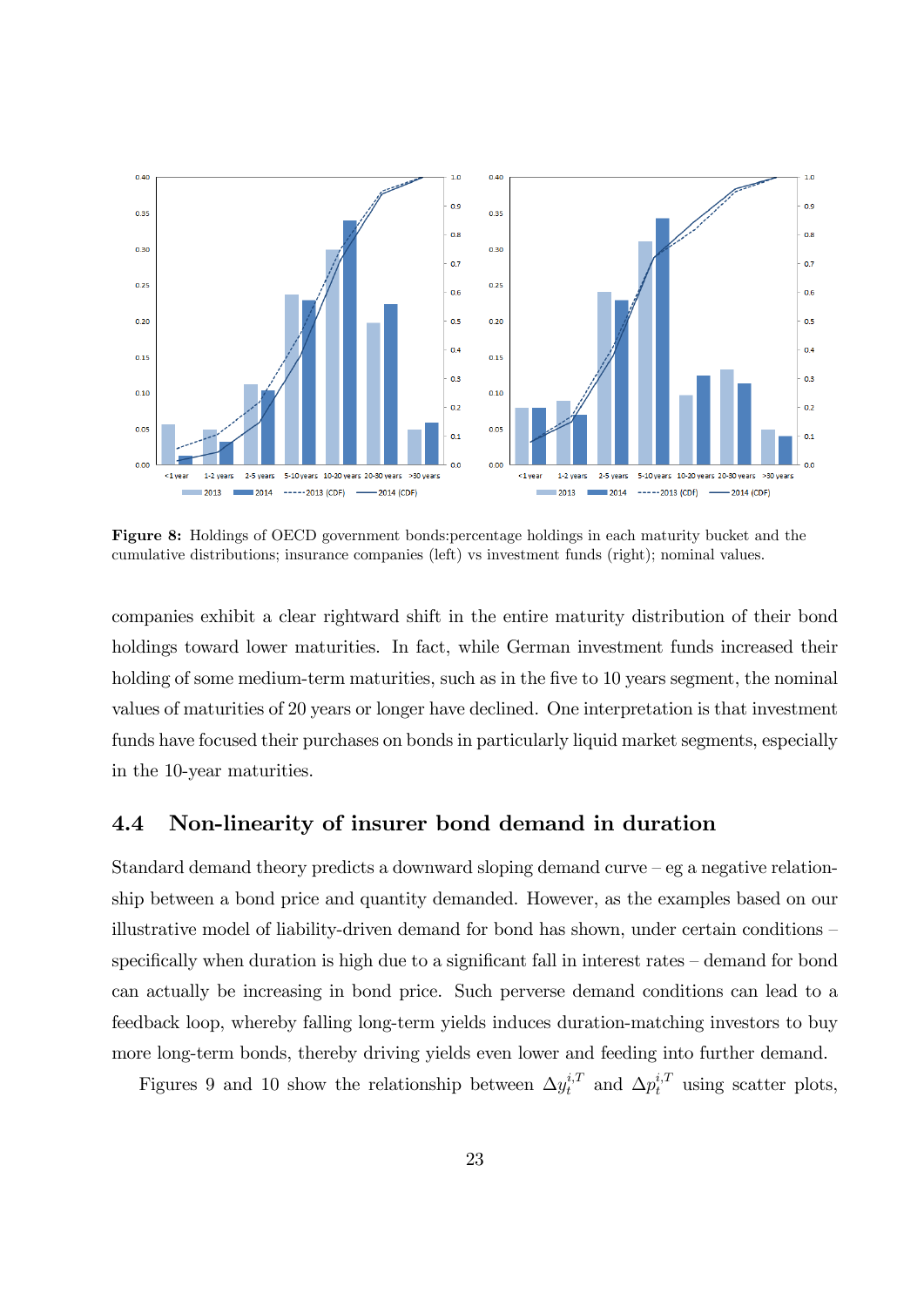

Figure 9: Demand elasticity (duration weighted), long-term government bond holdings of German insurance sector; OECD government bonds, >10 year durations.

where each data point corresponds to a bonds issued by sector  $i =$  (bunds, other euro area governments or non-euro area OECD government bonds) of maturity  $T$  at time  $t$ . For these charts we give greater weighted to quantity changes of longer duration bonds by multiplying  $\Delta y_t^{i,T}$  by  $D_t^{i,T}$  $\frac{\imath,\jmath}{t}$  .

Figure 9 focuses on longer duration bonds,  $D_t^{i,T} > 10$  years. As the left-hand panel shows, the one-year period from end-2013 to end-2014, which saw a dramatic fall in longterm yields and a rapid rise in the duration of liabilities of German insurance companies (see above), is characterised by a positive fit to the scatter plot, indicating higher demand for bonds with a greater increase in price. This result is robust to using marked data from generic government bond yields rather than yields imputed from nominal and market values of insurer portfolio holdings, see Figure 12 in the Appendix. Similar dynamics are also observed for bonds with durations less than 10 years, Figure 10, but are less pronounced. In contrast, these shorter duration bonds exhibit a more familiar negative relationship between quantity and price changes during the preceding years, Figure 10, right-hand panel. The results are qualitatively similar when un-weighted  $\Delta y_t^{i,T}$  $t_t^{i,T}$  is considered, Figures 13 and 14, or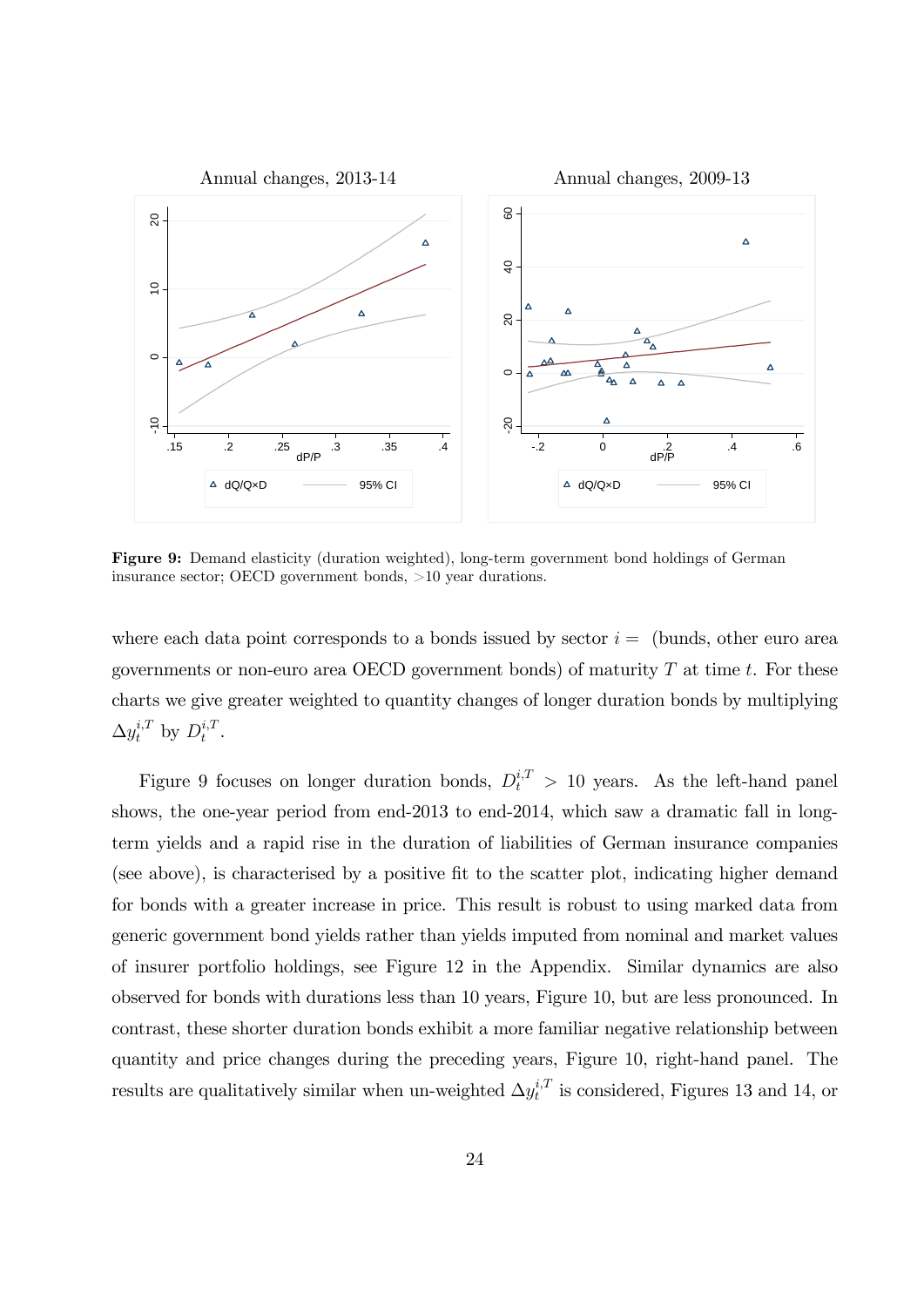

Figure 10: Demand elasticity (duration weighted), long-term government bond holdings of German insurance sector; OECD government bonds, <10 year durations.

when quantity changes are weighted by time-to-maturity instead,  $\Delta y_t^{i,T} \times T$ , Figures 15 and 16 in the Appendix.

More formally, we use a series of simple regressions to estimate price elasticity of bond demand by German insurance sector for bonds issued by sector  $i$  of maturity m at time  $t$ , where the cross sectional unit is the  $(i, T)$  pair:

$$
\Delta y_t^{i,T} = \alpha + \beta \Delta p_t^{i,T} + \varepsilon_t^{i,T},\tag{19}
$$

where  $i =$  (bunds, other euro are governments, non-euro area OECD, non-OECD (eg EMEs), non-financial corporates, banks, and other);  $T = \langle \langle 1 \rangle$  years, 1-2 years, 2-5 years, 5-10 years, 10-20 years, 20-30 years, and  $>30$  year maturities); and  $t = 2009-2014$ . Table 1 shows the results. The full sample regression coefficient  $\beta$ , shown in column (1), is positive, opposite of what a standard deman theory would predict, indicating an upward sloping demand curve.

Our hypothesis predicts that such perverse sign on the price elasticity of bond demand would arise due to hunt for duration, hence should be characteristic of longer duration bonds. Splitting the sample into bonds with duration below and above 10 years, we find that the positive price elasticity estimate is driven by the longer duration subsample, Table 1 columns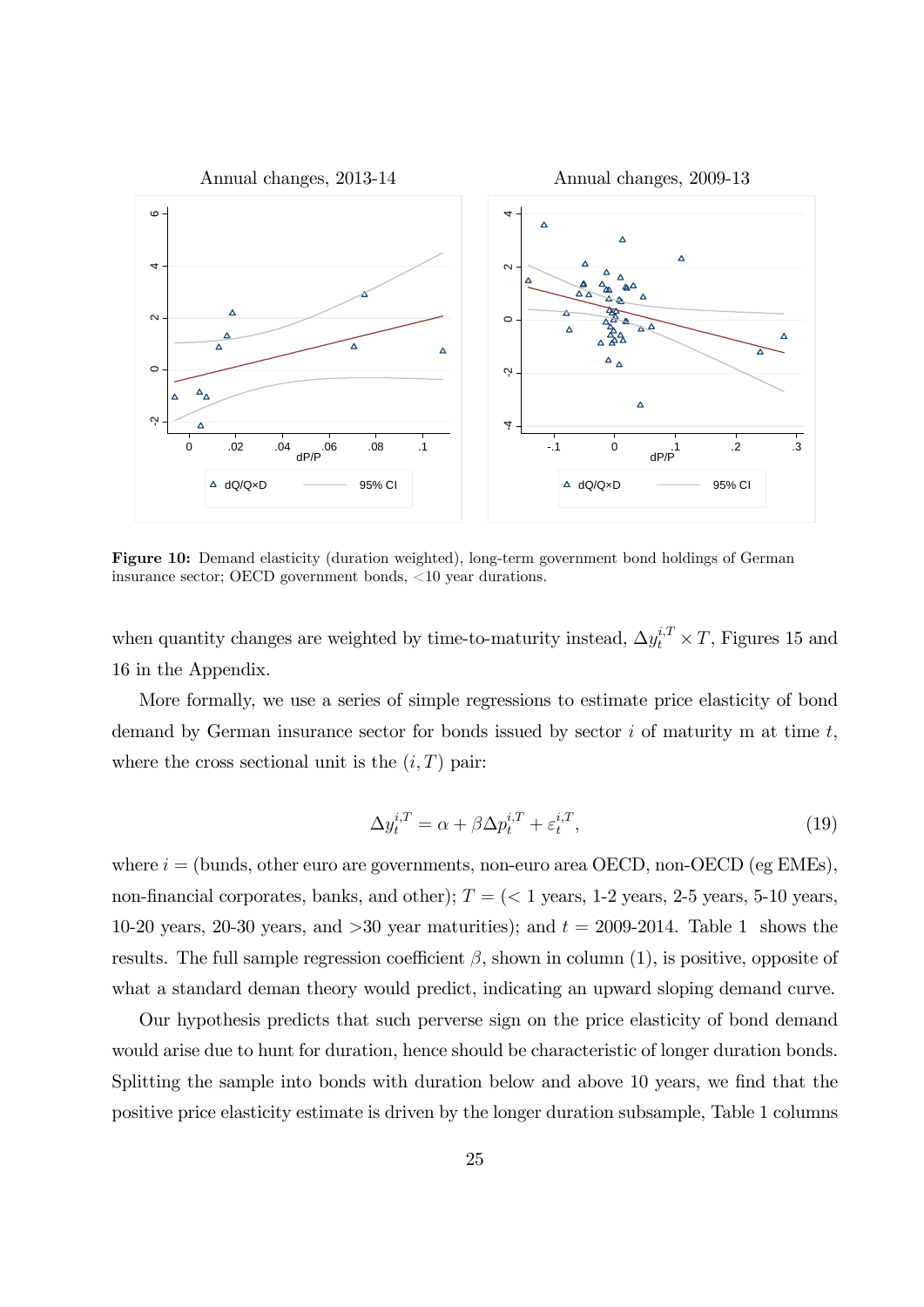(2) and (3). Thus, consistent with scatter plots in Figures 9 and 10, the subsample regression based on equation  $(1)$  point at the significant role of duration in determining the sign of the slope of demand curve for fixed income securities by the insurance sector. The non-linear relationship between price elasticity of bond demand and bond duration can be gleaned more accurately by introducing the corresponding interaction term:

$$
\Delta y_t^{i,T} = \alpha + \beta_0 \Delta p_t^{i,T} + \beta_1 D_t^{i,T} + \beta_2 (\Delta p_t^{i,T} \times D_t^{i,T}) + \varepsilon_t^{i,T},\tag{20}
$$

where  $D_t^{i,T}$  $t_t^{i,T}$  is the McCauley duration for each bond category and maturity bucket computed from changes in the book value and the market value of insurance sector bond holdings. Column (4) in Table 1 shows the results. The coefficient on the linear change in price,  $\beta_0$ , is negative and statistically significant indicating a standard downward-sloping demand curve when controlling for duration. The regression coefficient estimate  $\beta_0 = -1.258$  indicates that for a  $1\%$  increase in the price of a bond, quantity demanded falls by  $1.3\%$  on average, across all sector and maturities. However, a positive a statistically significant coefficient on the interaction term,  $\beta_2$ , indicates that for higher durations the relationship between changes in price and insurance sector demand for bond turns positive. The results are robust to controlling for the sector of issuance, indicating that the main driver of perverse relationship between prices and quantities demanded observed for parts of the same is bond duration. Positive coefficient on non-euro OECD and EME government bonds indicate German insurance sector purchases in excess of those predicted solely based on the yield (price) changes and duration. $^{14}$ 

Table 2 shows analogous regression results for bond holdings by investment funds, column (2), as well as for bond holdings including also banks and households, column (3). The results shown in column (4) control for the investor sector rather than using subsample regressions.

<sup>&</sup>lt;sup>14</sup>The results are also robust to running simple OLS regressions on stacked data rather than random effects panel regressions, these are shown in Appendix Table 5. The main result for the interaction term also holds when we run fixed- rather than random-effects panel regression, Appendix Table 6. However, since the Hausman test fails to reject the null that the difference in coefficients between fixed- and random-effects specification is not systematic at the 5 percent level  $(p-value 0.0820)$ , and, moreover, since economically it makes little sense to assign individual intercepts to each cross-sectional unit because this is already done by controlling for duration and sector (sector group) of issuance, we focus on random-effects panel regression results. Replacing duration with bond maturity also yields qualitatively similar results, as one would expect, these are shown in Appendix Table 7.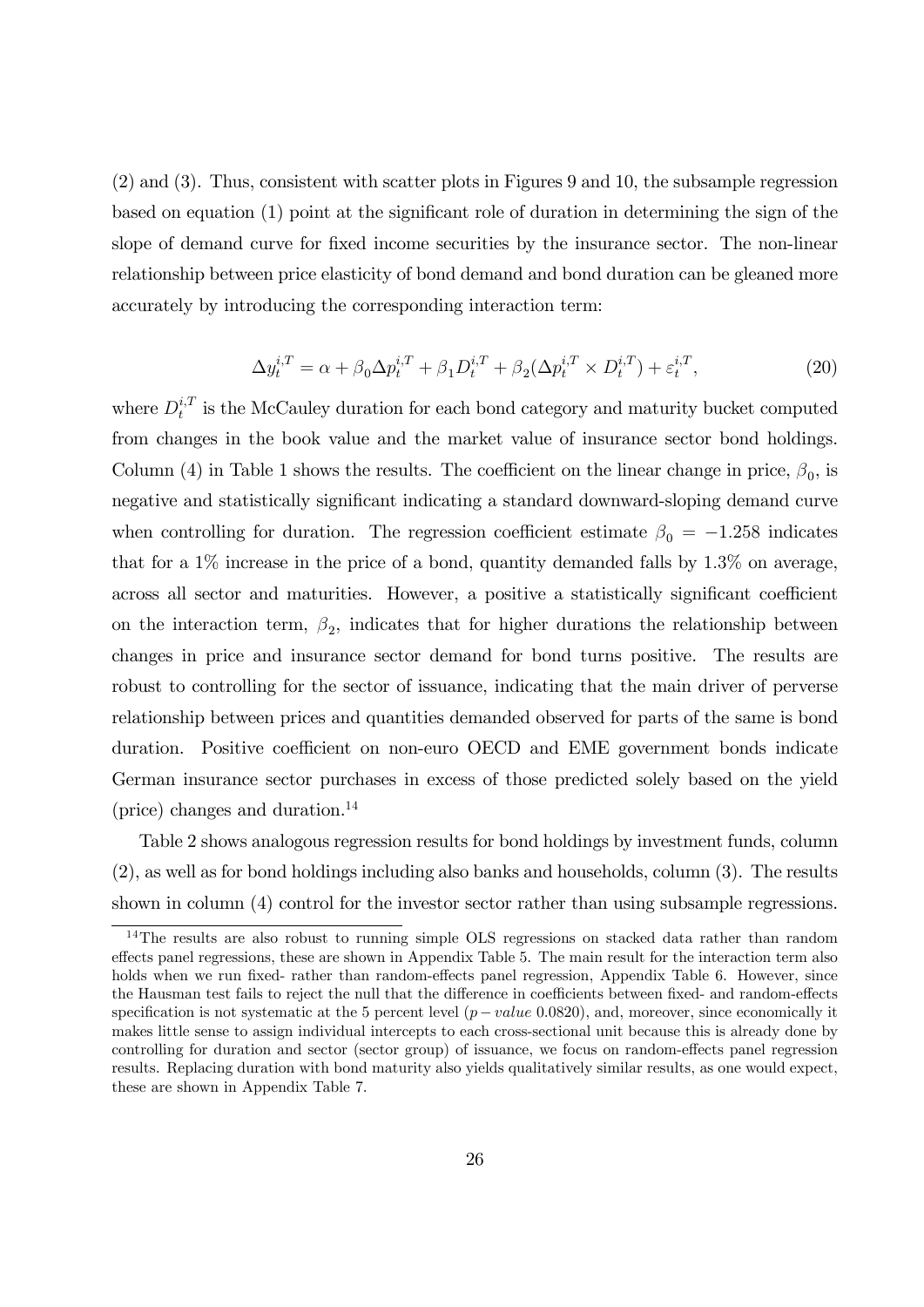|                                     | $\left( 1\right)$ | (2)        | (3)                                   | (4)         | (5)         |
|-------------------------------------|-------------------|------------|---------------------------------------|-------------|-------------|
|                                     | full sample       |            | $D_t^{i,T} < 10 \quad D_t^{i,T} > 10$ | full sample | full sample |
| $\Delta p_t^{i,T}$                  | $0.606*$          | $-1.012$   | $0.691**$                             | $-1.258**$  | $-1.281**$  |
|                                     | (0.322)           | (0.655)    | (0.308)                               | (0.513)     | (0.530)     |
| $D_t^{i,T}$                         |                   |            |                                       | 0.003       | $0.004*$    |
|                                     |                   |            |                                       | (0.002)     | (0.002)     |
| $\Delta p_t^{i,T} \times D_t^{i,T}$ |                   |            |                                       | $0.058***$  | $0.056***$  |
|                                     |                   |            |                                       | (0.019)     | (0.019)     |
| Euro area                           |                   |            |                                       |             | $-0.020$    |
|                                     |                   |            |                                       |             | (0.055)     |
| Non-euro OECD                       |                   |            |                                       |             | $0.144***$  |
|                                     |                   |            |                                       |             | (0.046)     |
| Corporates                          |                   |            |                                       |             | 0.063       |
|                                     |                   |            |                                       |             | (0.052)     |
| <b>EMEs</b>                         |                   |            |                                       |             | $0.220**$   |
|                                     |                   |            |                                       |             | (0.100)     |
| Constant                            | $0.146***$        | $0.126***$ | $0.191***$                            | $0.119***$  | 0.062       |
|                                     | (0.027)           | (0.031)    | (0.044)                               | (0.033)     | (0.046)     |
| Obs.                                | 210               | 127        | 83                                    | 208         | 208         |
| Cross-section                       | 45                | 28         | 18                                    | 45          | 45          |

Table 1: Relationship between bond demand and bond price, conditional on bond duration; panel regression results, dependent variable: pct change in bond nominal value.

Cross-section determined by  $(i, T \text{ pair}; i=$  (bunds, other euro are governments, non-euro area OECD, non-OECD (eg EMEs), non-financial corporates, banks, and other);  $T = \langle \langle 1 \rangle$  years, 1-2 years, 2-5 years, 5-10 years, 10-20 years, 20-30 years, and >30 year maturities); 2010-2014 sample period (2009 discarded by first differencing; robust standard errors in parentheses \*\*\* p<0.01, \*\* p<0.05, \* p<0.1.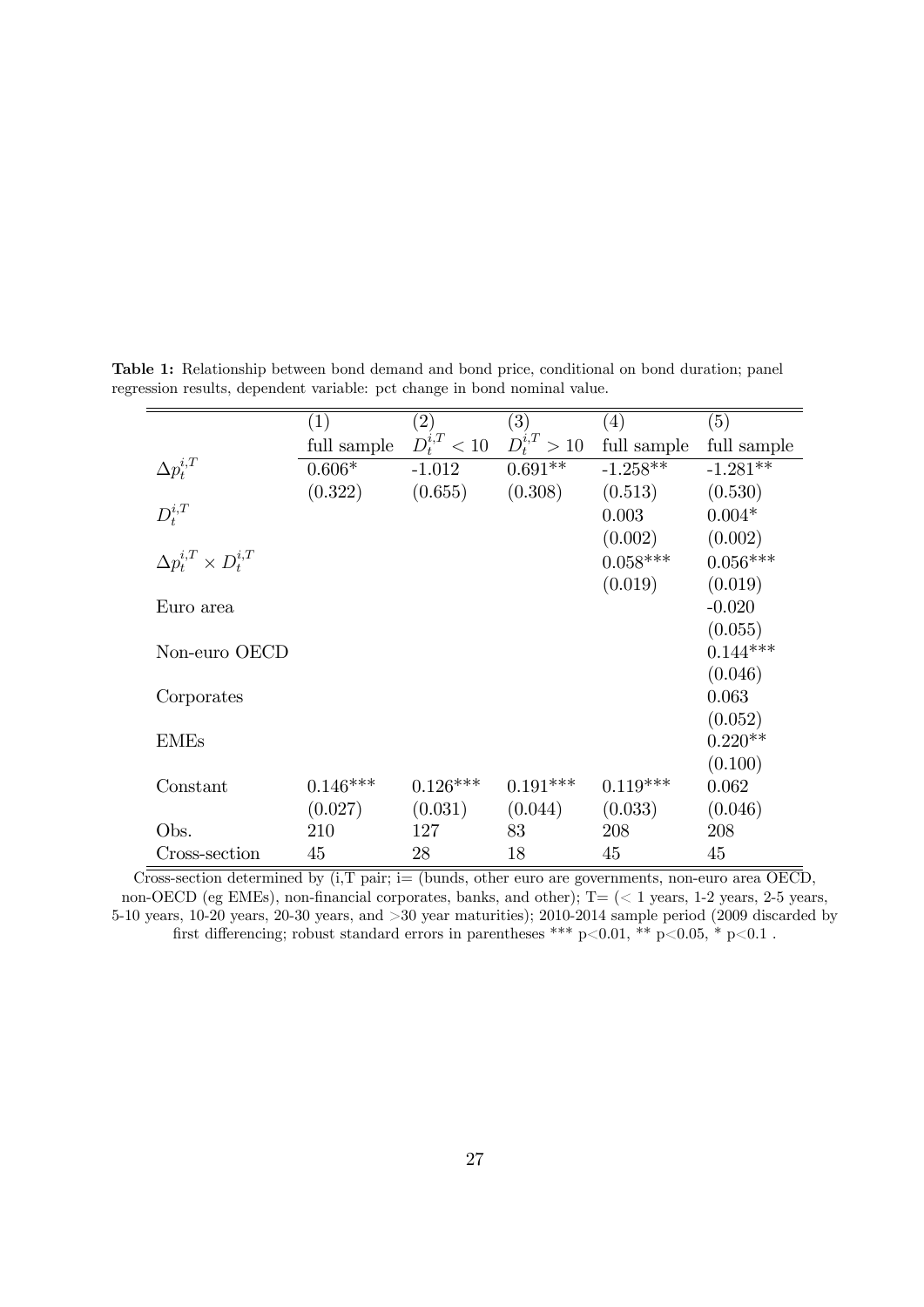The results confirm that the interaction between duration and the slope of the demand curve for bonds is unique to the insurance sector, column (1). In contrast, investment funds exhibit a more significant concentration into bonds issued by corporates and EME governments, and no effect of duration on their demand response to a change in price, column (2).

#### 4.5 Have German insurers crossed the threshold?

Having detected the presence of non-linearity in the relationship between  $\Delta y_t^{i,T}$  and  $\Delta p_t^{i,T}$ t which depend on  $D_t^{i,T}$  $t^{i,T}$ , the next step is to use a statistical test to credibly identify the threshold value of duration above which the insurance sector demand curve for bonds turns upward sloping in bond prices. We adopt a threshold estimation technique proposed by Hansen (2000):

$$
\Delta y_t^{i,T} = \alpha + \beta_0 \Delta p_t^{i,T} I(D_t^{i,T} \le \bar{D}) + \beta_1 \Delta p_t^{i,T} I(D_t^{i,T} > \bar{D}) + \varepsilon_t^{i,T}
$$
(21)

$$
= \begin{cases} \alpha + \beta_0 \Delta p_t^{i,T} + \varepsilon_t^{i,T} & \text{if } D_t^{i,T} \leq \bar{D} \\ \alpha + \beta_1 \Delta p_t^{i,T} + \varepsilon_t^{i,T} & \text{if } D_t^{i,T} > \bar{D} \end{cases},
$$

(22)

where  $I(\bullet)$  is an indicator function and  $\overline{D}$  denotes the threshold parameter to be estimated. Hansen (2000) derived an asymptotic approximation to the distribution of the least-squares estimate of the threshold parameter. Specifically, conditionally on the value of  $\bar{D}$  it is possible to compute the sum of squared errors,  $S(\bar{D}) = \sum_{i,T,t} (\hat{\varepsilon}_t^{i,T})$  $_{t}^{i,T}(\bar{D}))^{2}$ . The threshold parameter  $\bar{D}$  is then estimated by minimizing the sum of squared  $S(\bar{D})$ :  $\hat{D} =$  $ArgMin_{\bar{D}}S(\bar{D}).$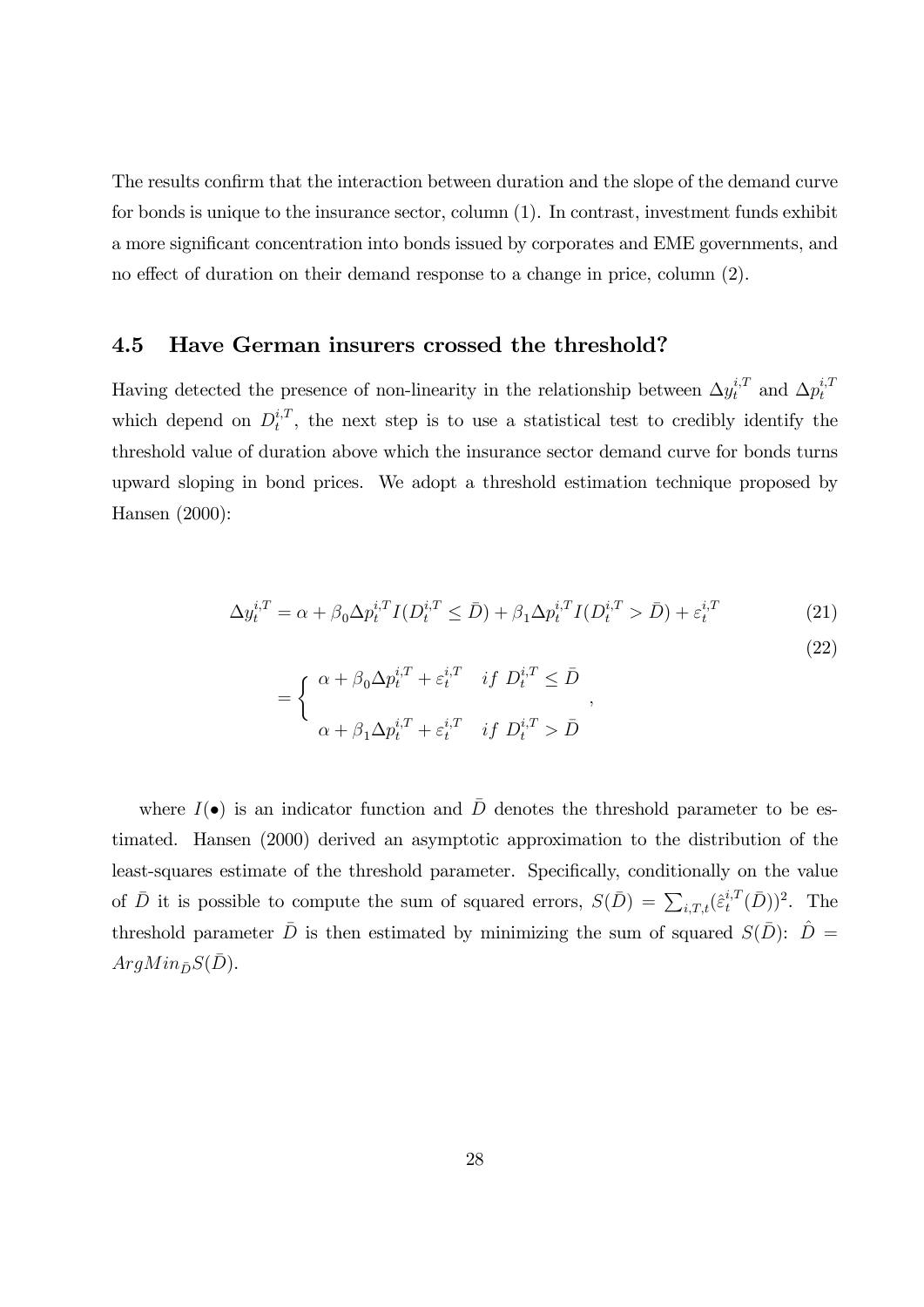|                                     | (1)        | (2)        | $\overline{(3)}$ | (4)         |
|-------------------------------------|------------|------------|------------------|-------------|
|                                     | Insurance  | Investment | All non-insurer  | All         |
|                                     | companies  | funds      | investors        | investors   |
| $\Delta p_t^{i,T}$                  | $-1.281**$ | $-0.297$   | 0.816            | 0.661       |
|                                     | (0.530)    | (0.668)    | (1.024)          | (0.883)     |
| $D_t^{i,T}$                         | $0.004*$   | $0.004*$   | 0.004            | 0.004       |
|                                     | (0.002)    | (0.002)    | (0.005)          | (0.004)     |
| $\Delta p_t^{i,T} \times D_t^{i,T}$ | $0.056***$ | $-0.010$   | $-0.007$         | $-0.004$    |
|                                     | (0.019)    | (0.022)    | (0.019)          | (0.016)     |
| Euro area                           | $-0.020$   | $-0.010$   | 0.115            | 0.085       |
|                                     | (0.055)    | (0.043)    | (0.093)          | (0.073)     |
| Non-euro OECD                       | $0.144***$ | $0.109**$  | $0.107**$        | $0.109***$  |
|                                     | (0.046)    | (0.047)    | (0.047)          | (0.037)     |
| Corporates                          | 0.063      | $0.093*$   | 0.047            | $0.105***$  |
|                                     | (0.052)    | (0.050)    | (0.038)          | (0.039)     |
| <b>EMEs</b>                         | $0.220**$  | $0.221***$ | 0.088            | $0.111*$    |
|                                     | (0.100)    | (0.049)    | (0.067)          | (0.058)     |
| Insurance companies                 |            |            |                  | $0.145***$  |
|                                     |            |            |                  | (0.046)     |
| Investment funds                    |            |            |                  | $0.081*$    |
|                                     |            |            |                  | (0.046)     |
| <b>Banks</b>                        |            |            |                  | $-0.105***$ |
|                                     |            |            |                  | (0.033)     |
| Constant                            | 0.062      | 0.011      | $-0.081$         | $-0.108**$  |
|                                     | (0.046)    | (0.040)    | (0.073)          | (0.042)     |
| Obs.                                | 208        | 239        | 701              | 909         |
| Cross-section                       | 45         | 49         | 144              | 189         |

Table 2: Relationship between bond demand and bond price, conditional on bond duration; panel regression results, dependent variable: pct change in bond nominal value.

Cross-section determined by  $(i, T)$  pair; i= (bunds, other euro are governments, non-euro area OECD, non-OECD (eg EMEs), non-financial corporates, banks, and other);  $m = \langle \langle 1 \rangle$  years, 1-2 years, 2-5 years, 5-10 years, 10-20 years, 20-30 years, and >30 year maturities); 2010-2014 sample period (2009 discarded by first differencing; robust standard errors in parentheses \*\*\* p<0.01, \*\* p<0.05, \* p<0.1 .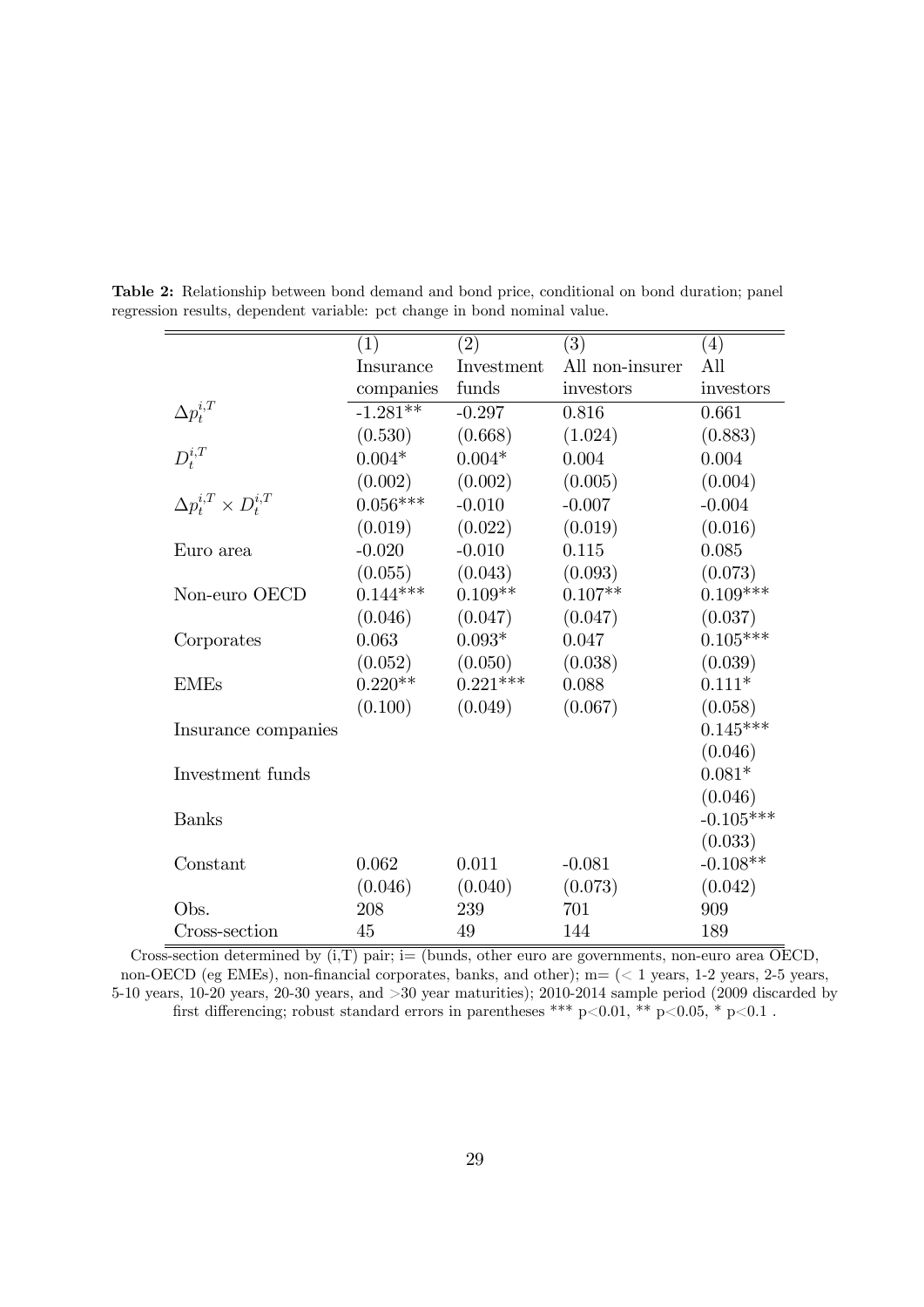|                     | $\left( 1\right)$ | $\left( 2\right)$                                  | (3)                      | (4)                   |
|---------------------|-------------------|----------------------------------------------------|--------------------------|-----------------------|
|                     |                   | $D_t^{i,T} \leq \bar{D} \quad D_t^{i,T} > \bar{D}$ | $D_t^{i,T} \leq \bar{D}$ | $D_t^{i,T} > \bar{D}$ |
| $\Delta p_t^{i,T}$  | $-.959**$         | $0.716**$                                          | $-1.009**$               | $0.876**$             |
|                     | (0.492)           | (0.333)                                            | (0.492)                  | (0.391)               |
| Euro                |                   |                                                    | $-0.020$                 | $-0.039$              |
|                     |                   |                                                    | (0.094)                  | (0.118)               |
| non-euro OECD       |                   |                                                    | 0.120                    | 0.091                 |
|                     |                   |                                                    | (0.196)                  | (0.228)               |
| Corp.               |                   |                                                    | $-0.012$                 | 0.177                 |
|                     |                   |                                                    | (0.083)                  | (0.109)               |
| <b>EME</b>          |                   |                                                    | $0.305*$                 | $-0.145$              |
|                     |                   |                                                    | (0.180)                  | (0.171)               |
| Constant            | $0.125***$        | $0.196***$                                         | 0.087                    | 0.124                 |
|                     | (0.027)           | (0.062)                                            | (0.068)                  | (0.089)               |
| Obs.                | 145               | 64                                                 | 129                      | 80                    |
| R-squared           | 0.014             | 0.112                                              | 0.062                    | 0.183                 |
|                     |                   |                                                    |                          |                       |
| Threshold $\hat{D}$ | 15.644            |                                                    |                          | 13.836                |
| Bootstrap p-value   | 0.056             |                                                    |                          | 0.005                 |

Table 3: Relationship between bond demand and bond price, conditional on bond duration; threshold regression following Hansen (2000), dependent variable: pct change in bond nominal value

Cross-section determined by  $(i, T)$  pair;  $i =$  (bunds, other euro are governments, non-euro area OECD, non-OECD (eg EMEs), non-financial corporates, banks, and other);  $T = \langle \langle 1 \rangle$  years, 1-2 years, 2-5 years, 5-10 years, 10-20 years, 20-30 years, and >30 year maturities); 2010-2014 sample period (2009 discarded by first differencing; robust standard errors in parentheses \*\*\* p<0.01, \*\* p<0.05, \* p<0.1.Threshold regression estimation routine follows Hansen (2000), with threshold estimated using 2000 bootstrap replications and allowing for heteroskedastic errors (White-corrected).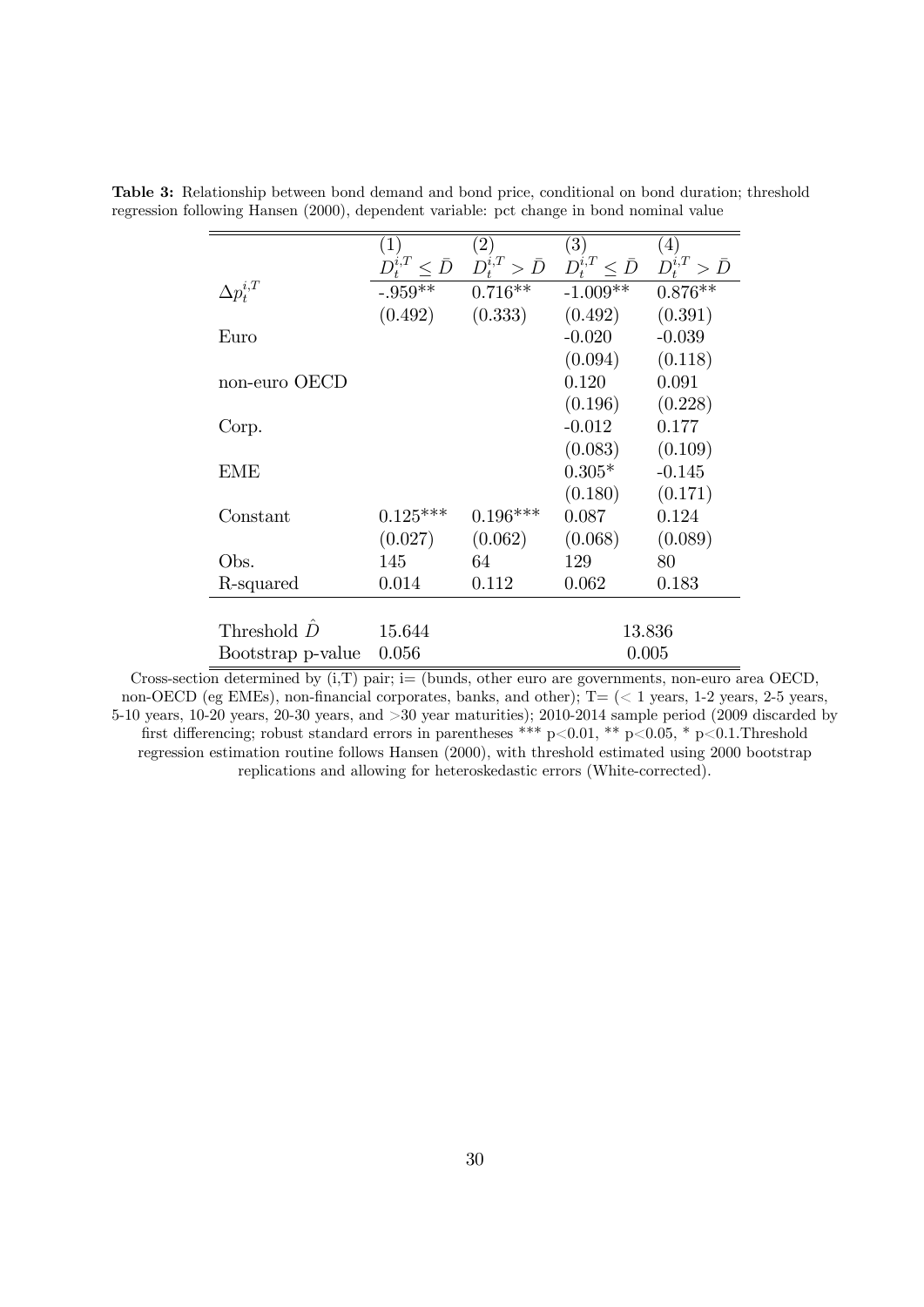

Figure 11: F-test for threshold duration (D): reject linearity if F sequence exceeds critical value.

Table 3 and Figure 11 show the results. For the baseline specification which does not control for the sector of issuance, the threshold duration  $D$ , estimated using 2,000 bootstrap replications and allowing for heteroskedastic standard errors, equals 15.6, significant at the 10 percent level (Table 3 columns (1) and (2), and Figure 11, left-hand panel). When the duration is below this value, the insurance sector bond demand is decreasing in price, column (1), whereas when bond duration exceeds the threshold, the demand increase in price, column (2).

Focusing on the results which control also for the issuance sector (Table 3 columns (3) and (4) and Figure 11, right-hand panel) the null of no threshold is rejected at 1 percent significance level (p-value of 0.005). The threshold duration  $\bar{D}$  above which the demand curve for bonds by the insurance sector becomes upward sloping is estimated at 13.84. Below this threshold level, the demand curve is downward sloping, with  $\Delta y_t^{i,T}$  decreasing almost one-for-one  $(\beta_0 = -1.01)$  with price,  $\Delta p_t^{i,T}$  $t_t^{i,T}$ . Above the threshold duration of 13.84, however, the relationship between bond nominal holdings and price reverses  $(\beta_1 = 0.88)$ , with a one percentage point increase in price,  $\Delta p_t^{i,T}$  $t_t^{i,T}$ , associated with 0.88 percent increase in the nominal value of bond holdings,  $\Delta y_t^{i,T}$  $t_t^{i,T}$ . Given that the aggregate portfolio duration of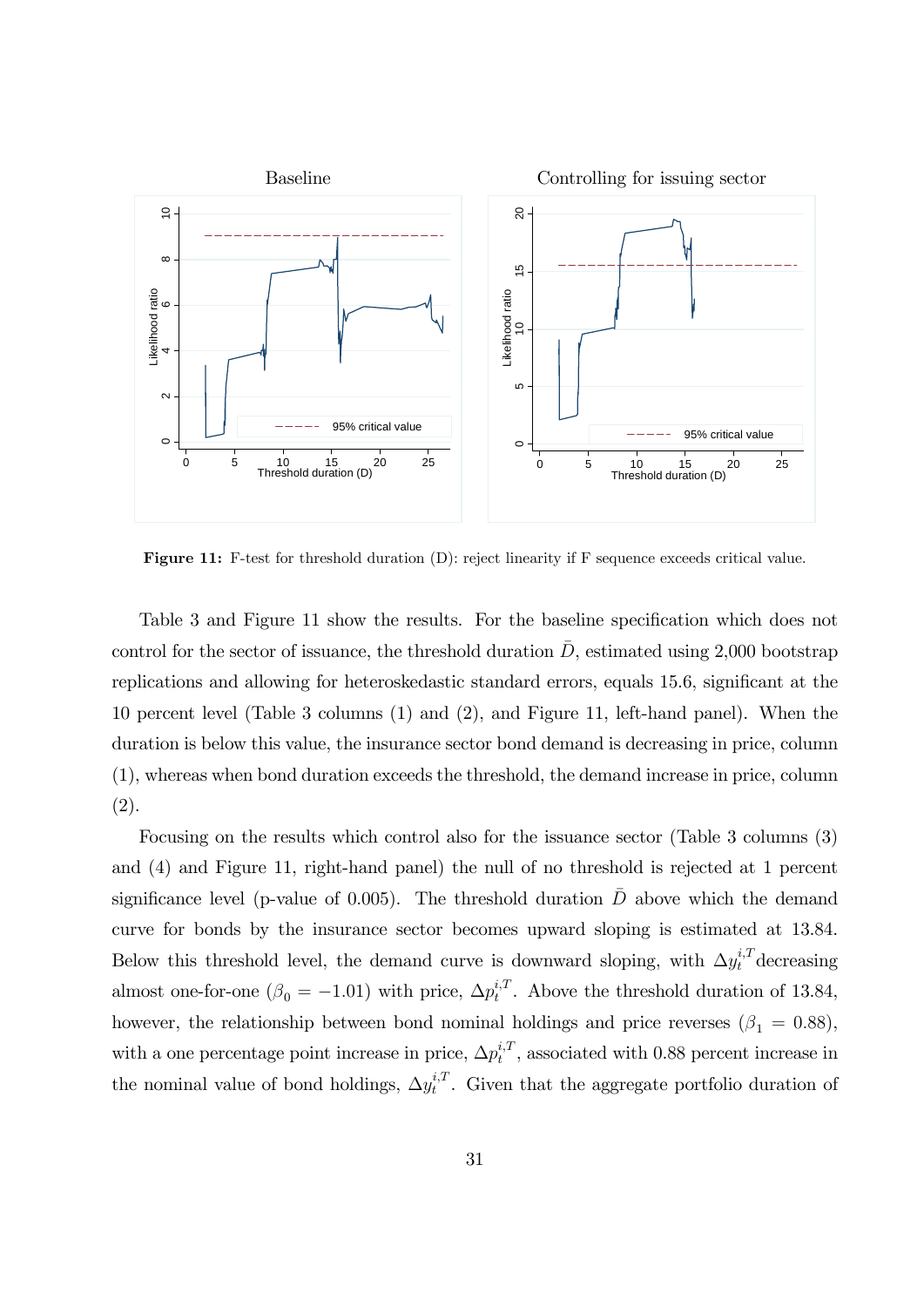German insurers increased from 11 to 14 from 2013 to 2014, with the duration of eurozone government bond holdings rising from 14 to 18, our findings suggests that the insurance sector may have entered a regime of self-feeding hunt for duration as government bond yields in the euro area continued to fall.

#### 4.6 Implications for bond markets and yields

As long as bond markets are not completely frictionless, such hunt for duration by the insurance sector would be expected to affect bond prices and yields. Vayanos and Vila (2009) provide a theoretical framework in which fluctuations in investor demand for bonds affect prices and yields even if instantaneous risk-free rates remain unchanged. Such effects would arise in the presence of frictions that limit arbitrage across bonds of different risk characteristics due to, for example, preferred habitat demand by insurance companies for bonds of particular maturities. The term structure of interest rates is then determined by the interaction between various preferred habitat investors and risk-averse arbitrageurs, who, in turn, demand compensation for bearing interest rate risk. Hence, the associated empirical literature that followed identified investor exposure to duration risk as a key asset pricing factor in fixed income markets (see, e.g., Hanson (2014), Haddad and Sraer (2015), and Malkhozov et al (2015)).

Since most such studies have focused on US markets, where the bulk of the exposure to negative balance sheet convexity and duration risk is borne by MBS investors, MBS duration has been consistently identified as a key factor driving bond excess returns and risk premia. In contrast, our hypothesis is that in euro area, or at least in Germany, exposure to negative balance sheet convexity and duration risk is concentrated among liability-driven institutional investors such as insurance companies. Hence, balance sheet duration of insurer bond holdings may exert analogous impact on German government bond yields as does the duration exposure of MBS investors on Treasury yields in the US.

In this sub-section, we broadly follow the framework of these studies by testing the (predictive) relationship between the duration and bond excess returns. Due to the small sample size, we also explore variation across bond maturities, implicitly allowing for market segmentation. Given that we have estimates of  $D_t^{i,T}$  $t_t^{i,t}$  for maturity buckets of one to two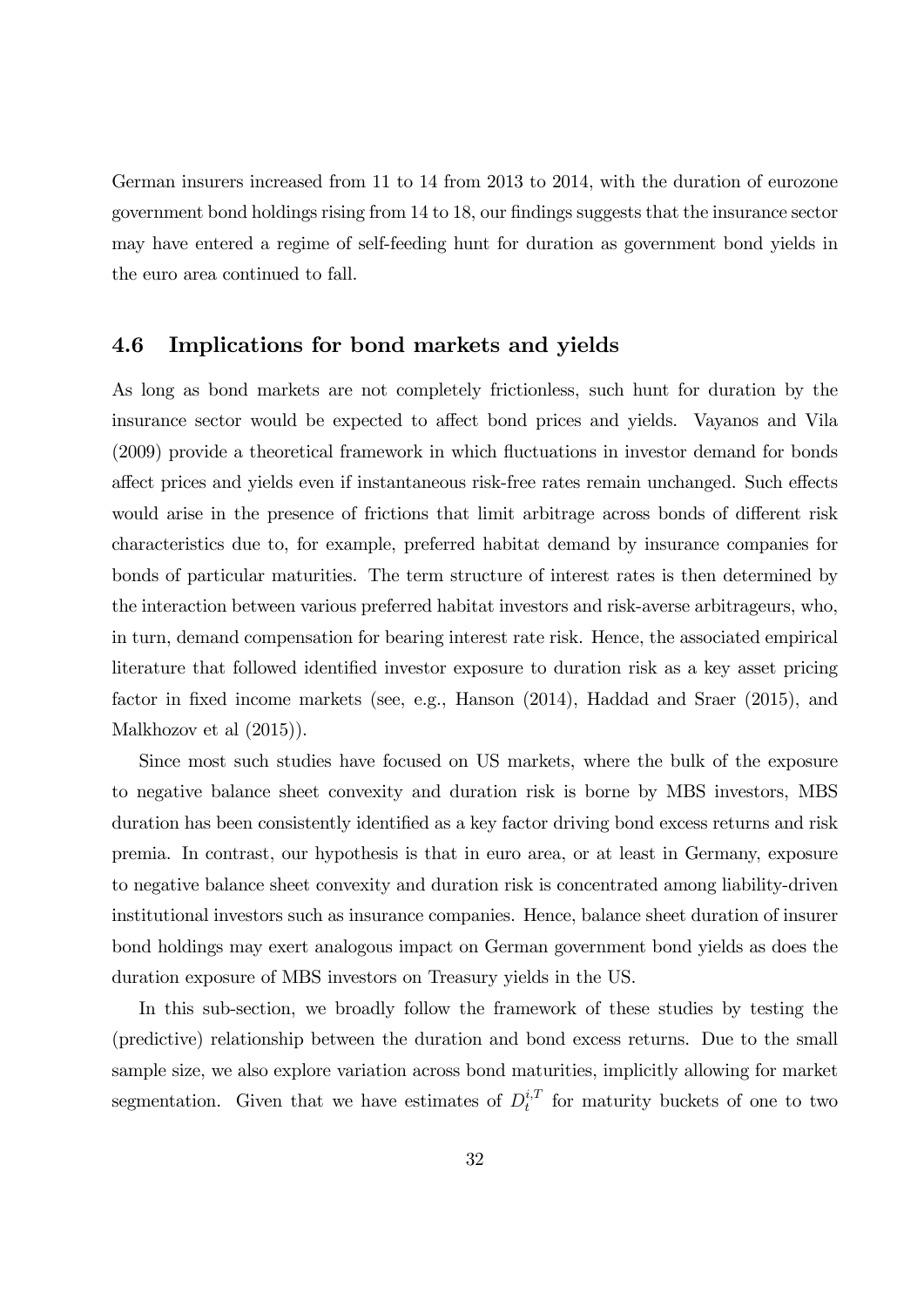years, two to five years, five to 10 years, 10 to 20 years, 20 to 30 years, and greater than 30 years, we use market data to obtain excess returns for government bonds in the euro area of similar maturities. First, we obtain the zero-coupon rate curve up to 30-year maturity from benchmark bund yields and euro swap rates using standard term structure models.<sup>15</sup> Next, for each maturity,  $T$ , we compute the log holding period return from buying a  $T$ - year bond at time t and selling it as a  $T-1$  year bond at time  $t+1$  as:  $rh p_{t\to t+1}^T = \ln(P_{t+1}^{T-1}) - \ln(P_t^T);$ where  $P_t^T = \exp(-T \times r_t^T)$ . Bond excess returns over a 1-year horizon are then computed as  $rx_{t\to t+1}^T = rhp_{t\to t+1}^T - r_t^1$ . The six maturity buckets in our data on bond holdings are then matched with one-year excess returns from investing in the following maturities  $T =$ two, five, 10, 15, 20, and 30 years. We then estimate the following predictive equation using annual data from 2010 to 2014 for the duration of holdings within each bucket and one-year excess returns sampled at the end of the first quarter in years 2011 through 2015:

$$
rx_{t\to t+1,+1Q}^T = \alpha + \beta_0 D_t^{T,INSURANCE} + \beta_1 D_t^{T,BANKS} + \beta_2 D_t^{T,FUNDS} + \varepsilon_t^T,
$$
 (23)

where, the dependent variable,  $rx_{t\rightarrow t+1,+1Q}^T$ , is the excess return sampled at end-Q1 of the following year (that is sampled three months after the corresponding year t bond holdings duration data). The explanatory variables include not only the duration of German insurance sector holdings,  $D_t^{T,INSURANCE}$  $t_t^{1,INSURANCE}$ , but also the duration of holdings of German banks,  $D_t^{T,BANKS}$  $t_t^{T,BANKS}$ , and investment funds,  $D_t^{T,FUNDS}$  $t^{1, FUNDS}$ . This is because a-priori we do not know which sector(s) represent the marginal investors whose exposure to interest rate risk (ie duration) is the best predictor of bond excess returns.

Table 4, column (1) shows the results for German government bonds (due to the narrow focus on bunds, the number of observations drops significantly). Only the coefficient on the duration of insurance sector holdings,  $D_t^{T,INSURANCE}$  $t^{T,INSURANCE}$ , is significant, indicating that a unit rise in the duration of bond holdings within each maturity bucket is associated with 13.9% higher one-year excess returns at the end of the Örst quarter of the following year (three months ahead). This suggests that changes to the duration of the bunds portfolio of German insurance companies significantly predict future excess returns on bunds. Note

<sup>15</sup>We use the Nelson-Siegel four factor model for German zero-coupon rate curve and a spline method for zero-coupon rate curve derived from euro swap rates.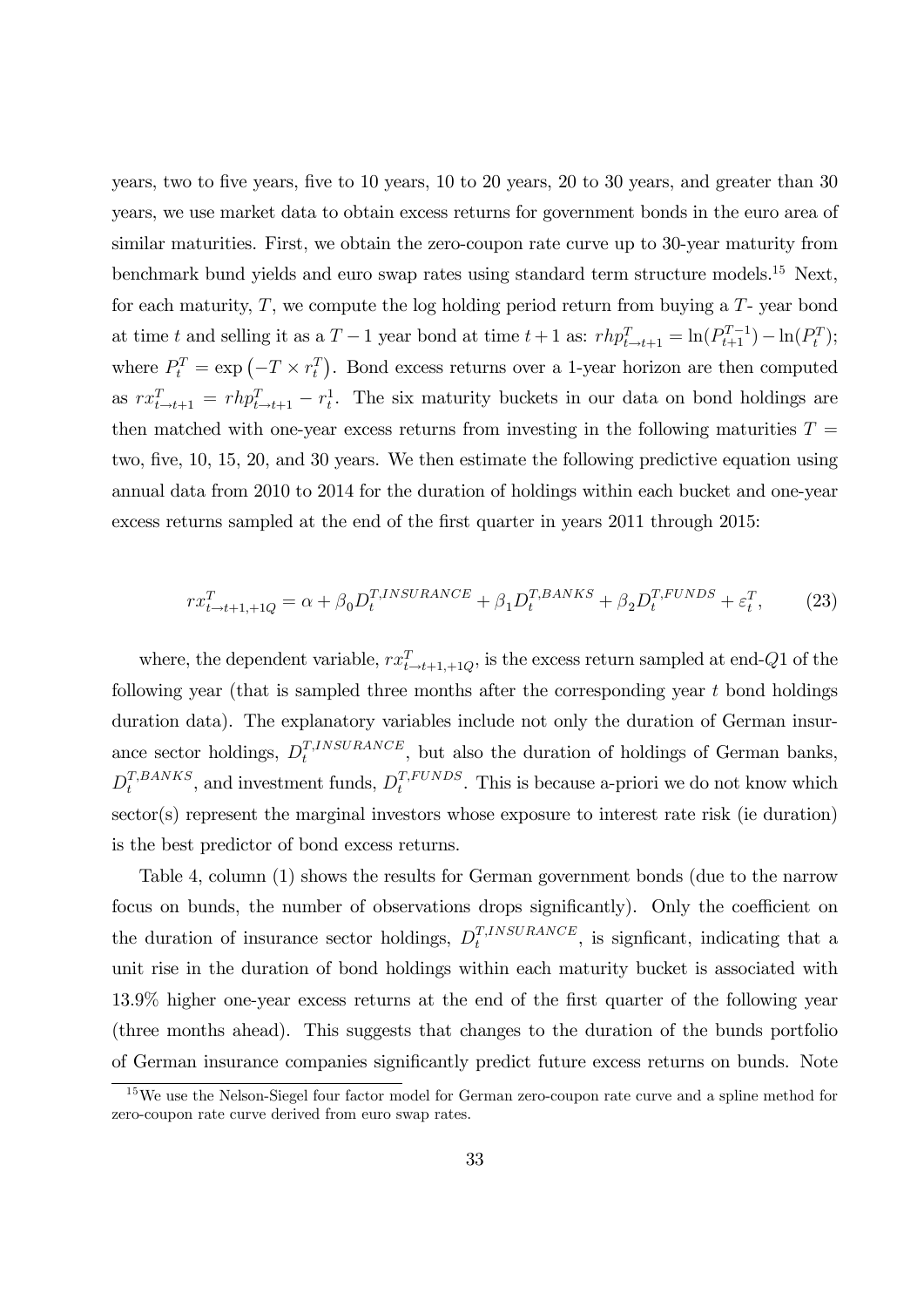|                     | (1)         | $\left( 2\right)$ | (3)                                                                         | (4)        |
|---------------------|-------------|-------------------|-----------------------------------------------------------------------------|------------|
|                     | Bund yields |                   | plus euro swap rates                                                        |            |
|                     |             |                   |                                                                             |            |
| Dependent variable: |             |                   | $rx_{t\to t+1,+1Q}^T$ $r_{t+1,+1Q}^T$ $rx_{t\to t+1,+1Q}^T$ $r_{t+1,+1Q}^T$ |            |
|                     |             |                   |                                                                             |            |
| $D_t^{T,INSURANCE}$ | $0.139**$   | $-0.012**$        | 0.013                                                                       | $-0.003**$ |
|                     | (0.057)     | (0.005)           | (0.023)                                                                     | (0.001)    |
| $D_t^{T,BANKS}$     | 0.014       | $-0.008$          | $-0.015$                                                                    | $-0.000$   |
|                     | (0.102)     | (0.008)           | (0.019)                                                                     | (0.001)    |
| $D_{t}^{T,FUNDS}$   | $-0.142$    | $0.021*$          | 0.006                                                                       | $0.004**$  |
|                     | (0.150)     | (0.012)           | (0.029)                                                                     | (0.002)    |
| Constant            | $-0.007$    | $0.006*$          | $0.033**$                                                                   | $0.009***$ |
|                     | (0.024)     | (0.003)           | (0.016)                                                                     | (0.002)    |
| Obs.                | 25          | 25                | 54                                                                          | 54         |
| R-squared           | 0.501       | 0.456             | 0.211                                                                       | 0.326      |

Table 4: Response of bond excess returns and future realized yields to the duration of bond holdings of German insurance companies, banks, and investment funds..

Cross-section determined by  $(i, T \text{ pair}; i=$  (bunds, other euro are governments);  $T=(1-2 \text{ years}, 2-5 \text{ years},$ 5-10 years, 10-20 years, 20-30 years, and >30 year maturities); 2010-2014 sample period (2009 discarded by first differencing) for bond holdings duration; Q1 2011 to Q1 2015 sample period for zero coupon yields and excess returns; robust standard errors in parentheses \*\*\* p<0.01, \*\* p<0.05, \* p<0.1.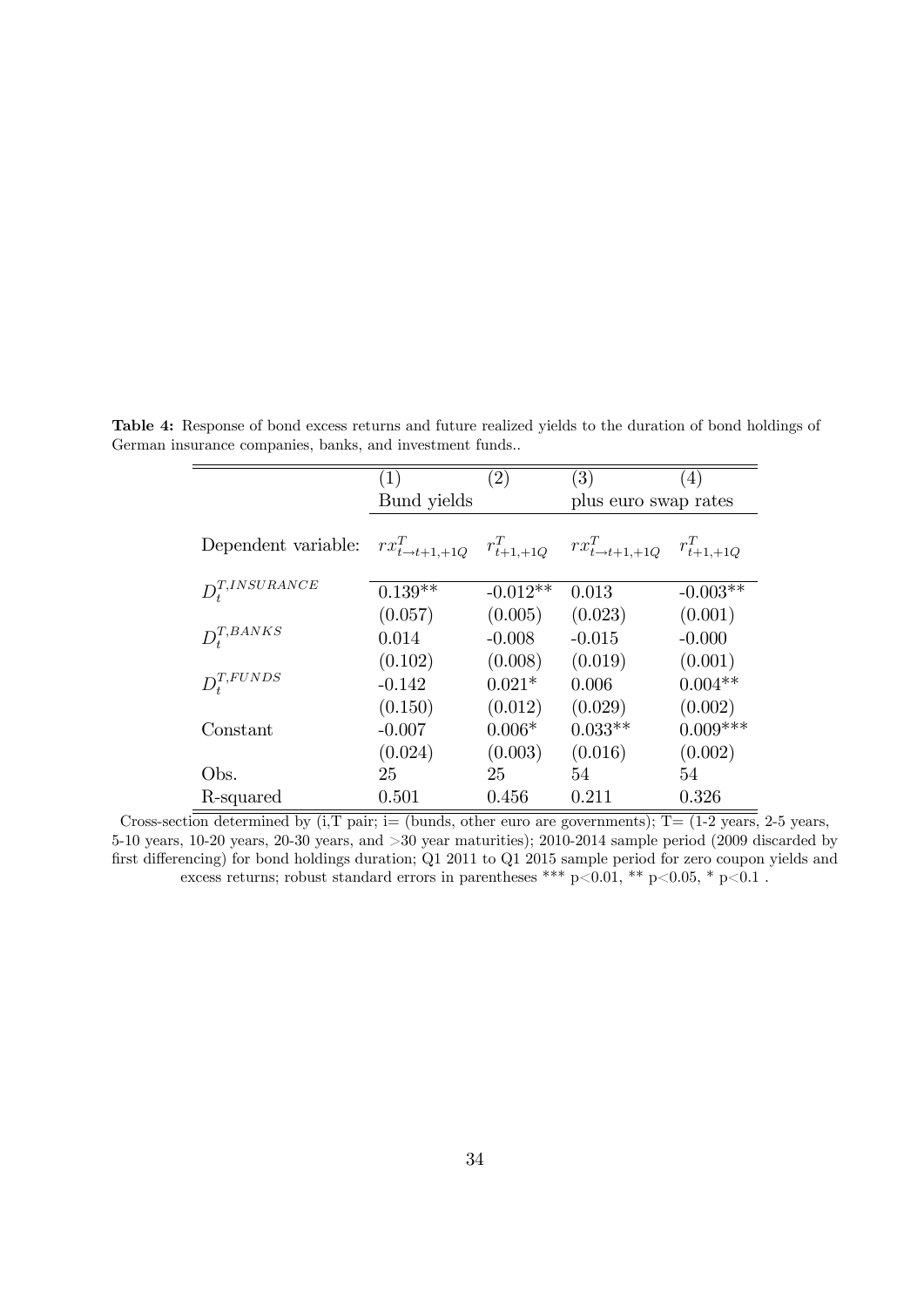that the excess returns could rise owing to higher term spreads in period t or due to lower future yields in period  $t + 1$ . To see this, simply express  $rx_{t \to t+1}^T$  in terms of yields rather than prices:  $rx_{t\to t+1}^T = T \times (r_t^T - r_t^1) - (T - 1) \times (r_{t+1}^{T-1} - r_t^1).$ 

When we replace excess returns with the corresponding bond yields at the end of the first quarter of year  $t + 1$ , we indeed observe a negative and significant impact of the duration of insurance sector bond holdings on future realised German government bond yields, column (2) in Table 4. The coefficient of -0.012\*\* on  $D_t^{T,INSURANCE}$  $t^{T,INSURANCE}$  indicates that a unit rise in the duration of bond holdings during year  $t$  is associated with bund yields that are 120 basis points lower at the end of the first quarter of year  $t + 1$ .

In contrast to the coefficient on insurance sector bond portfolio duration, the coefficient on the duration of bond holdings by German investment funds,  $D_t^{T, FUNDS}$  $t^{I, FUNDS}$ , is positive, indicating that a higher duration of the bond holdings of investment funds tended to be followed by higher corresponding bond yields.

Columns (3) and (4) of Table 4 repeat the analysis adding the duration of euro area government bond holdings and the corresponding excess returns and yield metrics to the sample. Here, the additional dependent variables are constructed from zero-coupon rates derived from euro swap rates. Since we do not have data on institutional investors outside of Germany, it is not surprising that we do not detect a similar impact for this broader metric of euro area-wide bond excess returns. Still, the negative coefficients on  $D_t^{T,INSURANCE}$  $t^{1,1N}$ <sup>surance</sup> in the expanded sample regressions with euro swap rates, column (4), are consistent with regressions where only German government bond yields are used, albeit smaller in magnitude.

In sum, although based on a small sample size, the regression results reported in Table 4 provide some suggestive evidence that the hunt for duration by the German insurance sector was a factor driving bund excess returns up and future realized bund yields down. However, more empirical work, using richer data, would be needed to credibly test for the asset pricing effects of insurers' duration exposure.

## 5 Conclusion and policy implications

This paper has examined the consequences of mismatches in the duration of assets and liabilities of insurance companies for bond market dynamics. Due to negative convexity,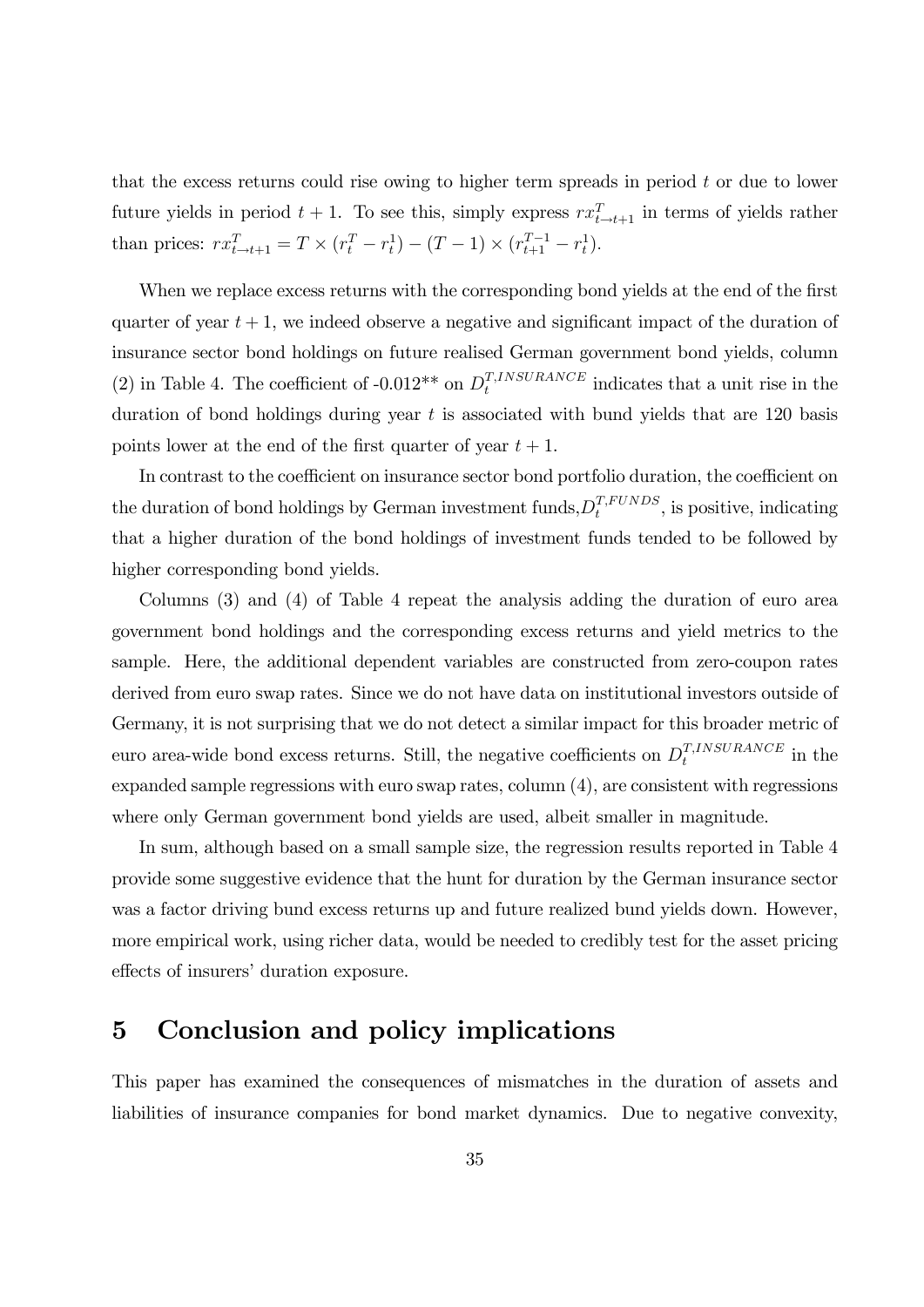the duration gap becomes increasingly negative for any given portfolio of bond holdings. Risk management or regulatory constraints on duration risk create incentives for insurers to extend the duration of bond portfolios in order to contain negative duration gaps.

We have shown that this hunt for duration may amplify declines in long-term interest rates. When long-term rates fall, the demand for long-term fixed income securities by insurance firms increases, possibly adding to downward pressure on long-term rates. As a consequence, duration gaps tend to widen further, eliciting additional purchases of longerdated bonds. If this amplification mechanism is sufficiently strong, for instance because company insurance purchases constitute a large share of total demand, a feedback loop may develop.

Our empirical investigation, using data provided by the DBB, has highlighted several features that corroborate key elements of our narrative. First, we have shown that German insurance firms added substantially to their fixed income portfolios during the period of rapidly declining long-term interest rates. In 2014, insurance firms accounted for around  $40\%$ of the net purchases of government bonds by German residents  $-$  a disproportionate increase considering that insurance firms hold only around 12% of all bonds held by German residents. Second, the maturity of insurers' bond portfolios has increased substantially. Third, looking at the period ranging from 2009 to 2014, German insurance firms have tended to exhibit an abnormally strong demand response to a change in the price of long duration bonds; that is they demanded more bonds with higher duration when their prices (yields) were rising (falling). Fourth, we do not observe a comparable increase in the maturity of bond portfolios, or a perverse demand response to duration, for other sectors with significant bond portfolios. Taken together, the evidence is consistent with higher demand for longterm bonds by insurance firms that have to contain asset-liability mismatches stemming from negative duration gaps. Fifth, and related, tentative results point to the duration of bond holdings of German insurance firms as an asset pricing factor in German government bond markets, akin to the duration of MBS investors driving US Treasury yields. In that context, higher duration predicts higher excess returns and lower realised future yields of German government bonds. We do not find similar effects for the duration of bond holdings in other sectors. However, further investigation with richer data would be needed to credibly establish the asset pricing implication of duration hedging by insurance firms in the euro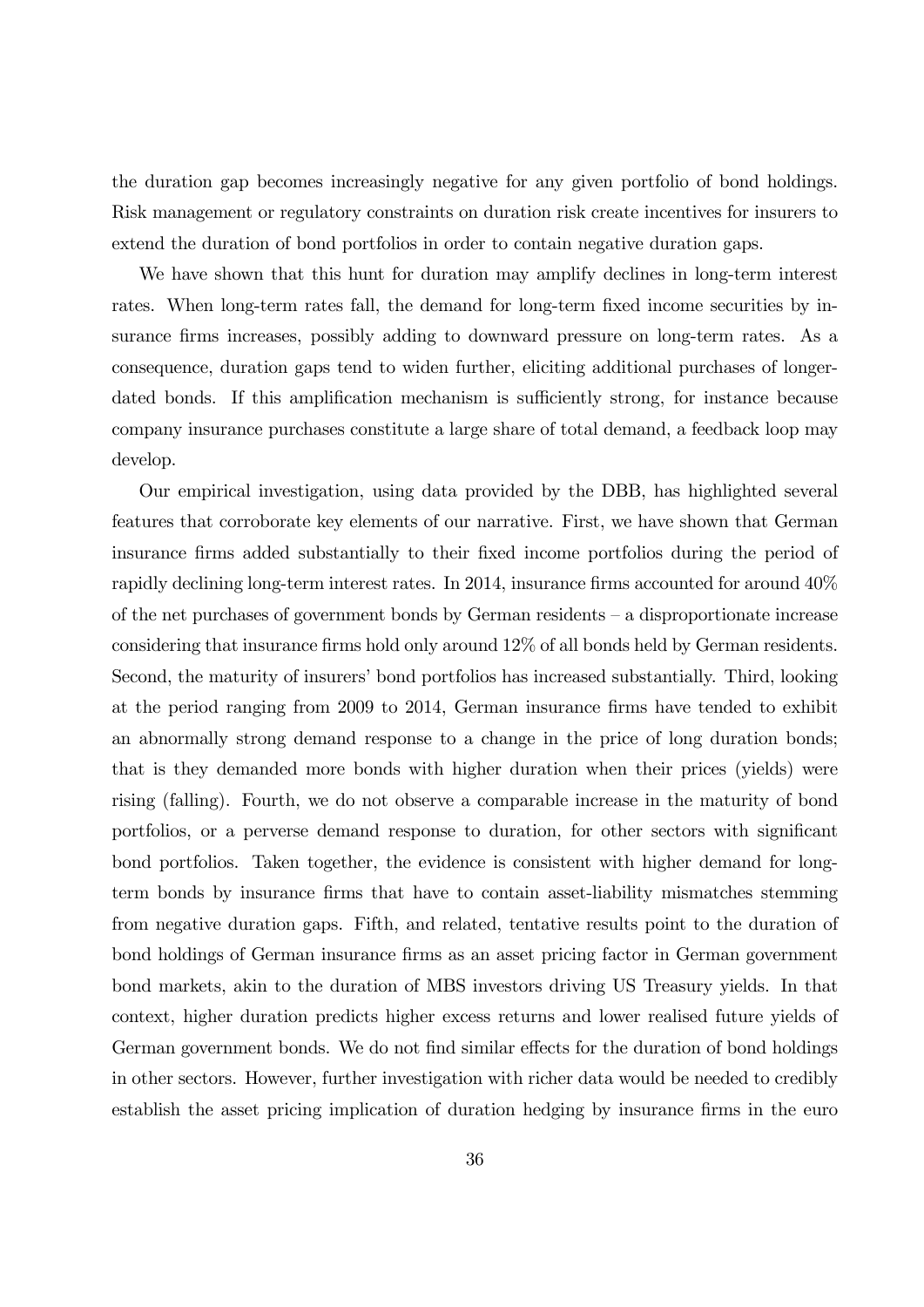area.

We have not attempted to develop a general equilibrium model of the determinants of German long-term interest rates. Nevertheless, some insights may still be gained from a qualitative analysis. For instance, our approach may hold promise in explaining differences in the transmission channels and market impacts of QE in the euro area and the United States. One difference concerns the composition of bond markets. Fixed income markets in the euro area are dominated by government bonds while corporate bond markets are relatively small. At the same time, euro area government bond markets are more fragmented than the US Treasury market. Hence, a reduction in the supply of government bonds of the same size may have a relatively stronger impact on government bond yields in the euro area. Second, the investor base differs, with European insurance companies holding a large part of their portfolios in government bonds. In contrast, insurance companies in the United States hold corporate bonds and MBS rather than government bonds. Hence, risk management and regulations that governs portfolio allocation decisions may be of greater significance for yield dynamics in government bond markets.

We view our analysis as a first step that can be taken further in several directions. One avenue would be to analyse firm-level portfolio data to utilise the additional statistical power coming from cross-sectional information. More broadly, our analysis suggests that our approach to the determination of long-term interest rates using the liabilities-driven model of portfolio choice may hold promise in quantifying the impact of central bank asset purchases for overall market conditions. Not least, our approach would also open up the possibility of contributing to an understanding of why long-term rates may overshoot so far on the way down as to make them susceptible to a sharp reversal and snap-back, as they did in the second half of April 2015.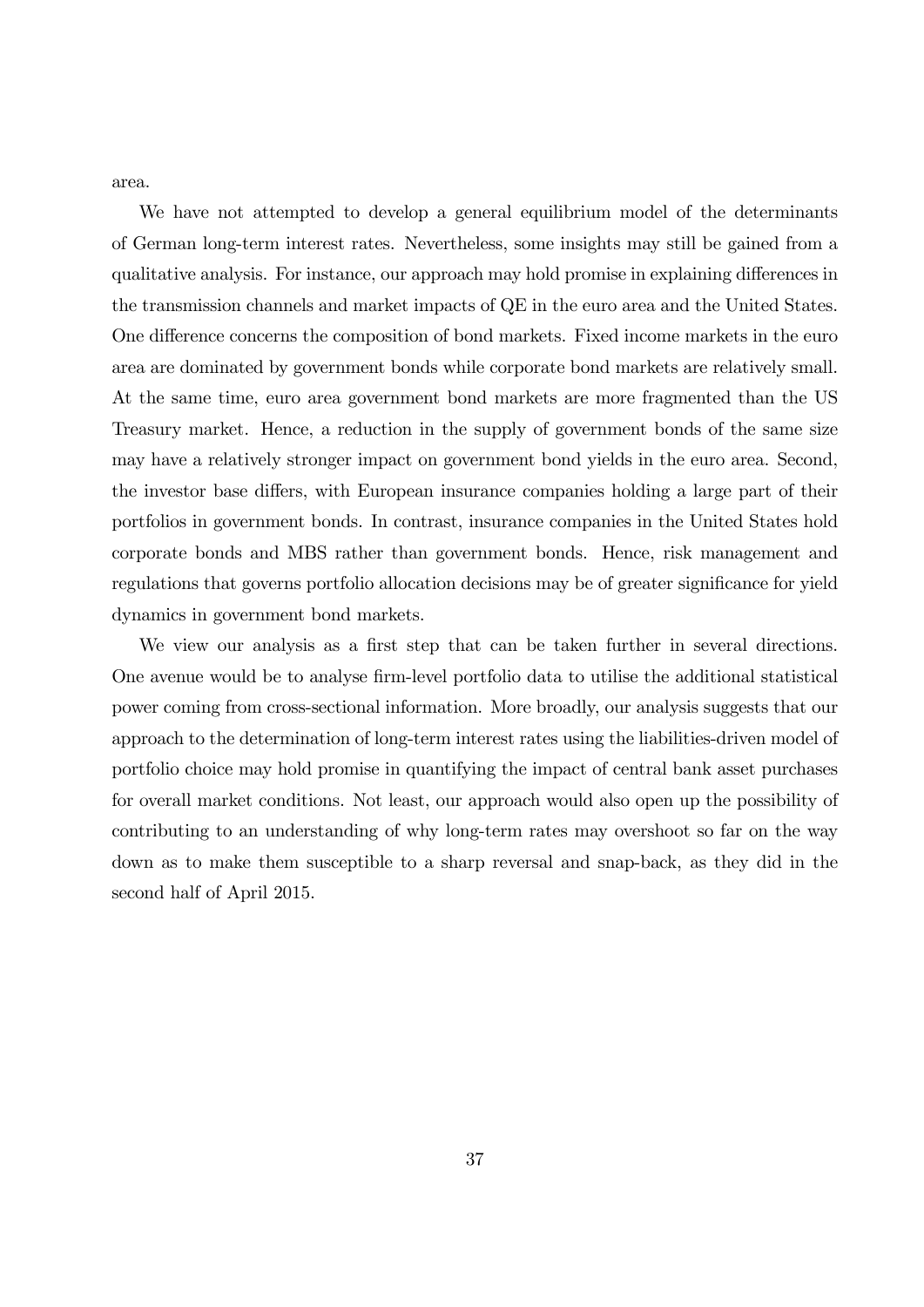## A Appendix

In this appendix, we present supplementary scatter plots contrasting the demand response from end-2013 to end-2014 and contrasting it with the demand responses in the previous three years.



Figure 12: Demand elasticity, long-term government bond holdings of German insurance sector; OECD government bonds,  $>10$  year maturities. Percent change in prices,  $dP/P$ , proxied using market data rather than yields imputed from insurer portfolio holdings. Generic goverment bond yields obtained from Bloomberg are martched with holdings in each maturity bucket for German bunds, euro area goverment bonds, and non-euro OECD government bonds: GDBR10 Index, GDBR15 Index, GDBR20 Index, GDBR30 Index; GECU10YR Index, GECU15YR Index, GECU20YR Index, GECU30YR Index; USGG10YR Index, USGG2YR Index; GUKG10 Index, GUKG15 Index, GUKG20 Index, GUKG30 Index, US Treasuty and UK Gilt generic yields are weighted by 0.8 and 0.2, respectively, in the non-euro area OECD composite, except where US Treasuty yield benchmark not available.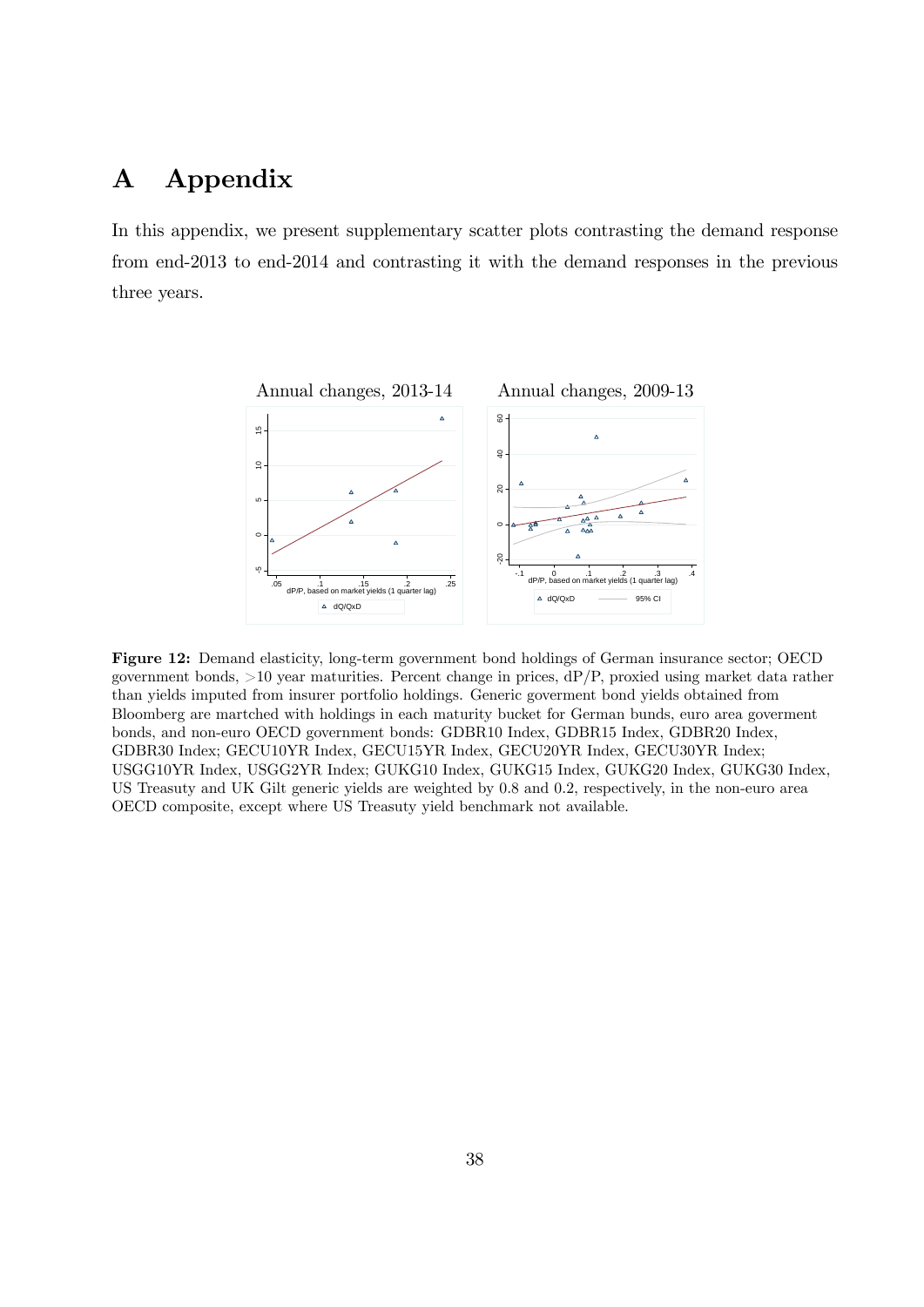

Figure 13: Demand elasticity, long-term government bond holdings of German insurance sector; OECD government bonds, >10 year maturities.



Figure 14: Demand elasticity, long-term government bond holdings of German insurance sector; OECD government bonds, <10 year maturities.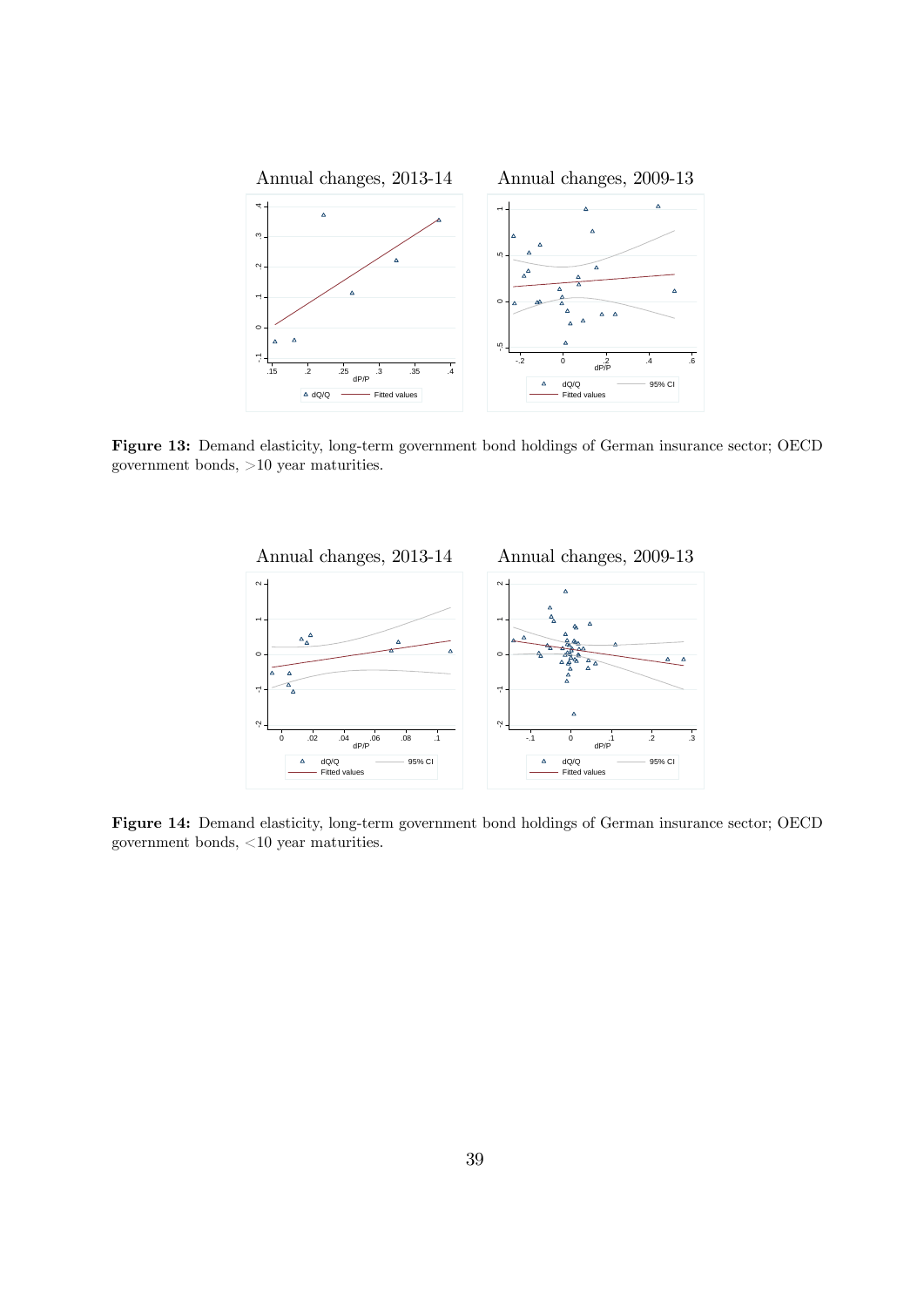

Figure 15: Demand elasticity (maturity weighted), long-term government bond holdings of German insurance sector; OECD goverment bonds, >10 year maturities.



Figure 16: Demand elasticity (maturity weighted), short- and medium-term government bond holdings of German insurance sector; OECD government bonds, <10 year maturities.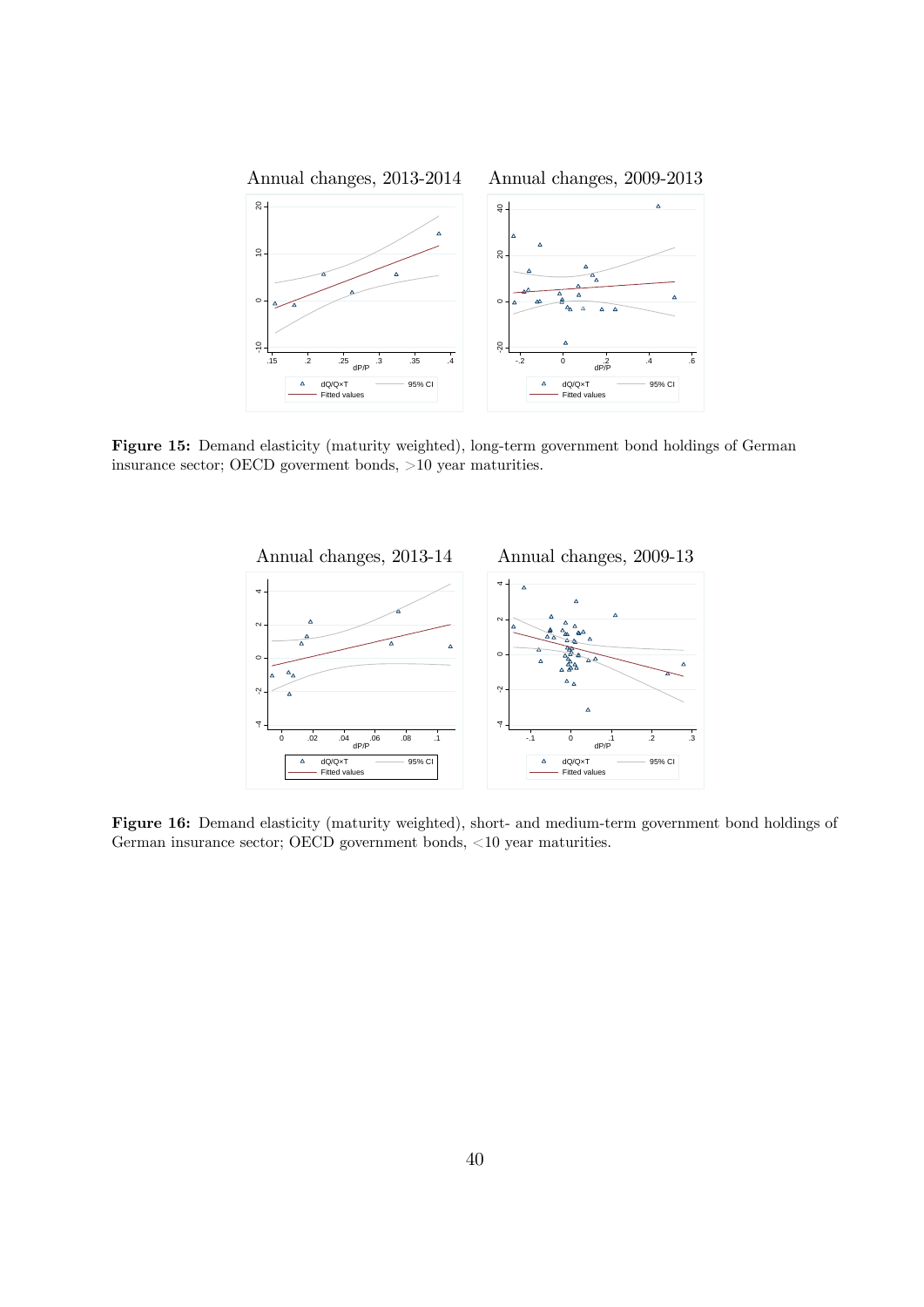|                                     | (1)         | (2)              | (3)              | (4)         | (5)         |
|-------------------------------------|-------------|------------------|------------------|-------------|-------------|
|                                     | full sample | $D_t^{i,T} < 10$ | $D_t^{i,T} > 10$ | full sample | full sample |
| $\Delta p_t^{i,T}$                  | 0.606       | $-1.012*$        | $0.691*$         | $-1.258***$ | $-1.281***$ |
|                                     | (0.384)     | (0.560)          | (0.384)          | (0.449)     | (0.468)     |
| $D_t^{i,T}$                         |             |                  |                  | 0.003       | 0.004       |
|                                     |             |                  |                  | (0.003)     | (0.003)     |
| $\Delta p_t^{i,T} \times D_t^{i,T}$ |             |                  |                  | $0.058***$  | $0.056***$  |
|                                     |             |                  |                  | (0.018)     | (0.017)     |
| Euro area                           |             |                  |                  |             | $-0.020$    |
|                                     |             |                  |                  |             | (0.074)     |
| Non-euro OECD                       |             |                  |                  |             | 0.144       |
|                                     |             |                  |                  |             | (0.162)     |
| Corporates                          |             |                  |                  |             | 0.063       |
|                                     |             |                  |                  |             | (0.069)     |
| <b>EMEs</b>                         |             |                  |                  |             | 0.220       |
|                                     |             |                  |                  |             | (0.145)     |
| Constant                            | $0.146***$  | $0.126***$       | $0.191***$       | $0.119**$   | 0.062       |
|                                     | (0.033)     | (0.044)          | (0.046)          | (0.051)     | (0.066)     |
| Obs.                                | 210         | 127              | 83               | 208         | 208         |
| R-squared                           | 0.031       | 0.012            | 0.110            | 0.090       | 0.117       |

Table 5: Relationship between bond demand and bond price, conditional on bond duration; stacked OLS regression results, dependent variable: pct change in bond nominal value.

Cross-section determined by  $(i, T)$  pair; i= (bunds, other euro are governments, non-euro area OECD, non-OECD (eg EMEs), non-financial corporates, banks, and other); T= (< 1 years, 1-2 years, 2-5 years, 5-10 years, 10-20 years, 20-30 years, and >30 year maturities); 2010-2014 sample period (2009 discarded by first differencing; robust standard errors in parentheses \*\*\* p<0.01, \*\* p<0.05, \* p<0.1 .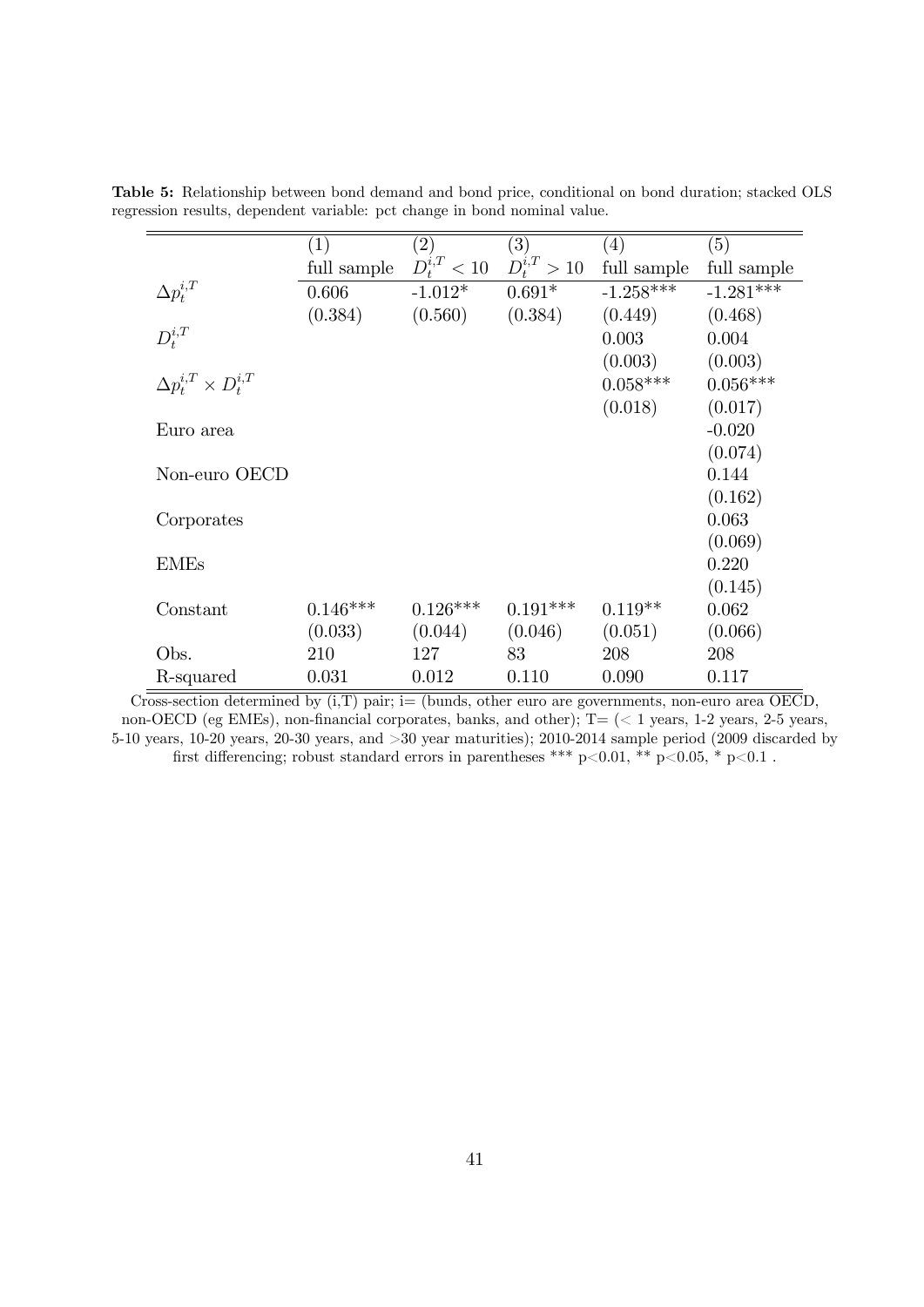|                                     | $\left( 1\right)$ | $^{\prime}2)$      | (3)              | (4)         |
|-------------------------------------|-------------------|--------------------|------------------|-------------|
|                                     | full sample       | $D_{t}^{i,T} < 10$ | $D_t^{i,T} > 10$ | full sample |
| $\Delta p_t^{i,T}$                  | $0.475*$          | $-0.966$           | $0.664*$         | $-0.857$    |
|                                     | (0.281)           | (0.754)            | (0.380)          | (0.572)     |
| $D_{t}^{i,T}$                       |                   |                    |                  | $-0.253***$ |
|                                     |                   |                    |                  | (0.050)     |
| $\Delta p_t^{i,T} \times D_t^{i,T}$ |                   |                    |                  | $0.137***$  |
|                                     |                   |                    |                  | (0.017)     |
| Constant                            | $0.151***$        | $0.125***$         | $0.193***$       | $3.215***$  |
|                                     | (0.034)           | (0.006)            | (0.030)          | (0.609)     |
| Obs.                                | 210               | 127                | 83               | 208         |
| Cross-section                       | 45                | 28                 | 18               | 45          |
| R-squared                           | 0.017             | 0.012              | 0.100            | 0.095       |

Table 6: Relationship between bond demand and bond price, conditional on bond maturity; fixed-effects panel regression results, dependent variable: pct change in bond nominal value.

Cross-section determined by  $(i, T)$  pair; i= (bunds, other euro are governments, non-euro area OECD, non-OECD (eg EMEs), non-financial corporates, banks, and other); T= (< 1 years, 1-2 years, 2-5 years, 5-10 years, 10-20 years, 20-30 years, and >30 year maturities); 2010-2014 sample period (2009 discarded by first differencing; robust standard errors in parentheses \*\*\* p<0.01, \*\* p<0.05, \* p<0.1 .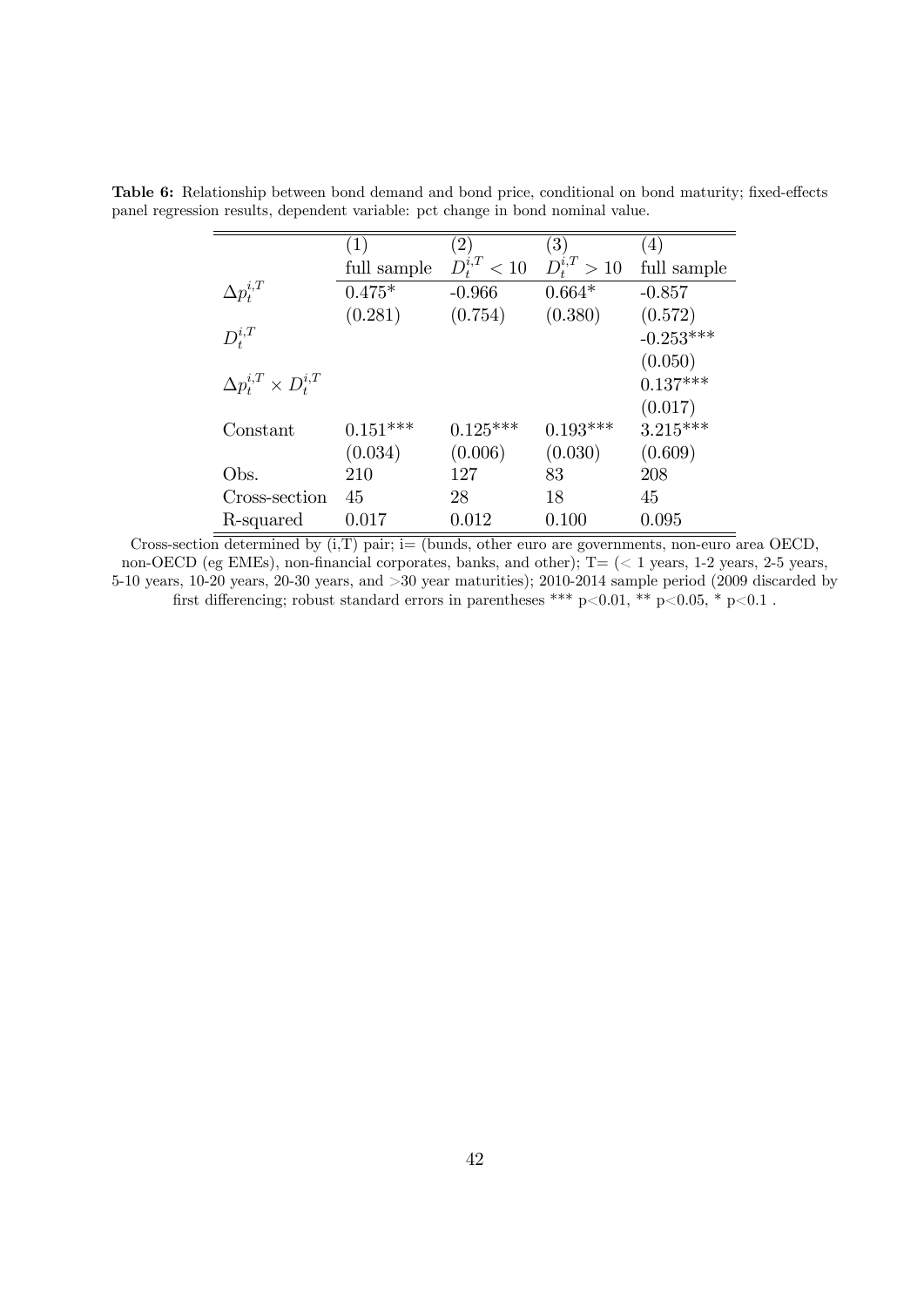|                                   | $\left( 1\right)$ | $\left( 2\right)$ | (3)          | (4)         | (5)         |
|-----------------------------------|-------------------|-------------------|--------------|-------------|-------------|
|                                   | full sample       | $T_t^{i} < 10$    | $T_t^i > 10$ | full sample | full sample |
| $\Delta p_t^{i,T}$                | $0.606*$          | $-0.991$          | $0.665**$    | $-0.575$    | $-0.619$    |
|                                   | (0.322)           | (0.654)           | (0.313)      | (0.610)     | (0.586)     |
| $T_t^{i,T}$                       |                   |                   |              | $0.004*$    | $0.005**$   |
|                                   |                   |                   |              | (0.002)     | (0.002)     |
| $\Delta p_t^{i,T} \times T_t^{i}$ |                   |                   |              | $0.046*$    | $0.045*$    |
|                                   |                   |                   |              | (0.027)     | (0.026)     |
| Euro area                         |                   |                   |              |             | $-0.010$    |
|                                   |                   |                   |              |             | (0.057)     |
| Non-euro OECD                     |                   |                   |              |             | $0.146***$  |
|                                   |                   |                   |              |             | (0.046)     |
| Corporates                        |                   |                   |              |             | 0.065       |
|                                   |                   |                   |              |             | (0.053)     |
| <b>EMEs</b>                       |                   |                   |              |             | $0.193*$    |
|                                   |                   |                   |              |             | (0.107)     |
| Constant                          | $0.146***$        | $0.119***$        | $0.205***$   | $0.101***$  | 0.040       |
|                                   | (0.033)           | (0.042)           | (0.035)      | (0.047)     | (0.047)     |
| Obs.                              | 210               | 129               | 81           | 210         | 210         |
| Cross-section                     | 45                | 28                | 17           | 45          | 45          |

Table 7: Relationship between bond demand and bond price, conditional on bond duration; panel regression results, dependent variable: pct change in bond nominal value

Cross-section determined by  $(i, T)$  pair; i= (bunds, other euro are governments, non-euro area OECD, non-OECD (eg EMEs), non-financial corporates, banks, and other);  $T = \langle \langle 1 \rangle$  years, 1-2 years, 2-5 years, 5-10 years, 10-20 years, 20-30 years, and >30 year maturities); 2010-2014 sample period (2009 discarded by first differencing; robust standard errors in parentheses \*\*\* p<0.01, \*\* p<0.05, \* p<0.1.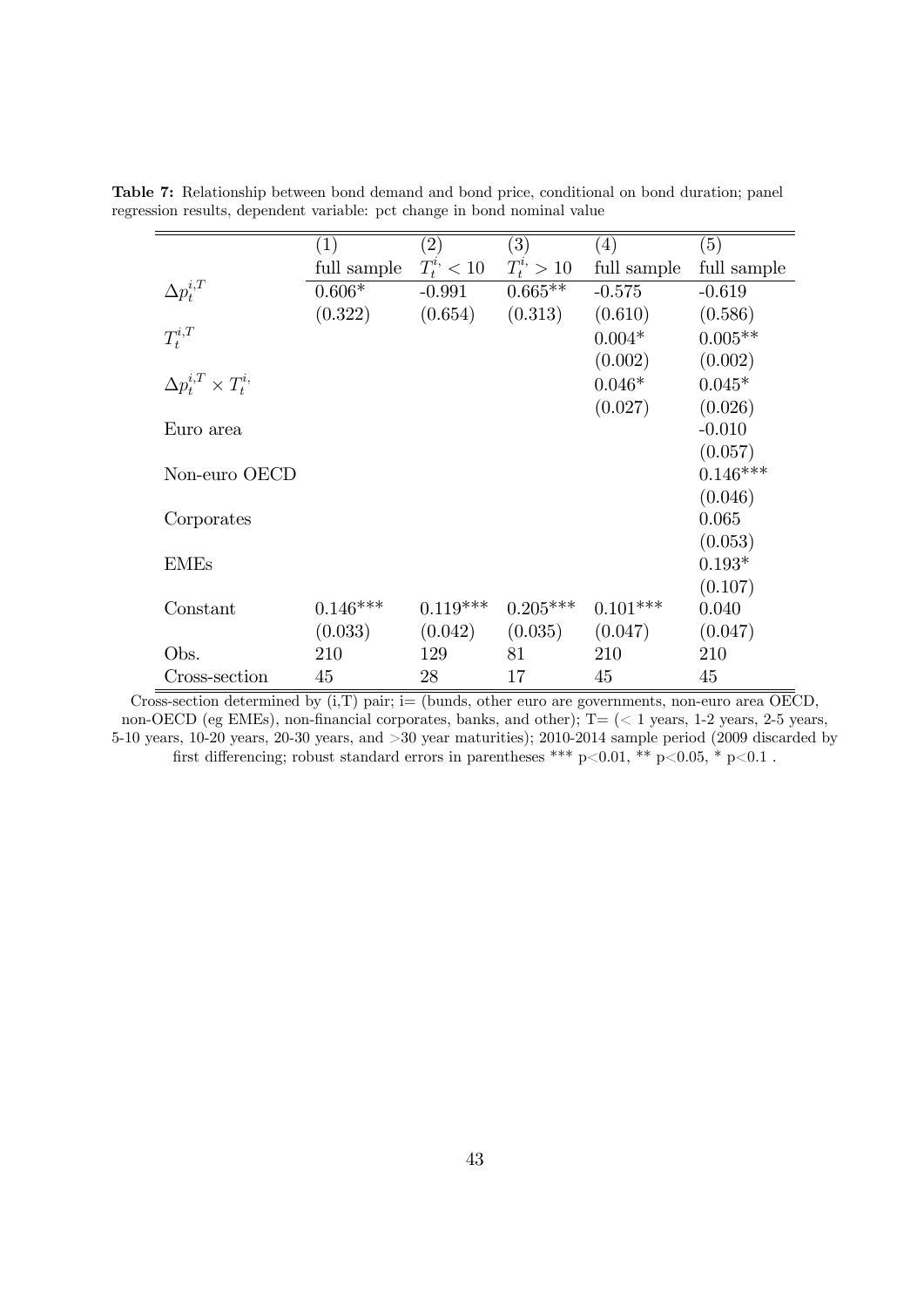## References

- [1] Bank for International Settlements (2015): 85th Annual Report, June.
- [2] Berends, K, R McMenamin, T Plestis, and R Rosen  $(2013)$ : "The sensitivity of life insurance firms to interest rate changes", Federal Reserve Bank of Chicago Economic Perspectives, vol 37, no 2.
- [3] Bernanke, Ben  $(2013)$ : "Long-term interest rates", speech at the Annual Monetary/Macroeconomics Conference: The Past and Future of Monetary Policy, Federal Reserve Bank of San Francisco, 1 March.
- [4] Chodorow-Reich, G (2014): "Effects of unconventional monetary policy on financial institutions," *NBER Working Paper Series*, no 20230, June.
- [5] Committee on the Global Financial System (2011): "Fixed income strategies of insurance companies and pension funds," CGFS Publications, no 44, July.
- [6] European Insurance and Occupational Pensions Authority (2014): Low interest rate environment stock taking exercise 2014, EIOPA-BoS-14/103, 28 November.
- [7] European Insurance and Occupational Pensions Authority (2014): EIOPA Insurance stress test 2014, EIOPA-BOS-14/203, 28 November
- [8] European Insurance and Occupational Pensions Authority (2015): Technical document regarding the risk fee interest rate term structure, EIOPA-BoS-15/035, 23 February.
- [9] Feodoria, M and T Foerstemann (2015): "Lethal lapses  $-$  how a positive interest rate shock might stress German life insurers", Deutsche Bundesbank Discussion Papers, no 12/2015.
- [10] Fernald, J, F Keane and P Mosser (1994): "Mortgage security hedging and the yield curveî, Federal Reserve Bank of New York Quarterly Review, Summer-Fall.
- [11] The Geneva Association (2010): "Systemic risk in insurance, an analysis of insurance and financial stability", Special Report of The Geneva Association Systemic Risk Working Group, March.
- [12] Haddad, V and D Sraer (2015): "The banking view of bond risk premia", *Princeton* University Working Paper Series, no 07/15, July.
- [13] Hansen, B (2000): "Sample splitting and threshold estimation", *Econometrica*, vol 68, no 3, pp 575–603.
- [14] Hanson, S (2014): "Mortgage convexity", *Journal of Financial Economics*, vol 113, no 2, pp 270–299.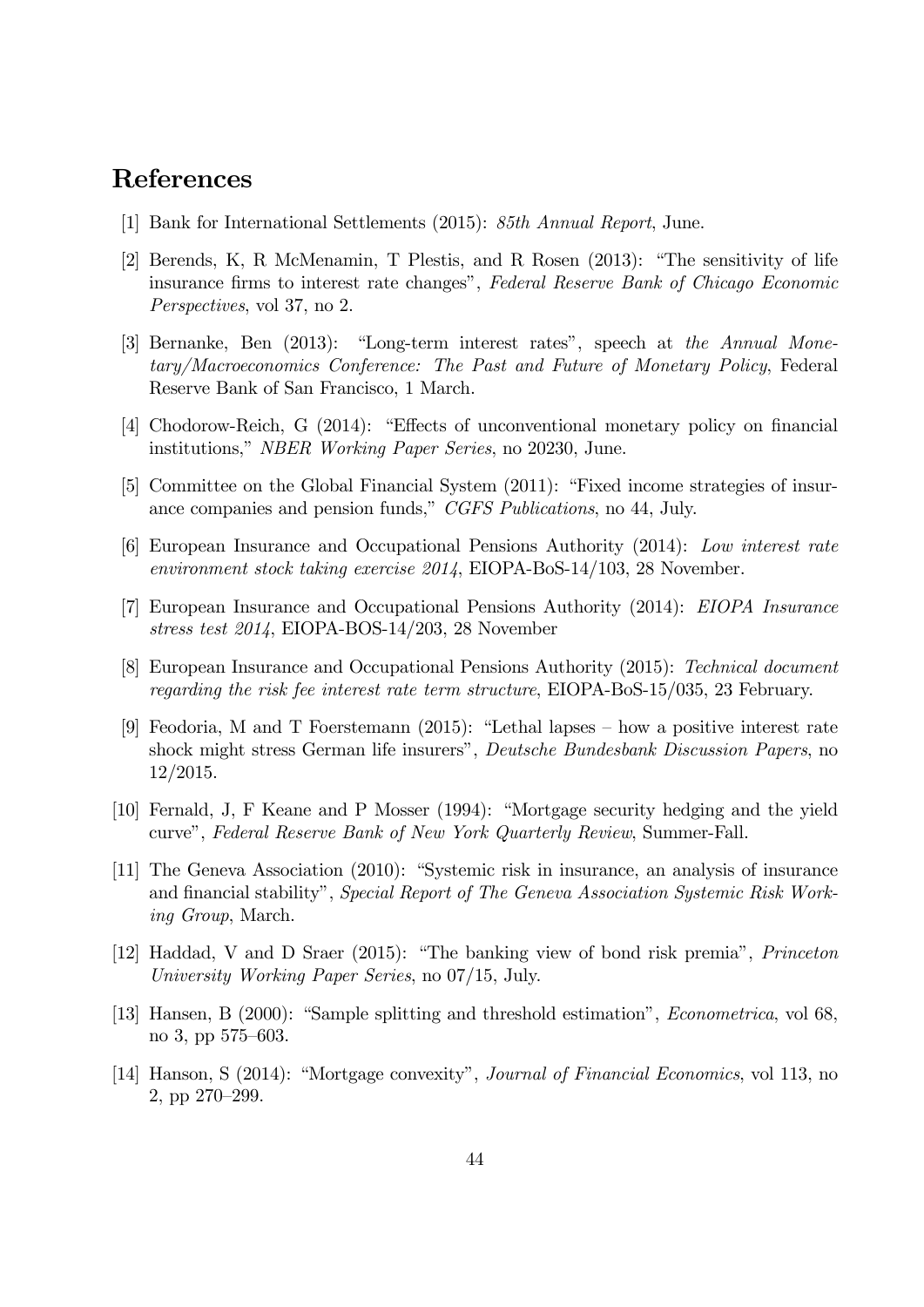- [15] International Monetary Fund (2015): Global Financial Stability Report, April.
- [16] Joyce, M, S Zhuoshi Liu and I Tonks (2014): "Institutional investor portfolio allocation, quantitative easing and the global financial crisis," Bank of England Working Paper, no 510, September.
- [17] Koijen, R and M Yogo (2015): "An Equilibrium Model of Institutional Demand and Asset Prices", Federal Reserve Bank of Minneapolis Staff Reports, no 510, April.
- [18] Kablau, A and M Weiss  $(2014)$ : "How is the low interest rate environment affecting the solvency of German life insurers?", Deutsche Bundesbank Discussion Papers, no 27/2014.
- [19] Malkhozov, A, P Mueller, A Vedolin and G Venter (2015): "Mortgage risk and the yield curve", unpublished working paper, London School of Economics.
- [20] Perli, R and B Sack (2003): "Does mortgage hedging amplify movements in long-term interest rates?", Journal of Fixed Income, vol 13, no 3, pp  $7-17$ .
- [21] Shin, H S (2010): Risk and Liquidity, Clarendon Lectures in Finance, Oxford University Press.
- [22] Swiss Re Asset Management (2014): "Financial repression, quantifying the costs", Swiss Re White Paper, November.
- [23] Vayanos, D and J-L Vila (2009): "A preferred-habitat model of the term structure of interest rates", London School of Economics Working Paper Series, no 15487, November.
- [24] Zinna, G (2015): "Price pressures on UK real rates: an empirical investigation", Review of Finance, forthcoming.